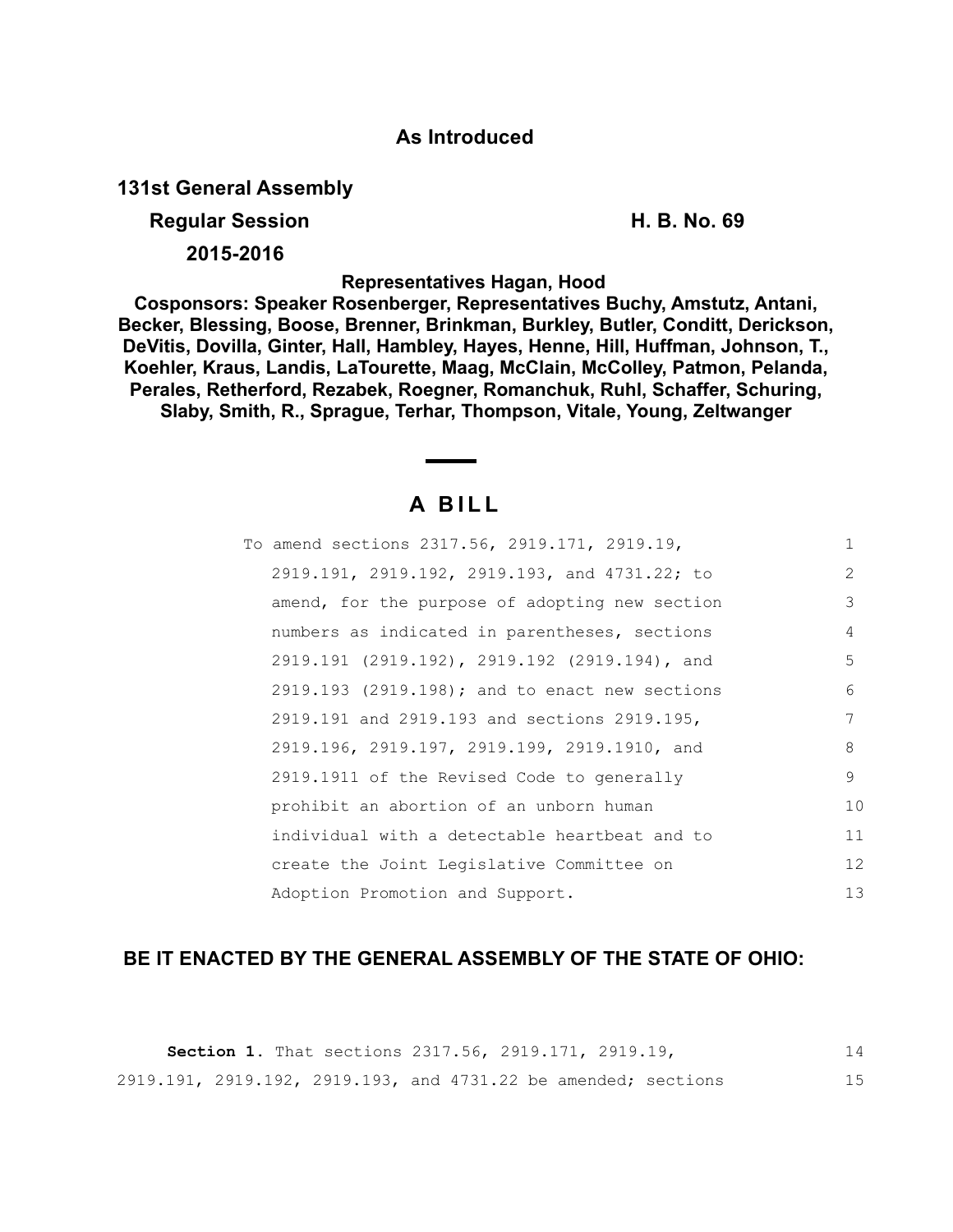| 2919.191 (2919.192), 2919.192 (2919.194), and 2919.193           | 16 |
|------------------------------------------------------------------|----|
| (2919.198) be amended for the purpose of adopting new section    | 17 |
| numbers as shown in parentheses; and new sections 2919.191 and   | 18 |
| 2919.193 and sections 2919.195, 2919.196, 2919.197, 2919.199,    | 19 |
| 2919.1910, and 2919.1911 of the Revised Code be enacted to read  | 20 |
| as follows:                                                      | 21 |
| Sec. 2317.56. (A) As used in this section:                       | 22 |
| (1) "Medical emergency" has the same meaning as in section       | 23 |
| 2919.16 of the Revised Code.                                     | 24 |
| (2) "Medical necessity" means a medical condition of a           | 25 |
| pregnant woman that, in the reasonable judgment of the physician | 26 |
| who is attending the woman, so complicates the pregnancy that it | 27 |
| necessitates the immediate performance or inducement of an       | 28 |
| abortion.                                                        | 29 |
| (3) "Probable gestational age of the embryo or fetus"            | 30 |
| means the gestational age that, in the judgment of a physician,  | 31 |
| is, with reasonable probability, the gestational age of the      | 32 |
| embryo or fetus at the time that the physician informs a         | 33 |
| pregnant woman pursuant to division (B) (1) (b) of this section. | 34 |
| (B) Except when there is a medical emergency or medical          | 35 |
| necessity, an abortion shall be performed or induced only if all | 36 |
| of the following conditions are satisfied:                       | 37 |
| (1) At least twenty-four hours prior to the performance or       | 38 |
| inducement of the abortion, a physician meets with the pregnant  | 39 |
| woman in person in an individual, private setting and gives her  | 40 |
| an adequate opportunity to ask questions about the abortion that | 41 |
| will be performed or induced. At this meeting, the physician     | 42 |
| shall inform the pregnant woman, verbally or, if she is hearing  | 43 |
| impaired, by other means of communication, of all of the         | 44 |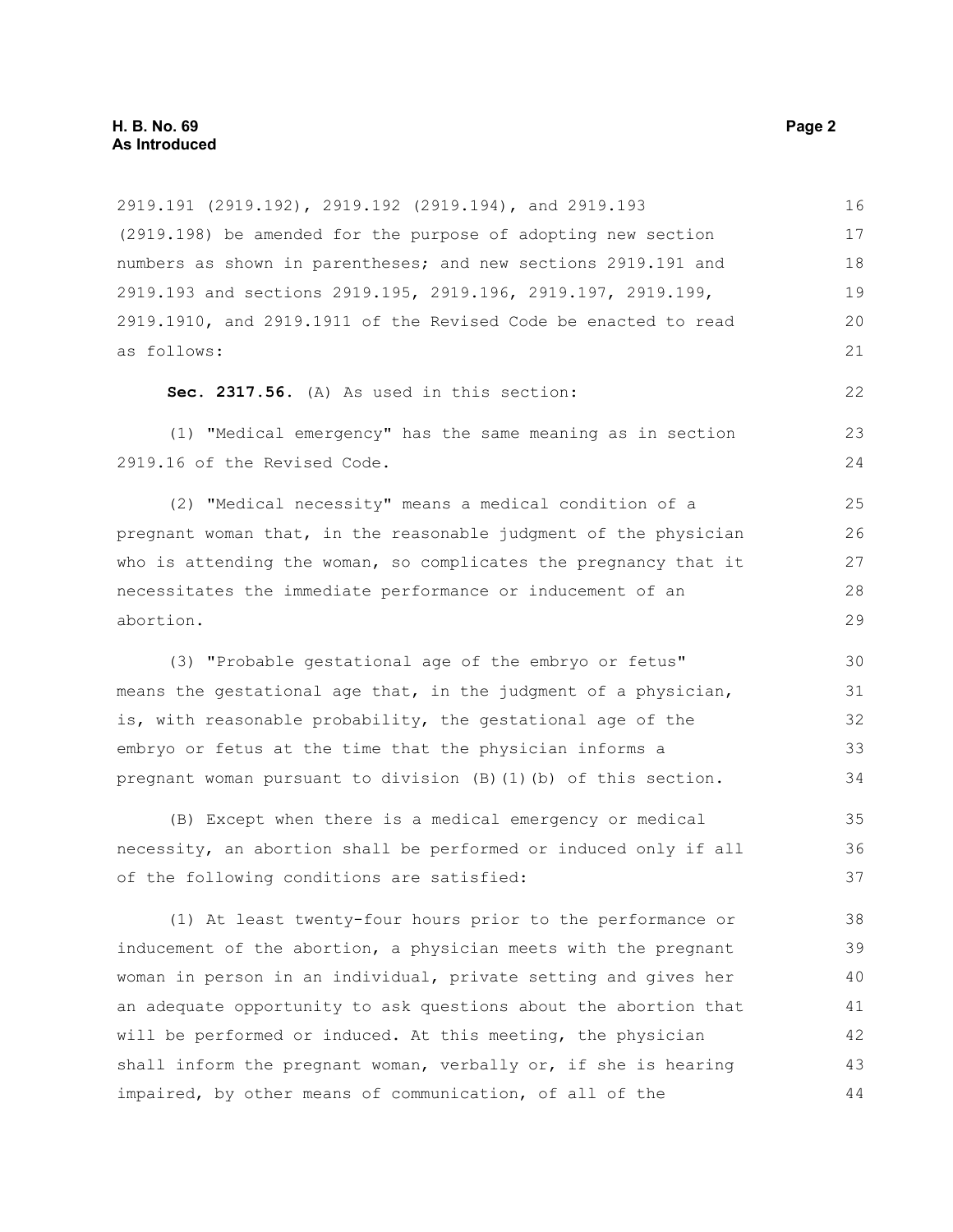| following:                                                       | 45 |
|------------------------------------------------------------------|----|
| (a) The nature and purpose of the particular abortion            | 46 |
| procedure to be used and the medical risks associated with that  | 47 |
| procedure;                                                       | 48 |
| (b) The probable gestational age of the embryo or fetus;         | 49 |
| (c) The medical risks associated with the pregnant woman         | 50 |
| carrying the pregnancy to term.                                  | 51 |
| The meeting need not occur at the facility where the             | 52 |
| abortion is to be performed or induced, and the physician        | 53 |
| involved in the meeting need not be affiliated with that         | 54 |
| facility or with the physician who is scheduled to perform or    | 55 |
| induce the abortion.                                             | 56 |
| (2) At least twenty-four hours prior to the performance or       | 57 |
| inducement of the abortion, the physician who is to perform or   | 58 |
| induce the abortion or the physician's agent does each of the    | 59 |
| following in person, by telephone, by certified mail, return     | 60 |
| receipt requested, or by regular mail evidenced by a certificate | 61 |
| of mailing:                                                      | 62 |
| (a) Inform the pregnant woman of the name of the physician       | 63 |
| who is scheduled to perform or induce the abortion;              | 64 |
| (b) Give the pregnant woman copies of the published              | 65 |
| materials described in division (C) of this section;             | 66 |
| (c) Inform the pregnant woman that the materials given           | 67 |
| pursuant to division (B)(2)(b) of this section are published by  | 68 |
| the state and that they describe the embryo or fetus and list    | 69 |
| agencies that offer alternatives to abortion. The pregnant woman | 70 |
| may choose to examine or not to examine the materials. A         | 71 |

physician or an agent of a physician may choose to be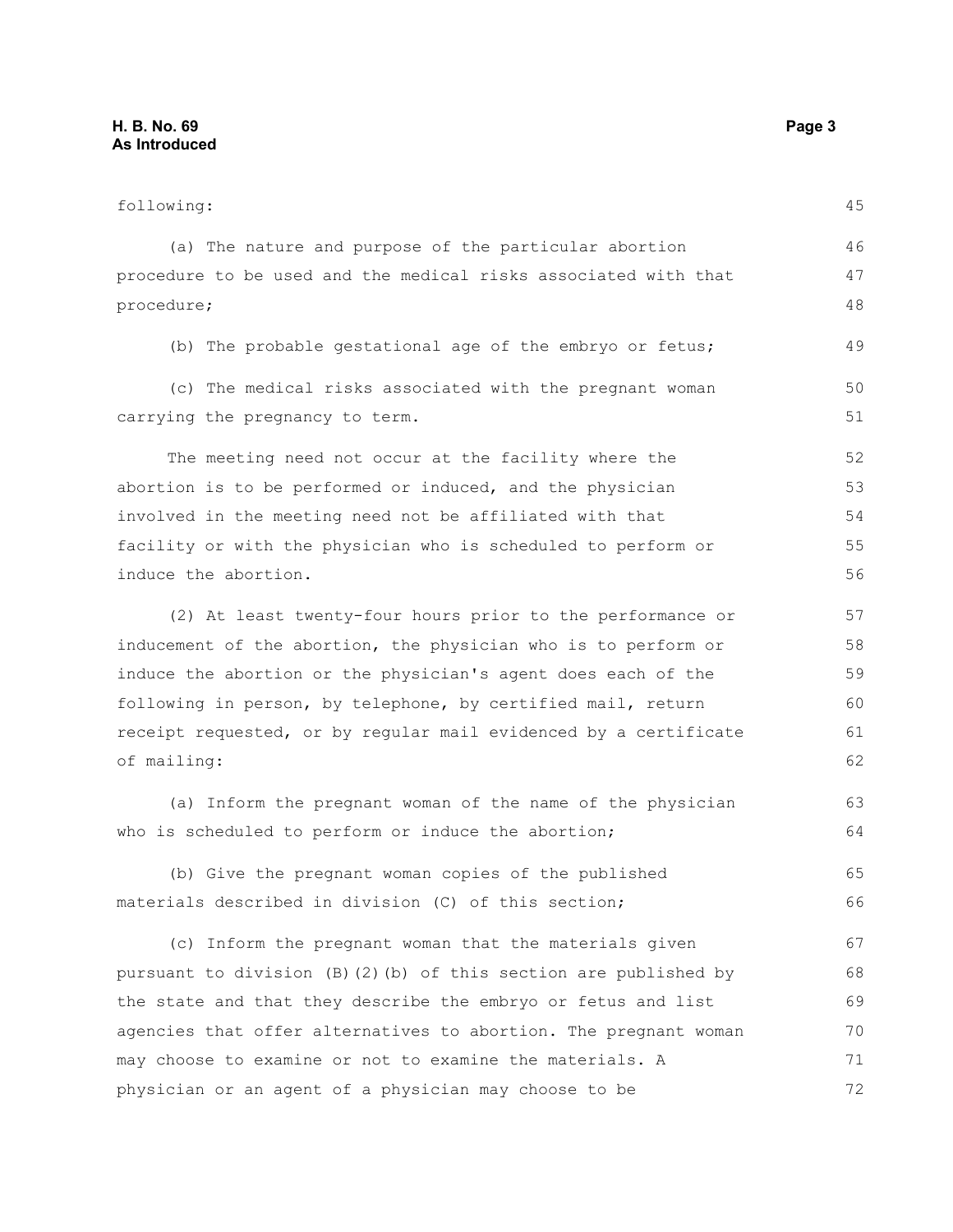division (B)(4) of this section.

not comment on the materials. (3) If it has been determined that the unborn human individual the pregnant woman is carrying has a detectable fetal heartbeat, the physician who is to perform or induce the abortion shall comply with the informed consent requirements in section 2919.192 2919.194 of the Revised Code in addition to complying with the informed consent requirements in divisions (B)(1), (2), (4), and (5) of this section. (4) Prior to the performance or inducement of the abortion, the pregnant woman signs a form consenting to the abortion and certifies both of the following on that form: (a) She has received the information and materials described in divisions (B)(1) and (2) of this section, and her questions about the abortion that will be performed or induced have been answered in a satisfactory manner. (b) She consents to the particular abortion voluntarily, knowingly, intelligently, and without coercion by any person, and she is not under the influence of any drug of abuse or alcohol. The form shall contain the name and contact information of the physician who provided to the pregnant woman the information described in division (B)(1) of this section. (5) Prior to the performance or inducement of the abortion, the physician who is scheduled to perform or induce the abortion or the physician's agent receives a copy of the pregnant woman's signed form on which she consents to the abortion and that includes the certification required by 74 75 76 77 78 79 80 81 82 83 84 85 86 87 88 89  $90$ 91 92 93 94 95 96 97 98 99 100

disassociated from the materials and may choose to comment or

73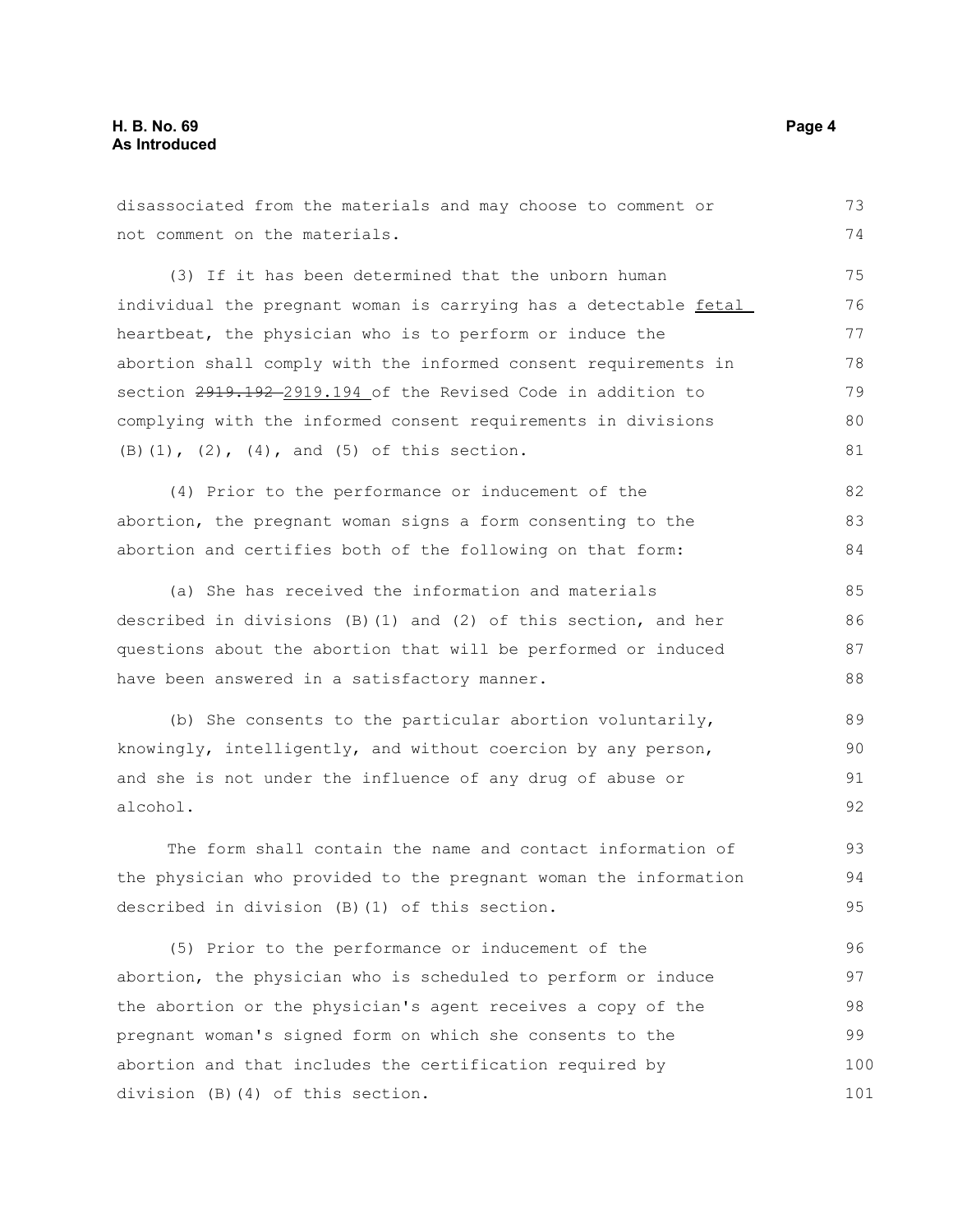(C) The department of health shall publish in English and in Spanish, in a typeface large enough to be clearly legible, and in an easily comprehensible format, the following materials on the department's web site: 102 103 104 105

(1) Materials that inform the pregnant woman about family planning information, of publicly funded agencies that are available to assist in family planning, and of public and private agencies and services that are available to assist her through the pregnancy, upon childbirth, and while the child is dependent, including, but not limited to, adoption agencies. The materials shall be geographically indexed; include a comprehensive list of the available agencies, a description of the services offered by the agencies, and the telephone numbers and addresses of the agencies; and inform the pregnant woman about available medical assistance benefits for prenatal care, childbirth, and neonatal care and about the support obligations of the father of a child who is born alive. The department shall ensure that the materials described in division (C)(1) of this section are comprehensive and do not directly or indirectly promote, exclude, or discourage the use of any agency or service described in this division. 106 107 108 109 110 111 112 113 114 115 116 117 118 119 120 121 122

(2) Materials that inform the pregnant woman of the probable anatomical and physiological characteristics of the zygote, blastocyte, embryo, or fetus at two-week gestational increments for the first sixteen weeks of pregnancy and at fourweek gestational increments from the seventeenth week of pregnancy to full term, including any relevant information regarding the time at which the fetus possibly would be viable. The department shall cause these materials to be published only after it consults with the Ohio state medical association and the Ohio section of the American college of obstetricians and 123 124 125 126 127 128 129 130 131 132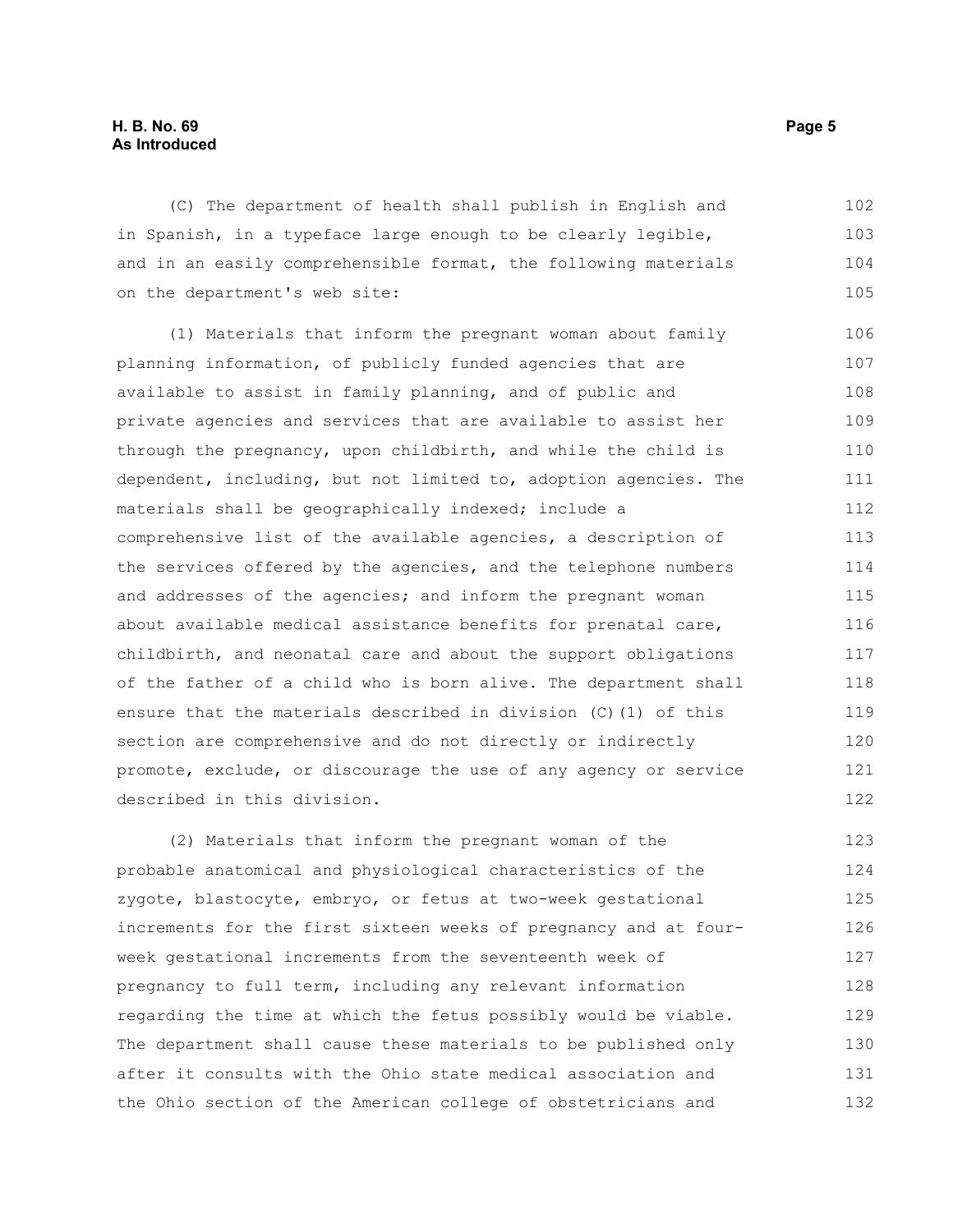gynecologists relative to the probable anatomical and physiological characteristics of a zygote, blastocyte, embryo, or fetus at the various gestational increments. The materials shall use language that is understandable by the average person who is not medically trained, shall be objective and nonjudgmental, and shall include only accurate scientific information about the zygote, blastocyte, embryo, or fetus at the various gestational increments. If the materials use a pictorial, photographic, or other depiction to provide information regarding the zygote, blastocyte, embryo, or fetus, the materials shall include, in a conspicuous manner, a scale or other explanation that is understandable by the average person and that can be used to determine the actual size of the zygote, blastocyte, embryo, or fetus at a particular gestational increment as contrasted with the depicted size of the zygote, blastocyte, embryo, or fetus at that gestational increment. 133 134 135 136 137 138 139 140 141 142 143 144 145 146 147 148

(D) Upon the submission of a request to the department of health by any person, hospital, physician, or medical facility for one copy of the materials published in accordance with division (C) of this section, the department shall make the requested copy of the materials available to the person, hospital, physician, or medical facility that requested the copy. 149 150 151 152 153 154 155

(E) If a medical emergency or medical necessity compels the performance or inducement of an abortion, the physician who will perform or induce the abortion, prior to its performance or inducement if possible, shall inform the pregnant woman of the medical indications supporting the physician's judgment that an immediate abortion is necessary. Any physician who performs or induces an abortion without the prior satisfaction of the conditions specified in division (B) of this section because of 156 157 158 159 160 161 162 163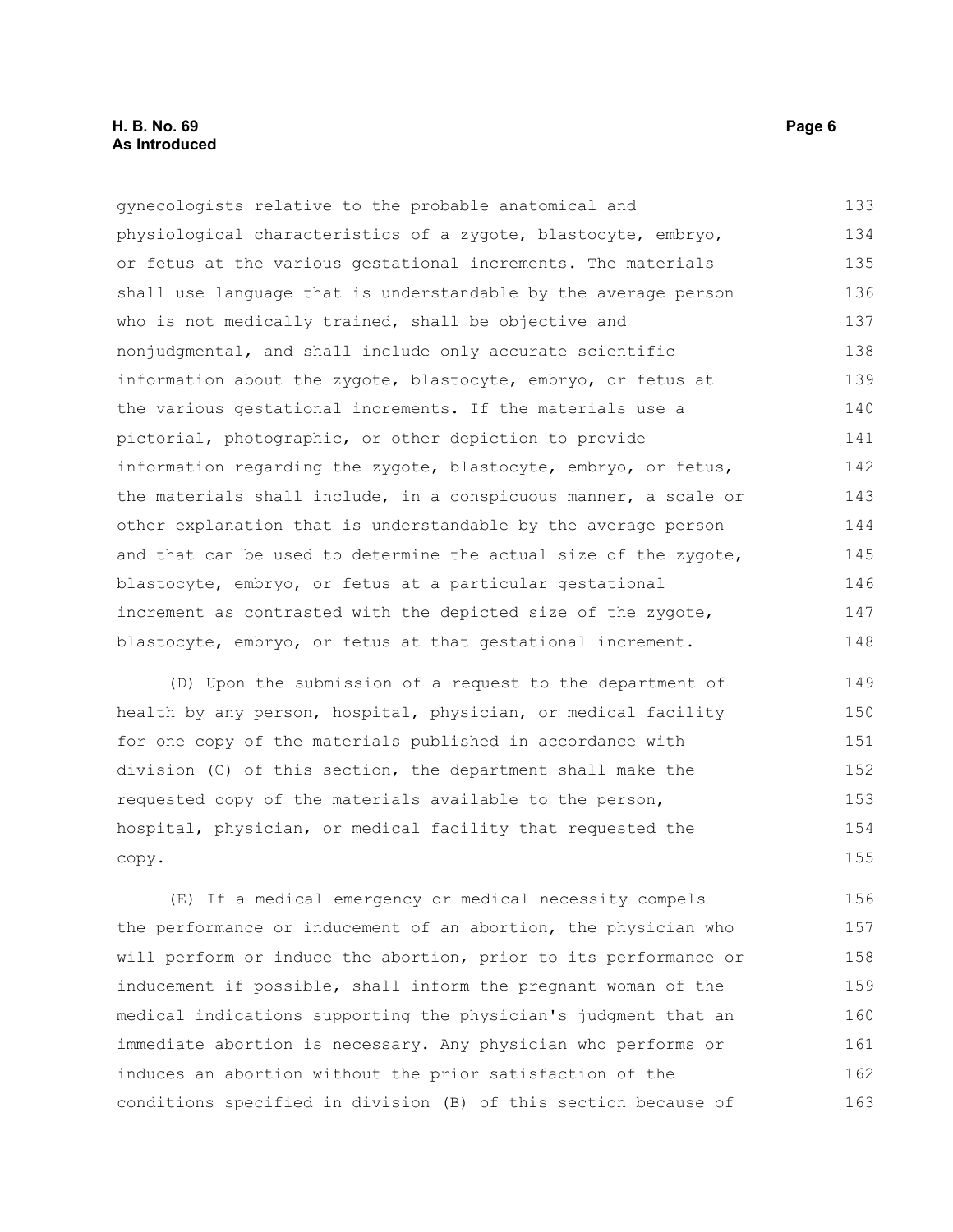a medical emergency or medical necessity shall enter the reasons for the conclusion that a medical emergency or medical necessity exists in the medical record of the pregnant woman. 164 165 166

(F) If the conditions specified in division (B) of this section are satisfied, consent to an abortion shall be presumed to be valid and effective. 167 168 169

(G) The performance or inducement of an abortion without the prior satisfaction of the conditions specified in division (B) of this section does not constitute, and shall not be construed as constituting, a violation of division (A) of section 2919.12 of the Revised Code. The failure of a physician to satisfy the conditions of division (B) of this section prior to performing or inducing an abortion upon a pregnant woman may be the basis of both of the following: 170 171 172 173 174 175 176 177

(1) A civil action for compensatory and exemplary damages as described in division (H) of this section;

(2) Disciplinary action under section 4731.22 of the Revised Code. 180 181

(H)(1) Subject to divisions (H)(2) and (3) of this section, any physician who performs or induces an abortion with actual knowledge that the conditions specified in division (B) of this section have not been satisfied or with a heedless indifference as to whether those conditions have been satisfied is liable in compensatory and exemplary damages in a civil action to any person, or the representative of the estate of any person, who sustains injury, death, or loss to person or property as a result of the failure to satisfy those conditions. In the civil action, the court additionally may enter any injunctive or other equitable relief that it considers 182 183 184 185 186 187 188 189 190 191 192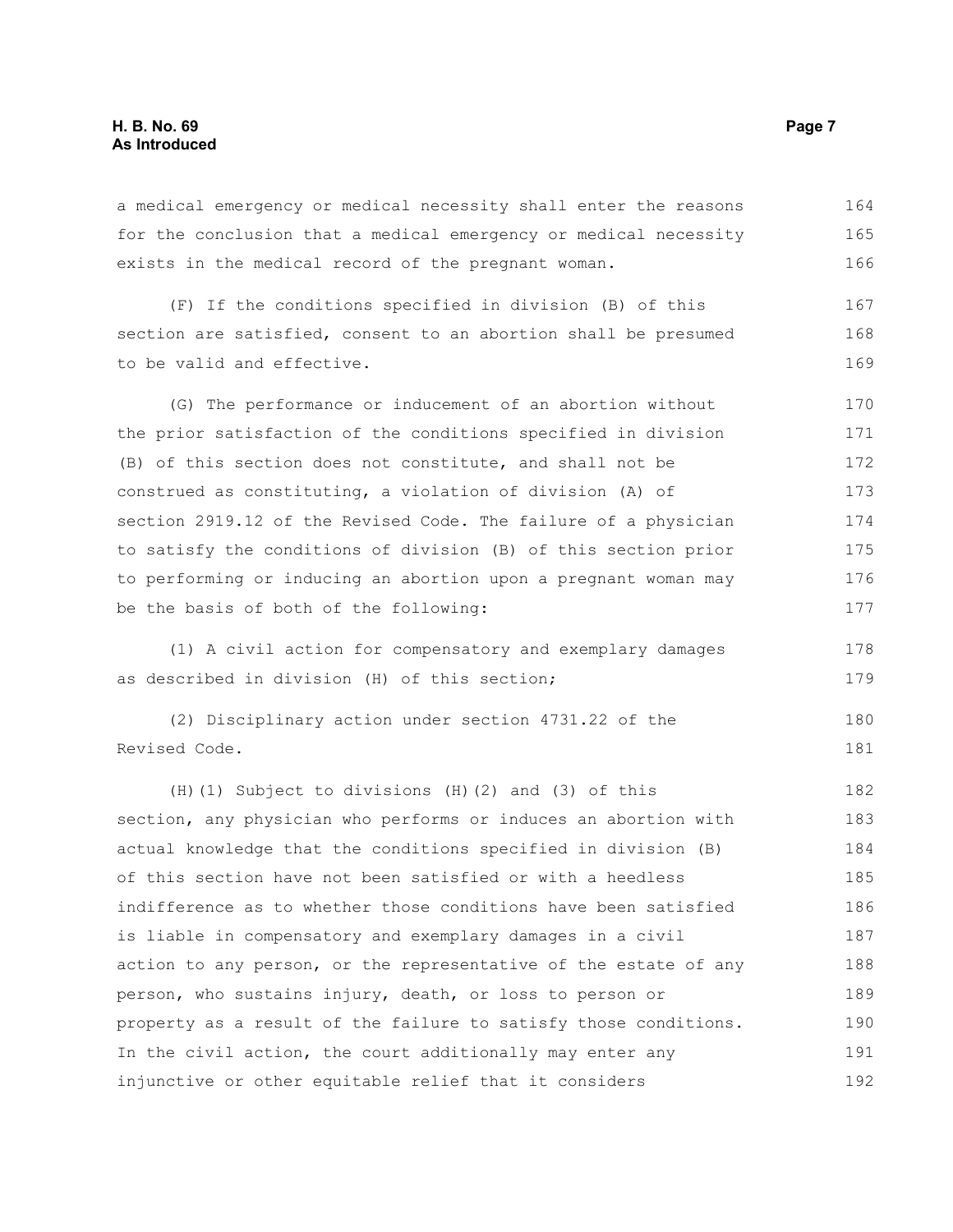appropriate. (2) The following shall be affirmative defenses in a civil action authorized by division (H)(1) of this section: (a) The physician performed or induced the abortion under the circumstances described in division (E) of this section. (b) The physician made a good faith effort to satisfy the conditions specified in division (B) of this section. (3) An employer or other principal is not liable in damages in a civil action authorized by division (H)(1) of this section on the basis of the doctrine of respondeat superior unless either of the following applies: (a) The employer or other principal had actual knowledge or, by the exercise of reasonable diligence, should have known that an employee or agent performed or induced an abortion with actual knowledge that the conditions specified in division (B) of this section had not been satisfied or with a heedless indifference as to whether those conditions had been satisfied. (b) The employer or other principal negligently failed to secure the compliance of an employee or agent with division (B) of this section. (4) Notwithstanding division (E) of section 2919.12 of the Revised Code, the civil action authorized by division (H)(1) of this section shall be the exclusive civil remedy for persons, or the representatives of estates of persons, who allegedly sustain 193 194 195 196 197 198 199 200 201 202 203 204 205 206 207 208 209 211 212 213 214 215 216

injury, death, or loss to person or property as a result of a failure to satisfy the conditions specified in division (B) of this section. 217 218 219

(I) The department of job and family services shall

210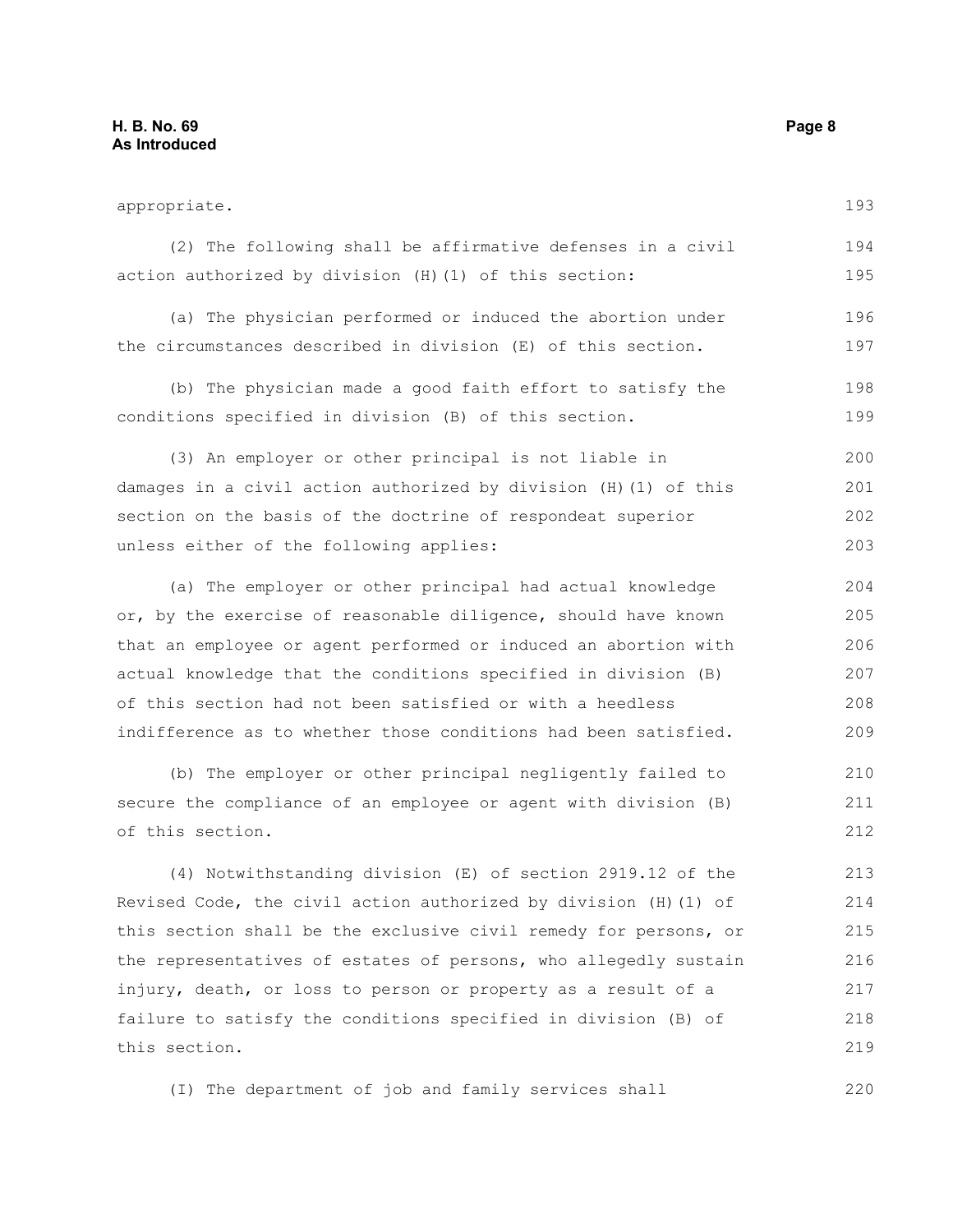prepare and conduct a public information program to inform women of all available governmental programs and agencies that provide services or assistance for family planning, prenatal care, child care, or alternatives to abortion. 221 222 223 224

Sec. 2919.171. (A) (1) A physician who performs or induces or attempts to perform or induce an abortion on a pregnant woman shall submit a report to the department of health in accordance with the forms, rules, and regulations adopted by the department that includes all of the information the physician is required to certify in writing or determine under sections-section 2919.17  $and$ , section 2919.18, divisions (A) and (C) of section 2919.192, division (C) of section 2919.193, division (B) of section 2919.195, or division (A) of section 2919.196 of the Revised Code:.. 225 226 227 228 229 230 231 232 233 234

(2) If a person other than the physician described in division (A) (1) of this section makes or maintains a record required by sections 2919.192 to 2919.196 of the Revised Code on the physician's behalf or at the physician's direction, that person shall comply with the reporting requirement described in division (A)(1) of this section as if the person were the physician described in that division. 235 236 237 238 239 240 241

(B) By September 30 of each year, the department of health shall issue a public report that provides statistics for the previous calendar year compiled from all of the reports covering that calendar year submitted to the department in accordance with this section for each of the items listed in division (A) of this section. The report shall also provide the statistics for each previous calendar year in which a report was filed with the department pursuant to this section, adjusted to reflect any additional information that a physician provides to the 242 243 244 245 246 247 248 249 250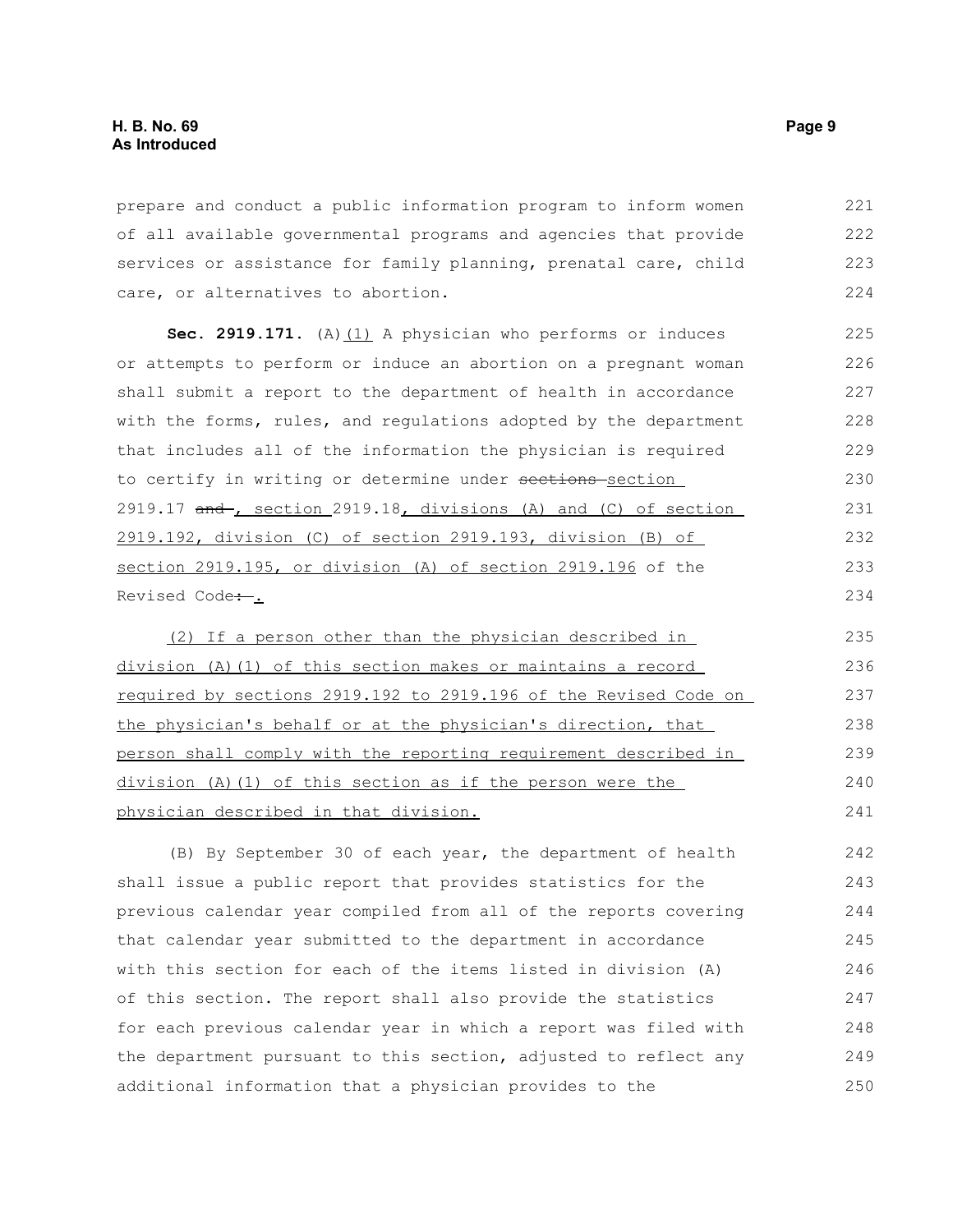department in a late or corrected report. The department shall ensure that none of the information included in the report could reasonably lead to the identification of any pregnant woman upon whom an abortion is performed. 251 252 253 254

(C)(1) The physician shall submit the report described in division (A) of this section to the department of health within fifteen days after the woman is discharged. If the physician fails to submit the report more than thirty days after that fifteen-day deadline, the physician shall be subject to a late fee of five hundred dollars for each additional thirty-day period or portion of a thirty-day period the report is overdue. A physician who is required to submit to the department of health a report under division (A) of this section and who has not submitted a report or has submitted an incomplete report more than one year following the fifteen-day deadline may, in an action brought by the department of health, be directed by a court of competent jurisdiction to submit a complete report to the department of health within a period of time stated in a court order or be subject to contempt of court. 255 256 257 258 259 260 261 262 263 264 265 266 267 268 269

(2) If a physician fails to comply with the requirements of this section, other than filing a late report with the department of health, or fails to submit a complete report to the department of health in accordance with a court order, the physician is subject to division  $(B)$   $(41)$   $(44)$  of section 4731.22 of the Revised Code. 270 271 272 273 274 275

(3) No person shall falsify any report required under this section. Whoever violates this division is guilty of abortion report falsification, a misdemeanor of the first degree. 276 277 278

(D) Within ninety days of the effective date of this section, the The department of health shall adopt rules pursuant 279 280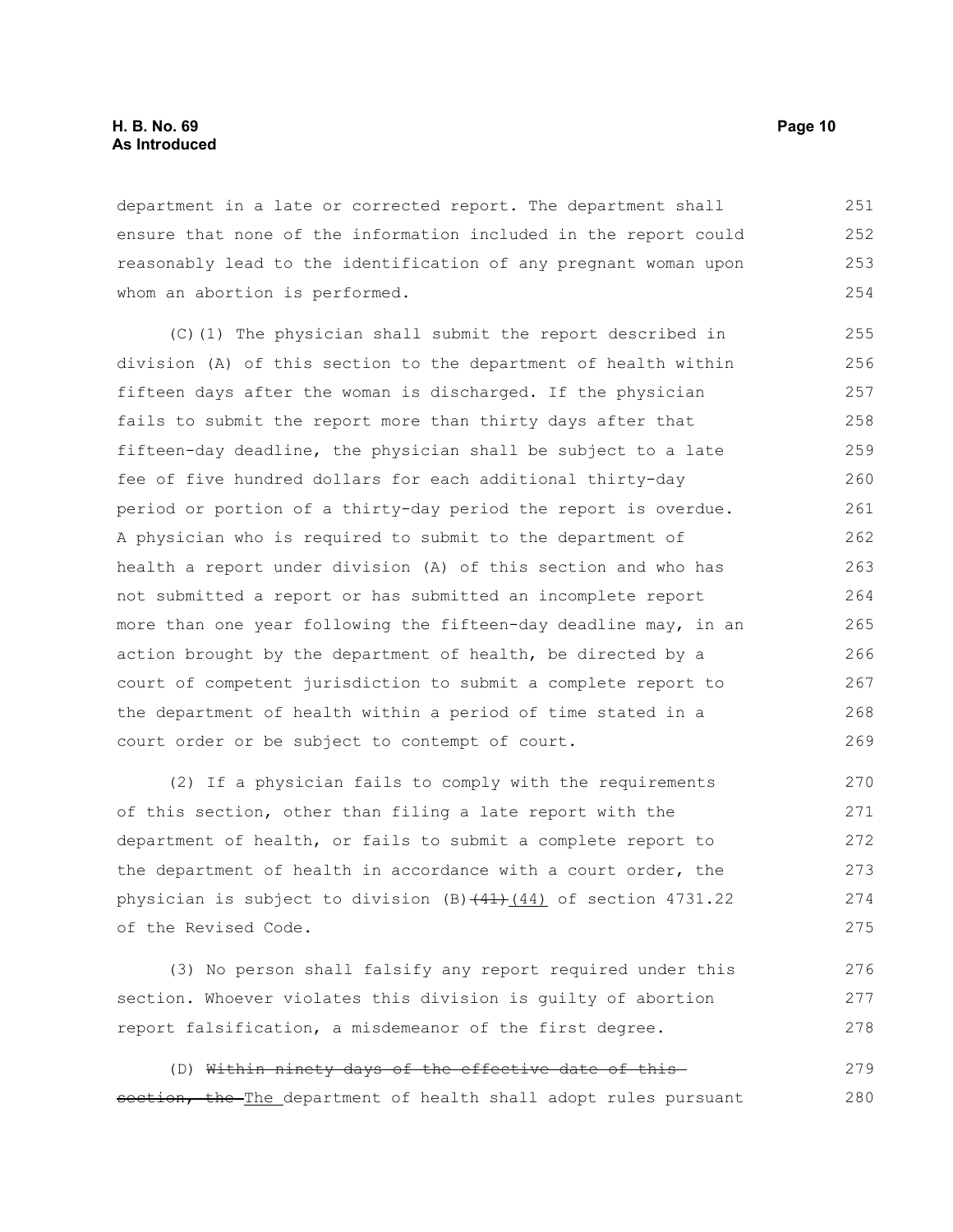| to section 111.15 of the Revised Code to assist in compliance       | 281 |
|---------------------------------------------------------------------|-----|
| with this section.                                                  | 282 |
| Sec. 2919.19. (A) As used in this section and sections              | 283 |
| 2919.191 to 2919.193-2919.1910 of the Revised Code:                 | 284 |
| (A) (1) "Conception" means fertilization.                           | 285 |
| (2) "Contraceptive" means a drug, device, or chemical that          | 286 |
| prevents conception.                                                | 287 |
| (3) "DNA" means deoxyribonucleic acid.                              | 288 |
| (4) "Fetal heartbeat" means cardiac activity or the steady          | 289 |
| and repetitive rhythmic contraction of the fetal heart within       | 290 |
| the gestational sac.                                                | 291 |
| $\overline{(B) - (5)}$ "Fetus" means the human offspring developing | 292 |
| during pregnancy from the moment of conception and includes the     | 293 |
| embryonic stage of development.                                     | 294 |
| (C) [6] "Gestational age" means the age of an unborn human          | 295 |
| individual as calculated from the first day of the last             | 296 |
| menstrual period of a pregnant woman.                               | 297 |
| (D) [7] "Gestational sac" means the structure that                  | 298 |
| comprises the extraembryonic membranes that envelop the fetus       | 299 |
| and that is typically visible by ultrasound after the fourth        | 300 |
| week of pregnancy.                                                  | 301 |
| (E) (8) "Intrauterine pregnancy" means a pregnancy in               | 302 |
| which the fetus is attached to the placenta within the uterus of    | 303 |
| the pregnant woman.                                                 | 304 |
| (9) "Medical emergency" has the same meaning as in section          | 305 |
| 2919.16 of the Revised Code.                                        | 306 |
| $(F)$ (10) "Physician" has the same meaning as in section           | 307 |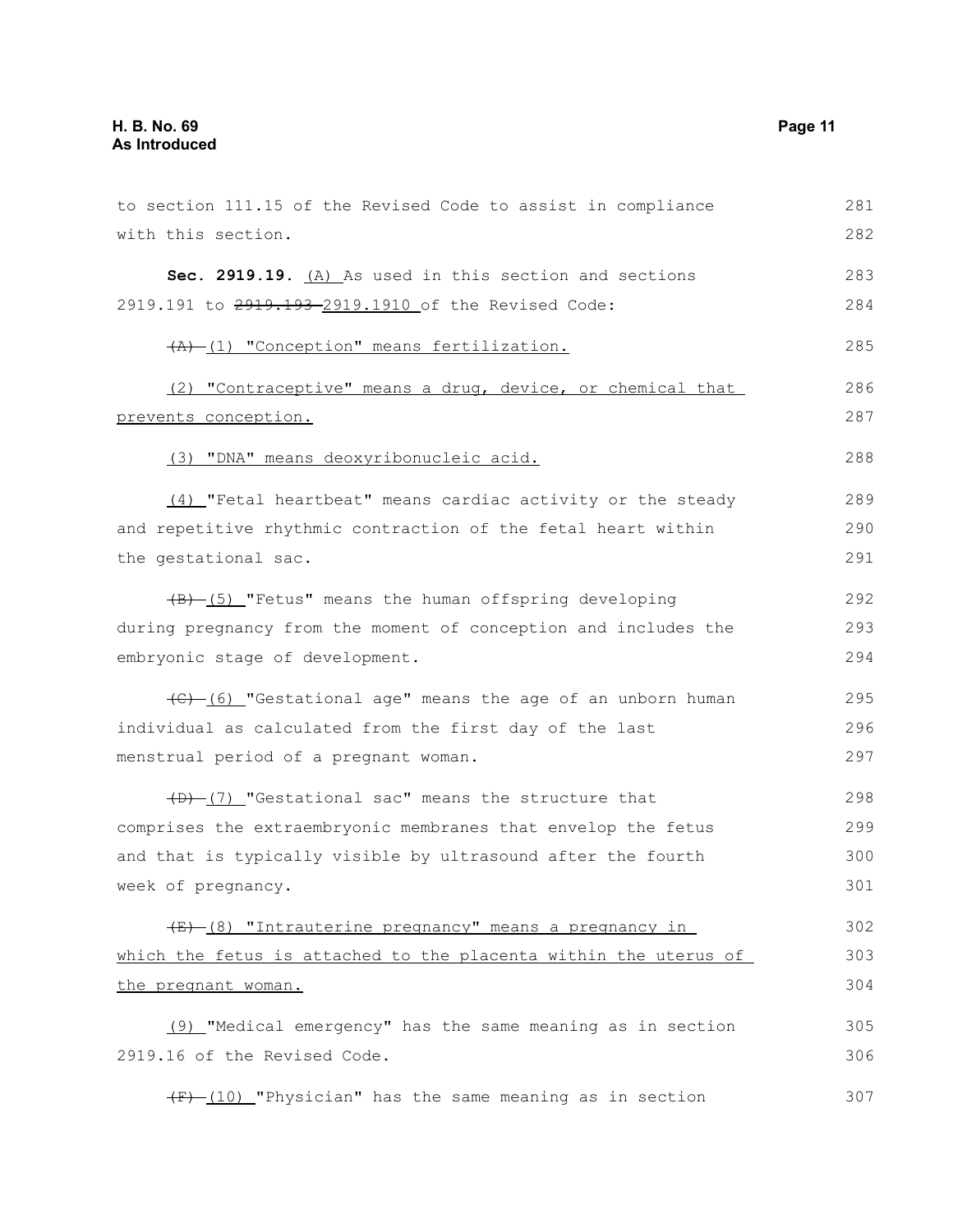2305.113 of the Revised Code.

(G) (11) "Pregnancy" means the human female reproductive condition that begins with fertilization, when the woman is carrying the developing human offspring, and that is calculated from the first day of the last menstrual period of the woman. 309 310 311 312

 $(H)$  (12) "Serious risk of the substantial and irreversible impairment of a major bodily function" has the same meaning as in section 2919.16 of the Revised Code. 313 314 315

 $(H)$  (13) "Spontaneous miscarriage" means the natural or accidental termination of a pregnancy and the expulsion of the fetus, typically caused by genetic defects in the fetus or physical abnormalities in the pregnant woman. 316 317 318 319

 (14) "Standard medical practice" means the degree of skill, care, and diligence that a physician of the same medical specialty would employ in like circumstances. As applied to the method used to determine the presence of a fetal heartbeat for purposes of section 2919.191 2919.192 of the Revised Code, "standard medical practice" includes employing the appropriate means of detection depending on the estimated gestational age of the fetus and the condition of the woman and her pregnancy. 320 321 322 323 324 325 326 327

 $\overline{(d)}$  (15) "Unborn human individual" means an individual organism of the species homo sapiens from fertilization until live birth. 328 329 330

(B)(1) It is the intent of the general assembly that a court judgment or order suspending enforcement of any provision of this section or sections 2919.171 or 2919.191 to 2919.1910 of the Revised Code is not to be regarded as tantamount to repeal of that provision. 331 332 333 334 335

(2) After the issuance of a decision by the supreme court 336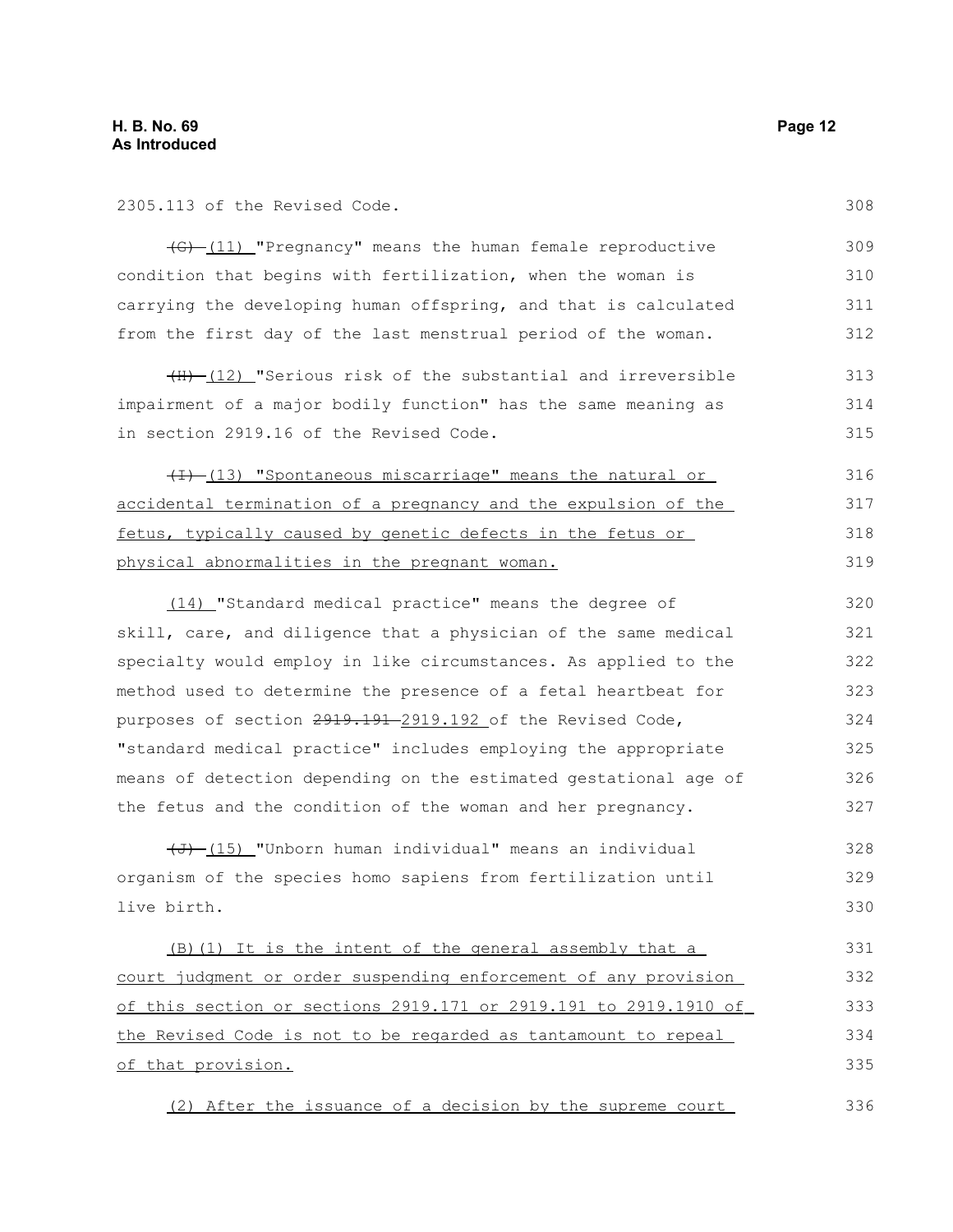| of the United States overruling Roe v. Wade, 410 U.S. 113        | 337 |
|------------------------------------------------------------------|-----|
| (1973), the issuance of any other court order or judgment        | 338 |
| restoring, expanding, or clarifying the authority of states to   | 339 |
| prohibit or requlate abortion entirely or in part, or the        | 340 |
| effective date of an amendment to the Constitution of the United | 341 |
| States restoring, expanding, or clarifying the authority of      | 342 |
| states to prohibit or regulate abortion entirely or in part, the | 343 |
| attorney general may apply to the pertinent state or federal     | 344 |
| court for either or both of the following:                       | 345 |
| (a) A declaration that any one or more sections specified        | 346 |
| in division (B) (1) of this section are constitutional;          | 347 |
| (b) A judgment or order lifting an injunction against the        | 348 |
| enforcement of any one or more sections specified in division    | 349 |
| (B) (1) of this section.                                         | 350 |
| (3) If the attorney general fails to apply for the relief        | 351 |
| described in division (B) (2) of this section within the thirty- | 352 |
| day period after an event described in that division occurs, any | 353 |
| county prosecutor may apply to the appropriate state or federal  | 354 |
| court for such relief.                                           | 355 |
| (4) If any provision of this section or sections 2919.171        | 356 |
| or 2919.191 to 2919.1910 of the Revised Code is held invalid, or | 357 |
| if the application of such provision to any person or            | 358 |
| circumstance is held invalid, the invalidity of that provision   | 359 |
| does not affect any other provisions or applications of this     | 360 |
| section and sections 2919.171 and 2919.191 to 2919.1910 of the   | 361 |
| Revised Code that can be given effect without the invalid        | 362 |
| provision or application, and to this end the provisions of this | 363 |
| section and sections 2919.171 and 2919.191 to 2919.1910 of the   | 364 |
| Revised Code are severable as provided in section 1.50 of the    | 365 |
| Revised Code. In particular, it is the intent of the general     | 366 |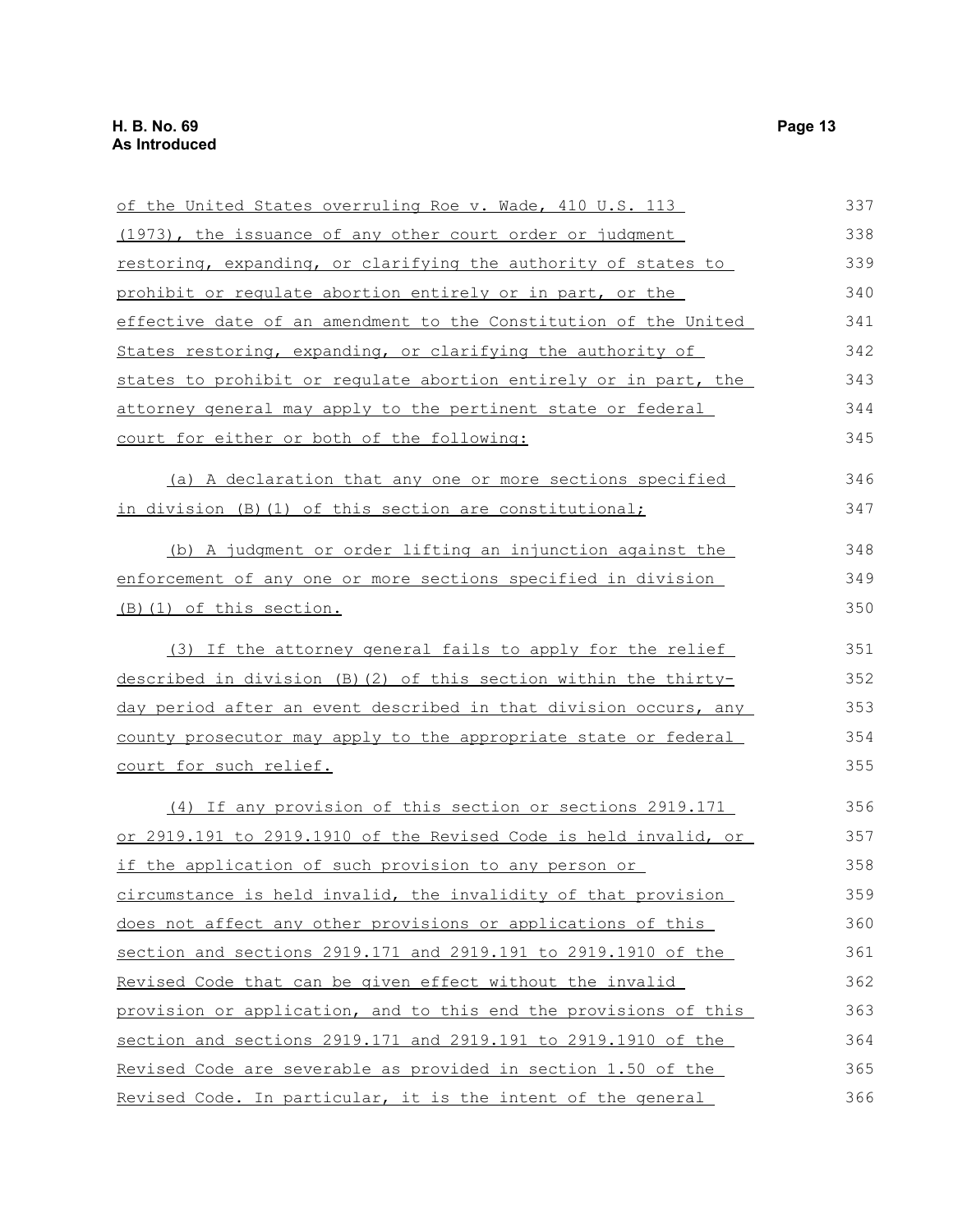assembly that any invalidity or potential invalidity of a provision of this section or sections 2919.171 or 2919.191 to 2919.1910 of the Revised Code is not to impair the immediate and continuing enforceability of the remaining provisions. It is furthermore the intent of the general assembly that the provisions of this section and sections 2919.171 and 2919.191 to 2919.1910 of the Revised Code are not to have the effect of repealing or limiting any other laws of this state, except as specified by this section and sections 2919.171 and 2919.191 to 2919.1910 of the Revised Code. **Sec. 2919.191** . (A) The general assembly hereby declares that it finds, according to contemporary medical research, all of the following: (1) As many as thirty per cent of natural pregnancies end in spontaneous miscarriage. (2) Less than five per cent of all natural pregnancies end in spontaneous miscarriage after detection of fetal cardiac activity. (3) Over ninety per cent of in vitro pregnancies survive the first trimester if cardiac activity is detected in the gestational sac. (4) Nearly ninety per cent of in vitro pregnancies do not survive the first trimester where cardiac activity is not detected in the gestational sac. (5) Fetal heartbeat, therefore, has become a key medical predictor that an unborn human individual will reach live birth. (6) Cardiac activity begins at a biologically identifiable moment in time, normally when the fetal heart is formed in the gestational sac. 367 368 369 370 371 372 373 374 375 376 377 378 379 380 381 382 383 384 385 386 387 388 389 390 391 392 393 394 395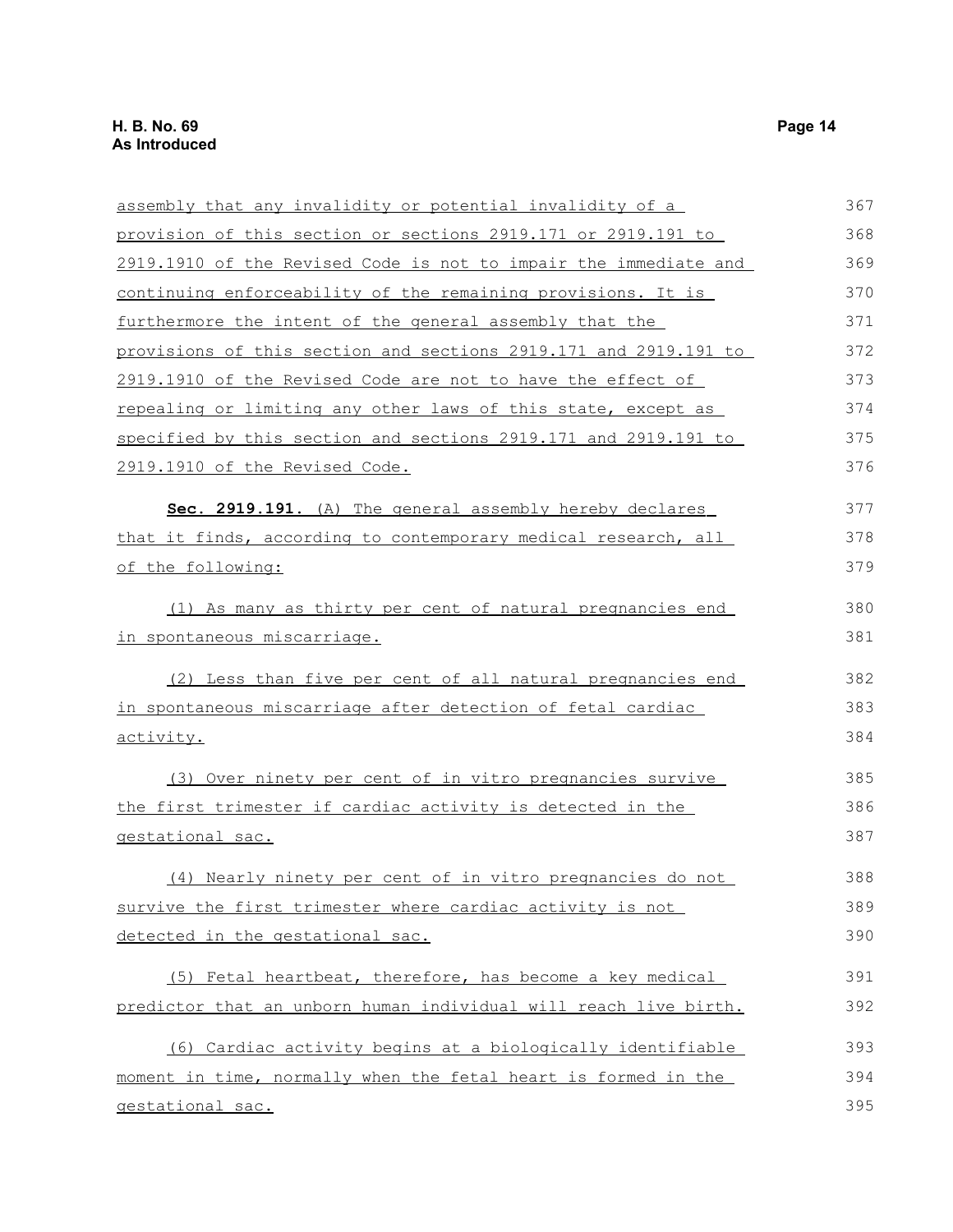| (7) The state of Ohio has legitimate interests from the                           | 396 |
|-----------------------------------------------------------------------------------|-----|
| outset of the pregnancy in protecting the health of the woman                     | 397 |
| and the life of an unborn human individual who may be born.                       | 398 |
| (8) In order to make an informed choice about whether to                          | 399 |
| continue her pregnancy, the pregnant woman has a legitimate                       | 400 |
| <u>interest in knowing the likelihood of the fetus surviving to </u>              | 401 |
| full-term birth based upon the presence of cardiac activity.                      | 402 |
| (B) Sections 2919.192 to 2919.195 of the Revised Code                             | 403 |
| apply only to intrauterine pregnancies.                                           | 404 |
| Sec. 2919.191 2919.192. (A) A person who intends to                               | 405 |
| perform or induce an abortion on a pregnant woman shall                           | 406 |
| determine whether there is a detectable fetal heartbeat of the                    | 407 |
| unborn human individual the pregnant woman is carrying. The                       | 408 |
| method of determining the presence of a fetal heartbeat shall be                  | 409 |
| consistent with the person's good faith understanding of                          | 410 |
| standard medical practice, provided that if rules have been                       | 411 |
| adopted under division $\left(\frac{C}{C}\right)$ (B) of this section, the method | 412 |
| chosen shall be one that is consistent with the rules. The                        | 413 |
| person who determines the presence or absence of a fetal                          | 414 |
| heartbeat shall record in the pregnant woman's medical record                     | 415 |
| the estimated gestational age of the unborn human individual,                     | 416 |
| the method used to test for a fetal heartbeat, the date and time                  | 417 |
| of the test, and the results of the test.                                         | 418 |
| (B) (1) Except when a medical emergency exists that-                              | 419 |
| prevents compliance with this division, no person shall perform-                  | 420 |
| or induce an abortion on a pregnant woman prior to determining                    | 421 |
| if the unborn human individual the pregnant woman is carrying                     | 422 |
| has a detectable fetal heartbeat. Any person who performs or                      | 423 |
| induces an abortion on a pregnant woman based on the exception-                   | 424 |

in this division shall note in the pregnant woman's medical

396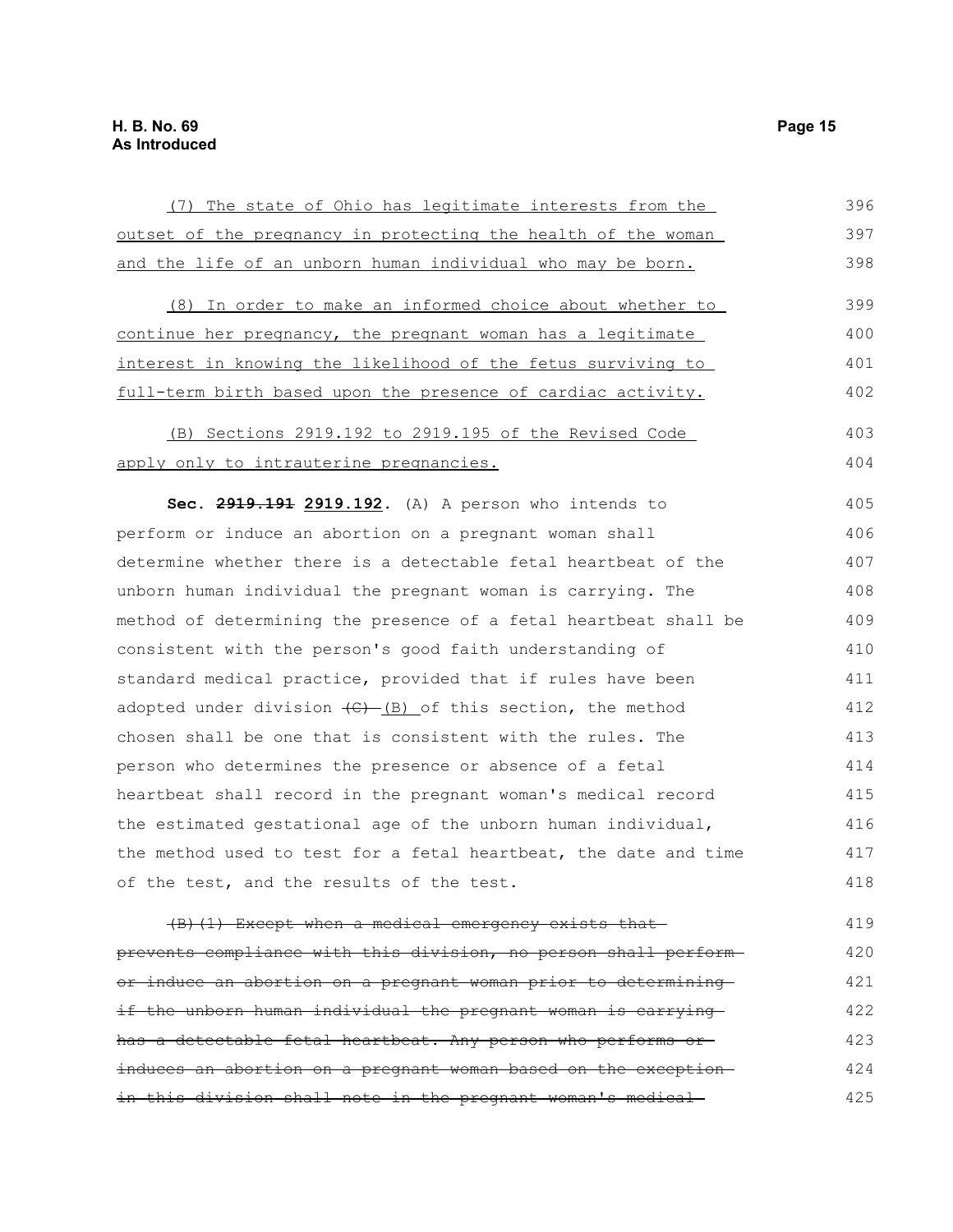#### **H. B. No. 69 Page 16 As Introduced**

records that a medical emergency necessitating the abortion existed and shall also note the medical condition of the pregnant woman that prevented compliance with this division. The person shall maintain a copy of the notes described in this division in the person's own records for at least seven years after the notes are entered into the medical records.  $(2)$ -The person who performs the examination for the presence of a fetal heartbeat shall give the pregnant woman the option to view or hear the fetal heartbeat. (C) (B) The director of health may promulgate adopt rules pursuant to section 111.15 of the Revised Code specifying the appropriate methods of performing an examination for the purpose of determining the presence of a fetal heartbeat of an unborn individual based on standard medical practice. The rules shall require only that an examination shall be performed externally. 426 427 428 429 430 431 432 433 434 435 436 437 438 439 440

 $(D)$  (C) A person is not in violation of division (A)  $or-$ (B) of this section if that person has performed an examination for the purpose of determining the presence of a fetal heartbeat in the fetus of an unborn human individual utilizing standard medical practice, that examination does not reveal a fetal heartbeat or the person has been informed by a physician who has performed the examination for a fetal heartbeat that the examination did not reveal a fetal heartbeat, and the person notes in the pregnant woman's medical records the procedure utilized to detect the presence of a fetal heartbeat. 441 442 443 444 445 446 447 448 449 450

| (E) Except as provided in division (F) of this section, no    | 451 |
|---------------------------------------------------------------|-----|
| person shall knowingly and purposefully perform or induce an- | 452 |
| abortion on a pregnant woman before determining in accordance | 453 |
| with division (A) of this section whether the unborn human-   | 454 |
| individual the pregnant woman is carrying has a detectable    | 455 |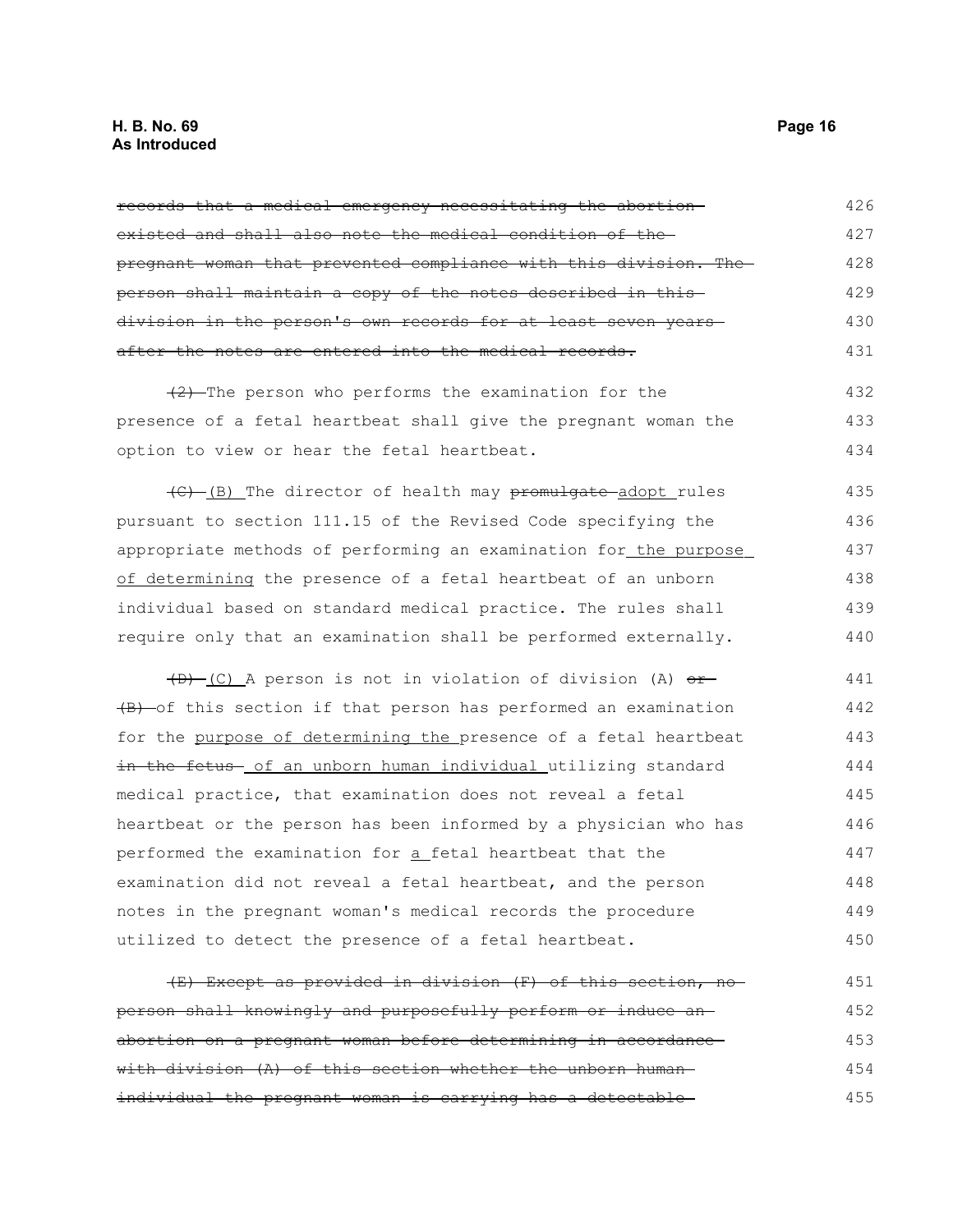| heartbeat. The failure of a person to satisfy the requirements   | 456 |
|------------------------------------------------------------------|-----|
| of this section prior to performing or inducing an abortion on a | 457 |
| pregnant woman may be the basis for either of the following:     | 458 |
| (1) A civil action for compensatory and exemplary damages;       | 459 |
| (2) Disciplinary action under section 4731.22 of the             | 460 |
| Revised Code.                                                    | 461 |
| (F) Division (E) of this section does not apply to a             | 462 |
| physician who performs or induces the abortion if the physician  | 463 |
| believes that a medical emergency exists that prevents-          | 464 |
| compliance with that division.                                   | 465 |
| (G) The director of health may determine and specify in-         | 466 |
| rules adopted pursuant to section 111.15 of the Revised Code and | 467 |
| based upon available medical evidence the statistical-           | 468 |
| probability of bringing an unborn human individual to term based | 469 |
| on the gestational age of an unborn human individual who-        | 470 |
| possesses a detectable fetal heartbeat.                          | 471 |
| (II) A woman on whom an abortion is performed in violation       | 472 |
| of division (B) of this section or division (B)(3) of section-   | 473 |
| 2317.56 of the Revised Code may file a civil action for the      | 474 |
| wrongful death of the woman's unborn child and may receive at    | 475 |
| the mother's election at any time prior to final judgment-       | 476 |
| damages in an amount equal to ten thousand dollars or an amount- | 477 |
| determined by the trier of fact after consideration of the-      | 478 |
| evidence subject to the same defenses and requirements of proof, | 479 |
| except any requirement of live birth, as would apply to a suit-  | 480 |
| for the wrongful death of a child who had been born alive.       | 481 |
| Sec. 2919.193. (A) Except as provided in division (B) of         | 482 |
| this section, no person shall knowingly and purposefully perform | 483 |
| or induce an abortion on a pregnant woman before determining in  | 484 |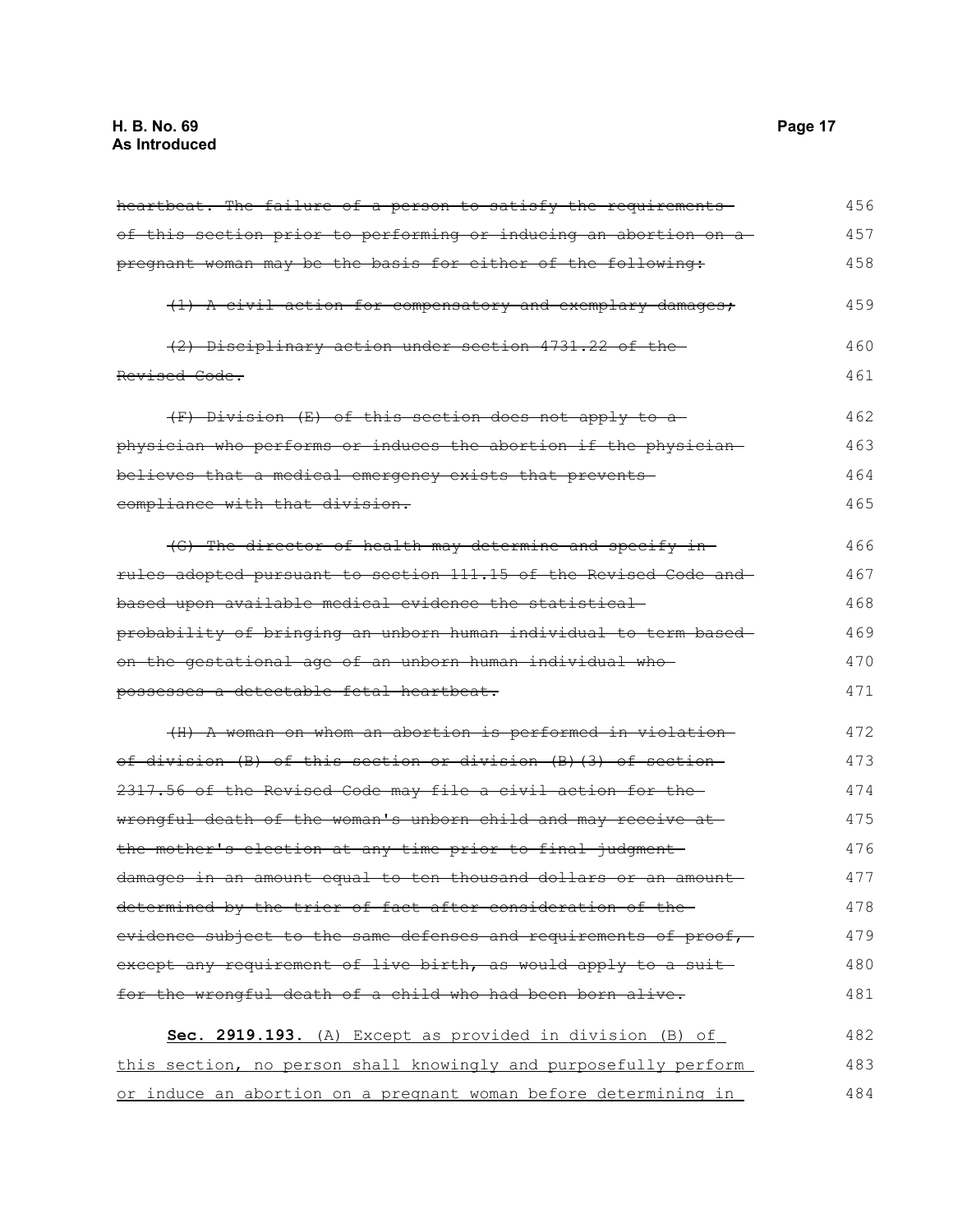accordance with division (A) of section 2919.192 of the Revised Code whether the unborn human individual the pregnant woman is carrying has a detectable heartbeat. Whoever violates this division is guilty of performing or inducing an abortion before determining whether there is a detectable fetal heartbeat, a felony of the fifth degree. A violation of this division may also be the basis of either of the following: (1) A civil action for compensatory and exemplary damages; (2) Disciplinary action under section 4731.22 of the Revised Code. (B) Division (A) of this section does not apply to a physician who performs or induces the abortion if the physician believes that a medical emergency exists that prevents compliance with that division. (C) A physician who performs or induces an abortion on a pregnant woman based on the exception in division (B) of this section shall make written notations in the pregnant woman's medical records of both of the following: (1) The physician's belief that a medical emergency necessitating the abortion existed; (2) The medical condition of the pregnant woman that assertedly prevented compliance with division (A) of this section. For at least seven years from the date the notations are made, the physician shall maintain in the physician's own records a copy of the notations. 485 486 487 488 489 490 491 492 493 494 495 496 497 498 499 500 501 502 503 504 505 506 507 508 509 510 511

(D) A person is not in violation of division (A) of this 512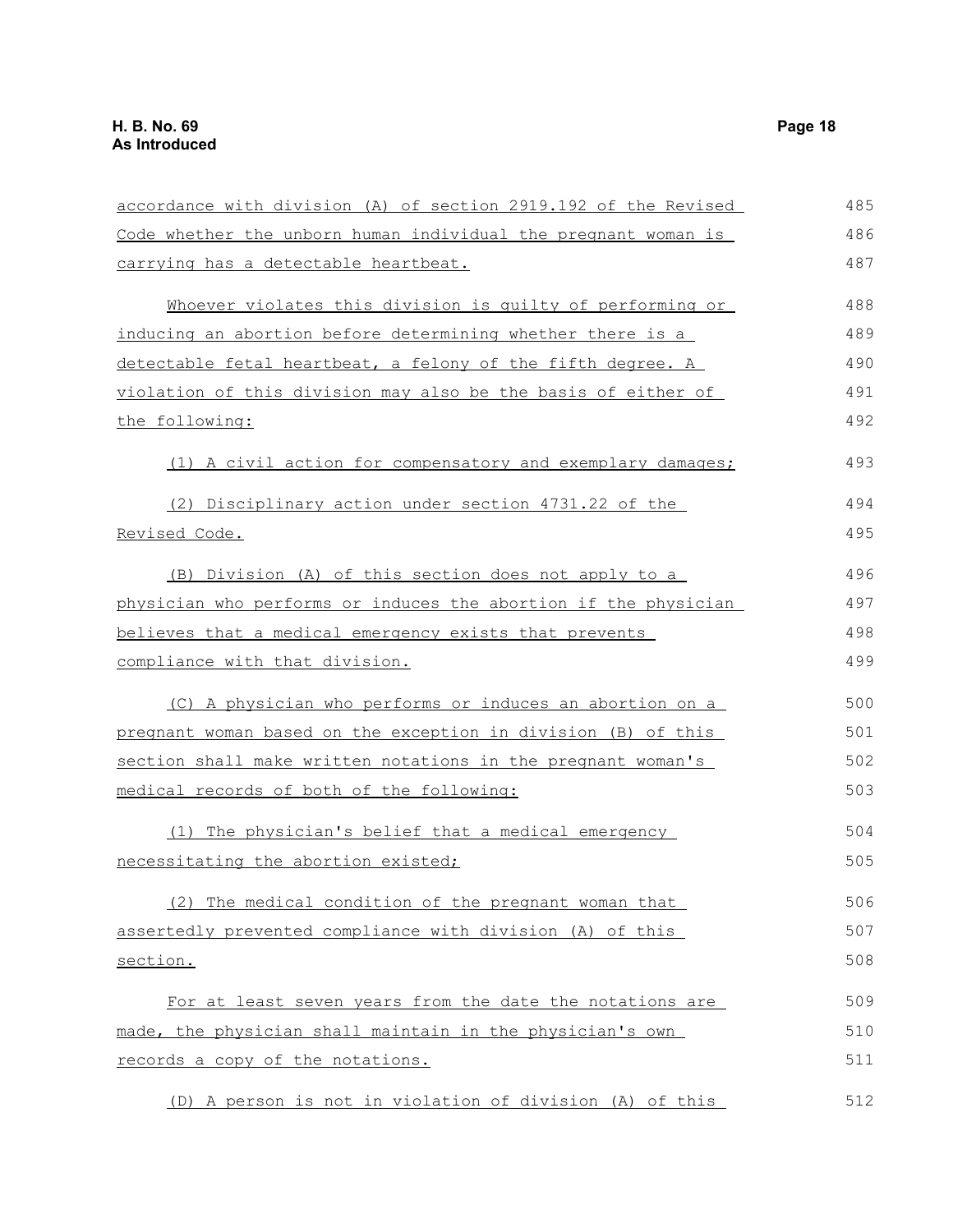| section if the person acts in accordance with division (A) of    | 513 |
|------------------------------------------------------------------|-----|
| section 2919.192 of the Revised Code and the method used to      | 514 |
| determine the presence of a fetal heartbeat does not reveal a    | 515 |
| fetal heartbeat.                                                 | 516 |
| Sec. 2919.192 2919.194. (A) If a person who intends to           | 517 |
| perform or induce an abortion on a pregnant woman has            | 518 |
| determined, under section 2919.191-2919.192 of the Revised Code, | 519 |
| that the unborn human individual the pregnant woman is carrying  | 520 |
| has a detectable heartbeat, the person shall not, except as      | 521 |
| provided in division (B) of this section, perform or induce the  | 522 |
| abortion until all of the following requirements have been met   | 523 |
| and at least twenty-four hours have elapsed after the last of    | 524 |
| the requirements is met:                                         | 525 |
| (1) The person intending to perform or induce the abortion       | 526 |
| shall inform the pregnant woman in writing that the unborn human | 527 |

(2) The person intending to perform or induce the abortion shall inform the pregnant woman, to the best of the person's knowledge, of the statistical probability of bringing the unborn human individual possessing a detectable fetal heartbeat to term based on the gestational age of the unborn human individual or, if the director of health has specified statistical probability information pursuant to rules adopted under division (C) of this section, shall provide to the pregnant woman that information. 529 530 531 532 533 534 535 536

individual the pregnant woman is carrying has a fetal heartbeat.

(3) The pregnant woman shall sign a form acknowledging that the pregnant woman has received information from the person intending to perform or induce the abortion that the unborn human individual the pregnant woman is carrying has a fetal heartbeat and that the pregnant woman is aware of the statistical probability of bringing the unborn human individual 537 538 539 540 541 542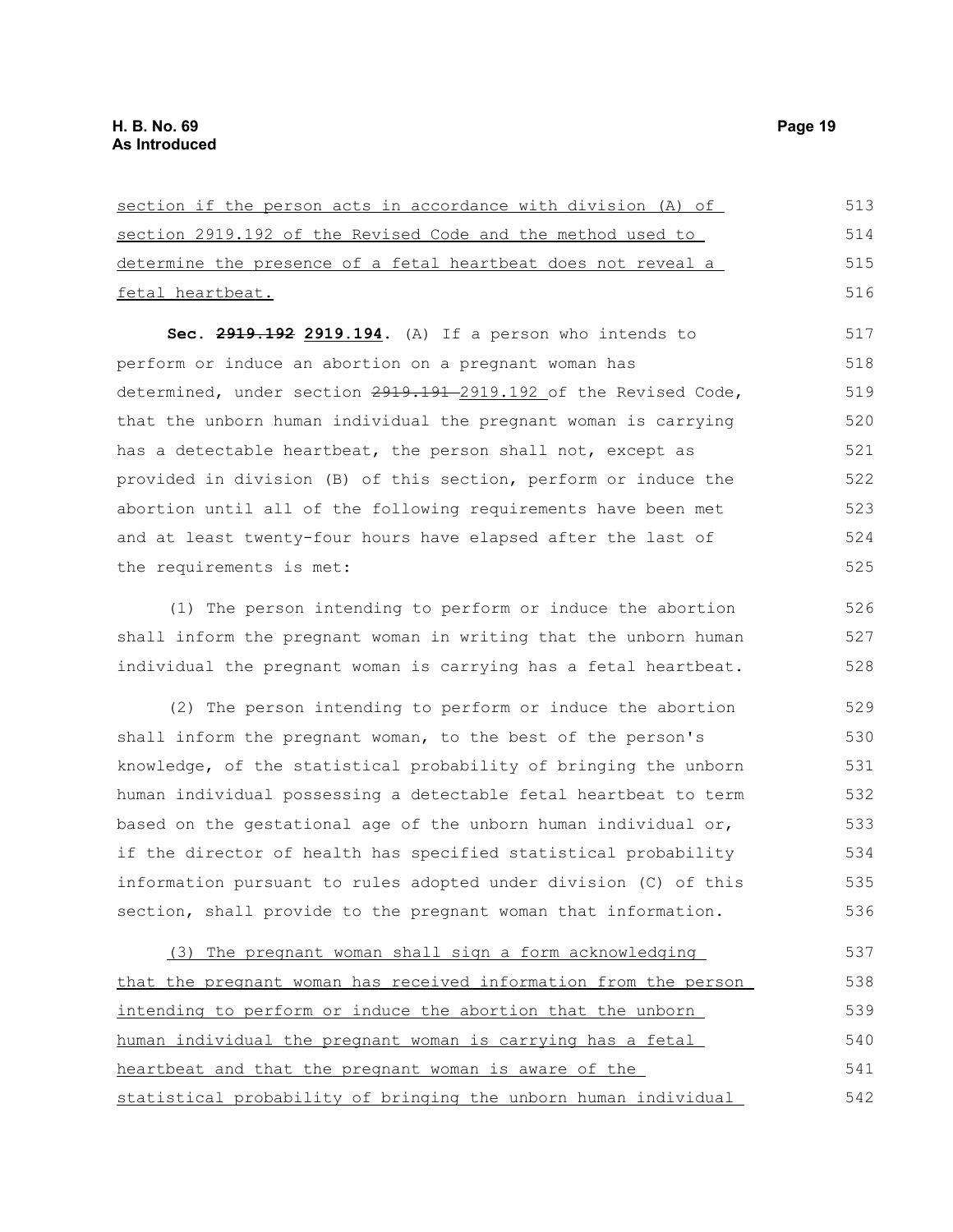the pregnant woman is carrying to term.

(B) Division (A) of this section does not apply if the person who intends to perform or induce the abortion believes that a medical emergency exists that prevents compliance with that division. (C) The director of health may adopt rules that specify information regarding the statistical probability of bringing an unborn human individual possessing a detectable heartbeat to term based on the gestational age of the unborn human individual. The rules shall be based on available medical evidence and shall be adopted in accordance with section 111.15 of the Revised Code. (D) This section does not have the effect of repealing or limiting any other provision of the Revised Code relating to informed consent for an abortion, including the provisions in section 2317.56 of the Revised Code. (E) Whoever violates division (A) of this section is guilty of performing or inducing an abortion without informed consent when there is a detectable fetal heartbeat, a misdemeanor of the first degree on a first offense and a felony of the fourth degree on each subsequent offense. **Sec. 2919.195.** (A) Except as provided in division (B) of this section, no person shall knowingly and purposefully perform or induce an abortion on a pregnant woman with the specific intent of causing or abetting the termination of the life of the unborn human individual the pregnant woman is carrying and whose 544 545 546 547 548 549 550 551 552 553 554 555 556 557 558 559 560 561 562 563 564 565 566 567 568

Whoever violates this division is guilty of performing or 571

fetal heartbeat has been detected in accordance with division

(A) of section 2919.192 of the Revised Code.

543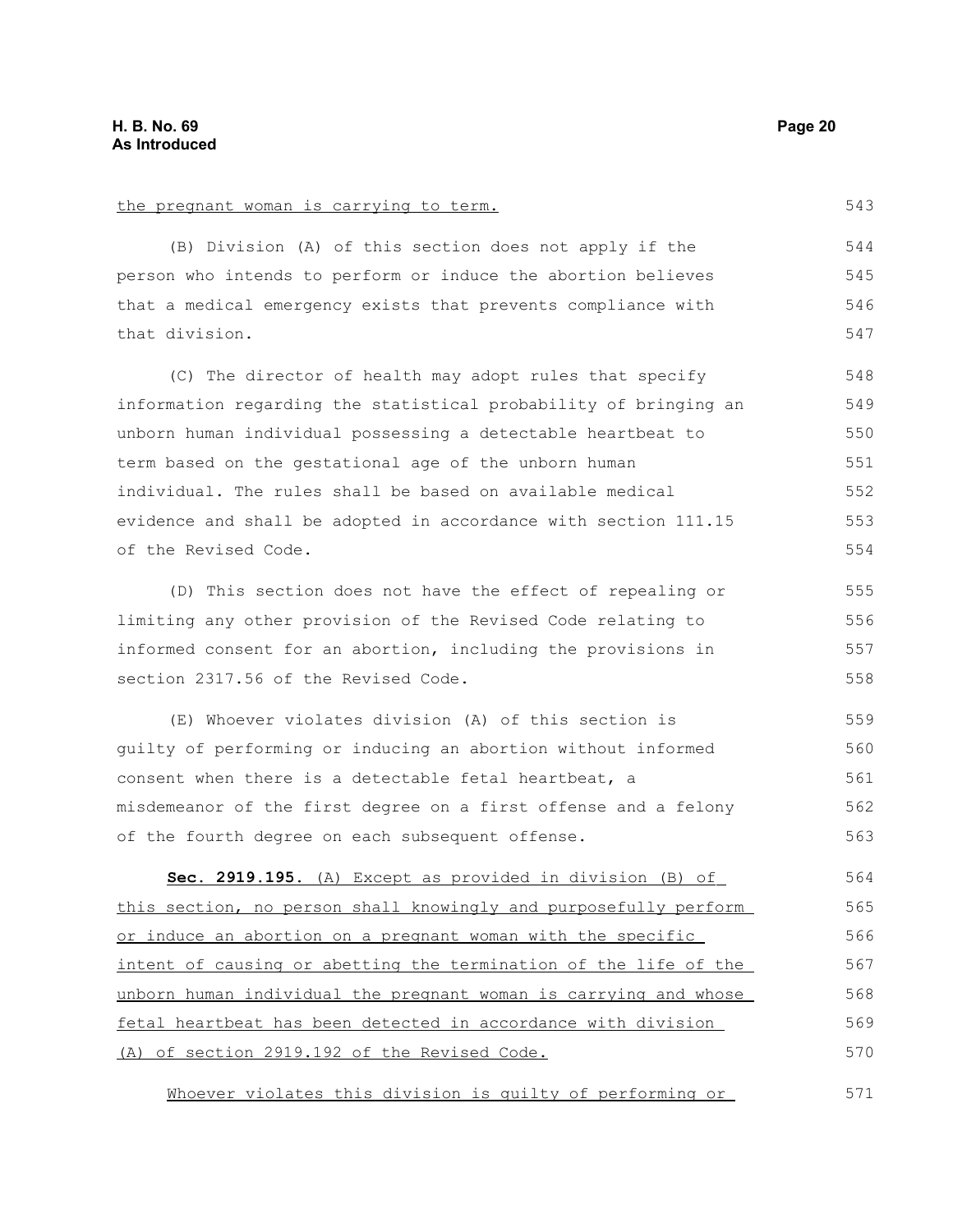inducing an abortion after the detection of a fetal heartbeat, a felony of the fifth degree. (B) Division (A) of this section does not apply to a physician who performs a medical procedure that, in the physician's reasonable medical judgment, is designed or intended to prevent the death of the pregnant woman or to prevent a serious risk of the substantial and irreversible impairment of a major bodily function of the pregnant woman. A physician who performs a medical procedure as described in this division shall declare, in a written document, that the medical procedure is necessary, to the best of the physician's reasonable medical judgment, to prevent the death of the pregnant woman or to prevent a serious risk of the substantial and irreversible impairment of a major bodily function of the pregnant woman. In the document, the physician shall specify the pregnant woman's medical condition that the medical procedure is asserted to address and the medical rationale for the physician's conclusion that the medical procedure is necessary to prevent the death of the pregnant woman or to prevent a serious risk of the substantial and irreversible impairment of a major bodily function of the pregnant woman. A physician who performs a medical procedure as described in this division shall place the written document required by this division in the pregnant woman's medical records. The physician shall maintain a copy of the document in the physician's own records for at least seven years from the date the document is created. (C) A person is not in violation of division (A) of this section if the person acts in accordance with division (A) of section 2919.192 of the Revised Code and the method used to 572 573 574 575 576 577 578 579 580 581 582 583 584 585 586 587 588 589 590 591 592 593 594 595 596 597 598 599 600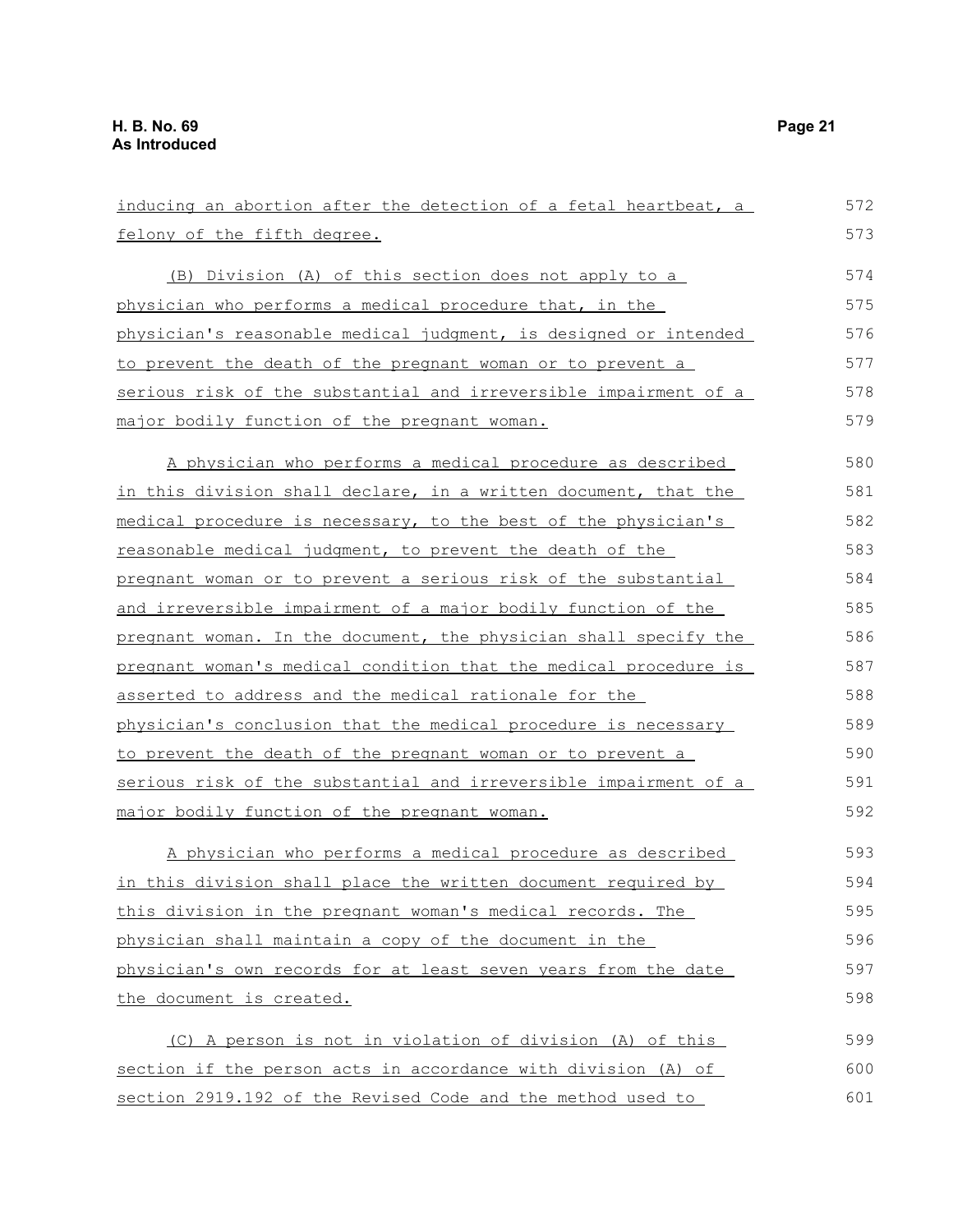| determine the presence of a fetal heartbeat does not reveal a    | 602 |
|------------------------------------------------------------------|-----|
| fetal heartbeat.                                                 | 603 |
| (D) Division (A) of this section does not have the effect        | 604 |
| of repealing or limiting any other provision of the Revised Code | 605 |
| that restricts or regulates the performance or inducement of an  | 606 |
| abortion by a particular method or during a particular stage of  | 607 |
| a pregnancy.                                                     | 608 |
| Sec. 2919.196. (A) A person who performs or induces an           | 609 |
| abortion on a pregnant woman shall do whichever of the following | 610 |
| is applicable:                                                   | 611 |
| (1) If the reason for the abortion purportedly is to             | 612 |
| preserve the health of the pregnant woman, the person shall      | 613 |
| specify in a written document the medical condition that the     | 614 |
| abortion is asserted to address and the medical rationale for    | 615 |
| the person's conclusion that the abortion is necessary to        | 616 |
| address that condition.                                          | 617 |
| (2) If the reason for the abortion is other than to              | 618 |
| preserve the health of the pregnant woman, the person shall      | 619 |
| specify in a written document that maternal health is not the    | 620 |
| purpose of the abortion.                                         | 621 |
| (B) The person who specifies the information in the              | 622 |
| document described in division (A) of this section shall place   | 623 |
| the document in the pregnant woman's medical records. The person | 624 |
| who specifies the information shall maintain a copy of the       | 625 |
| document in the person's own records for at least seven years    | 626 |
| from the date the document is created.                           | 627 |
| Sec. 2919.197. Nothing in sections 2919.19 to 2919.196 of        | 628 |
| the Revised Code prohibits the sale, use, prescription, or       | 629 |
| administration of a drug, device, or chemical that is designed   | 630 |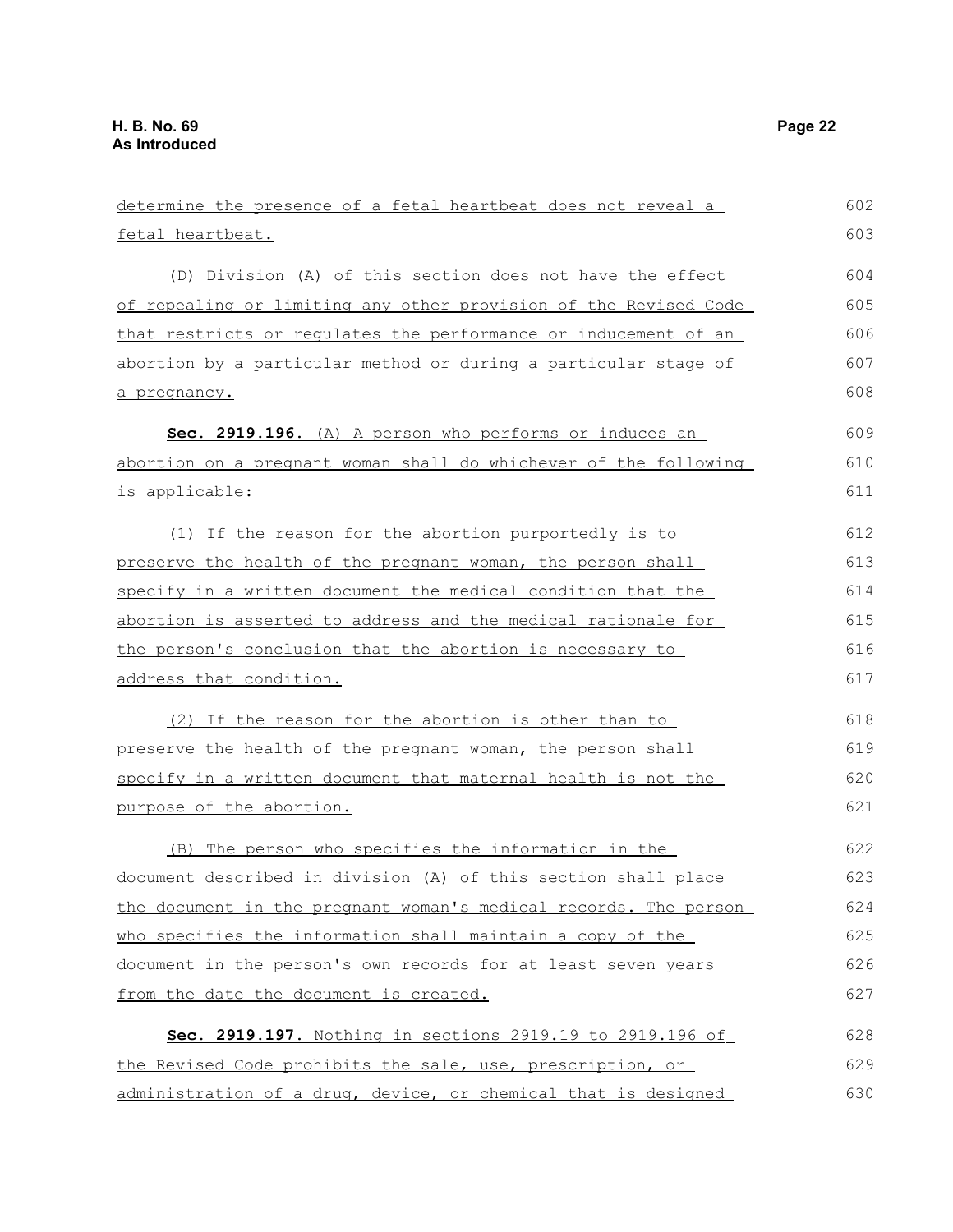| Sec. 2919.193 2919.198. A pregnant woman on whom an              | 632 |
|------------------------------------------------------------------|-----|
| abortion is performed or induced in violation of section         | 633 |
| 2919.191 or 2919.192-2919.193, 2919.194, or 2919.195 of the      | 634 |
| Revised Code is not guilty of violating any of those sections;   | 635 |
| is not quilty of attempting to commit, conspiring to commit, or  | 636 |
| complicity in committing a violation of any of those sections;   | 637 |
| and is not subject to a civil penalty based on the abortion      | 638 |
| being performed or induced in violation of any of those          | 639 |
| sections.                                                        | 640 |
| Sec. 2919.199. (A) A woman who meets either or both of the       | 641 |
| following criteria may file a civil action for the wrongful      | 642 |
| death of her unborn child:                                       | 643 |
| (1) A woman on whom an abortion was performed or induced         | 644 |
| in violation of division (A) of section 2919.193 or division (A) | 645 |
| of section 2919.195 of the Revised Code;                         | 646 |
| (2) A woman on whom an abortion was performed or induced         | 647 |
| who was not given the information described in divisions (A) (1) | 648 |
| and (2) of section 2919.194 of the Revised Code or who did not   | 649 |
| sign a form described in division (A) (3) of section 2919.194 of | 650 |
| the Revised Code.                                                | 651 |
| (B) A woman who prevails in an action filed under division       | 652 |
| (A) of this section shall receive both of the following from the | 653 |
| person who committed the one or more acts described in division  | 654 |
| (A) (1) or (2) of this section:                                  | 655 |
| (1) Damages in an amount equal to ten thousand dollars or        | 656 |
| an amount determined by the trier of fact after consideration of | 657 |
| the evidence at the mother's election at any time prior to final | 658 |
| judgment subject to the same defenses and requirements of proof, | 659 |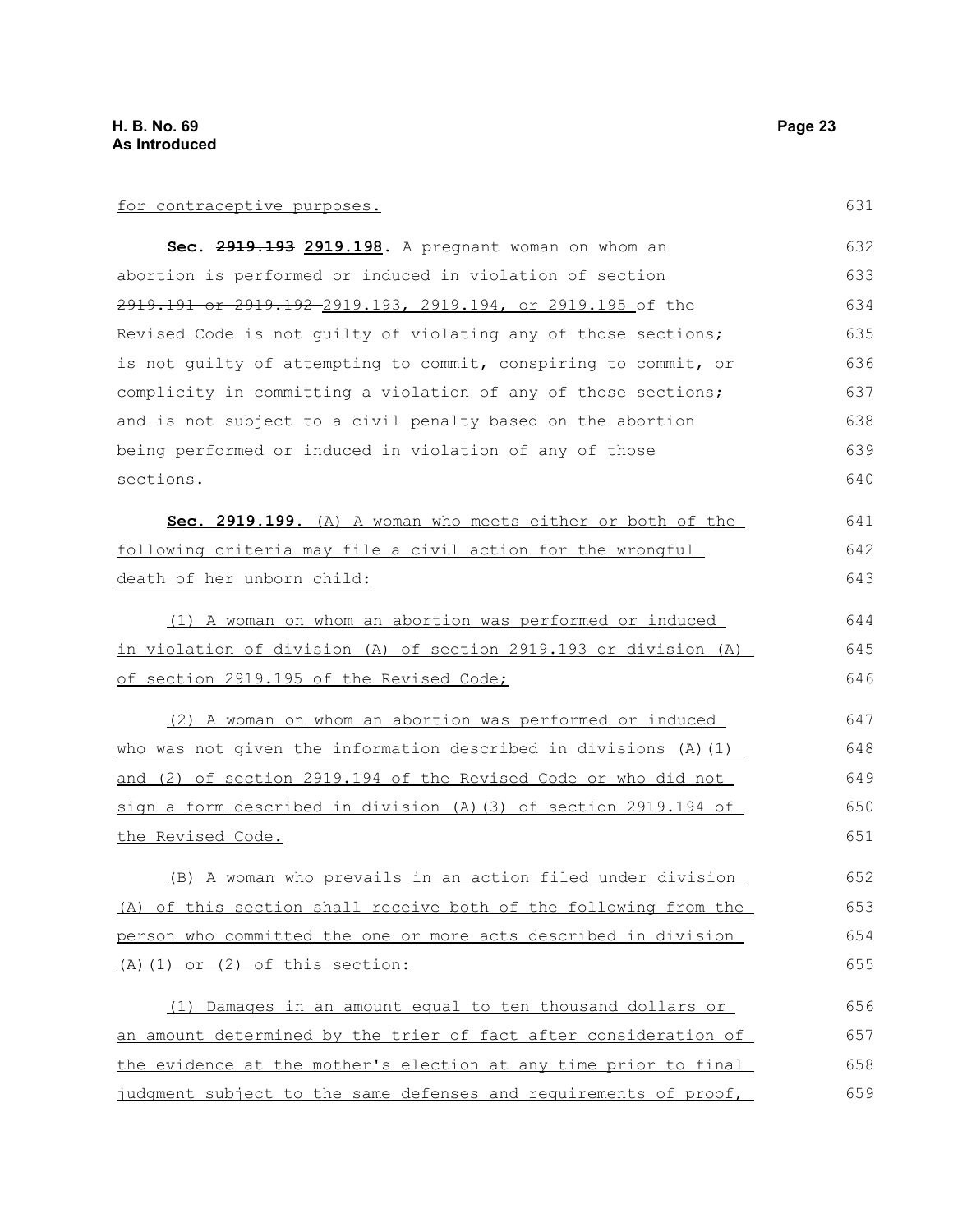| except any requirement of live birth, as would apply to a suit   | 660 |
|------------------------------------------------------------------|-----|
| for the wrongful death of a child who had been born alive;       | 661 |
| (2) Court costs and reasonable attorney's fees.                  | 662 |
| (C) A determination that division (A) of section 2919.193        | 663 |
| of the Revised Code, division (A) (1), (2), or (3) of section    | 664 |
| 2919.194 of the Revised Code, or division (A) of section         | 665 |
| 2919.195 of the Revised Code is unconstitutional shall be a      | 666 |
| defense to an action filed under division (A) of this section    | 667 |
| alleging that the defendant violated the division that was       | 668 |
| determined to be unconstitutional.                               | 669 |
| (D) If the defendant in an action filed under division (A)       | 670 |
| of this section prevails and all of the following apply the      | 671 |
| court shall award reasonable attorney's fees to the defendant in | 672 |
| accordance with section 2323.51 of the Revised Code:             | 673 |
| (1) The court finds that the commencement of the action          | 674 |
| constitutes frivolous conduct, as defined in section 2323.51 of  | 675 |
| the Revised Code.                                                | 676 |
| (2) The court's finding in division (D) (1) of this section      | 677 |
| is not based on that court or another court determining that     | 678 |
| division (A) of section 2919.193 of the Revised Code, division   | 679 |
| (A) (1), (2), or (3) of section 2919.194 of the Revised Code, or | 680 |
| division (A) of section 2919.195 of the Revised Code is          | 681 |
| unconstitutional.                                                | 682 |
| (3) The court finds that the defendant was adversely             | 683 |
| affected by the frivolous conduct.                               | 684 |
| Sec. 2919.1910. (A) It is the intent of the general              | 685 |
| assembly that women whose pregnancies are protected under        | 686 |
| division (A) of section 2919.195 of the Revised Code be informed | 687 |
| of available options for adoption.                               | 688 |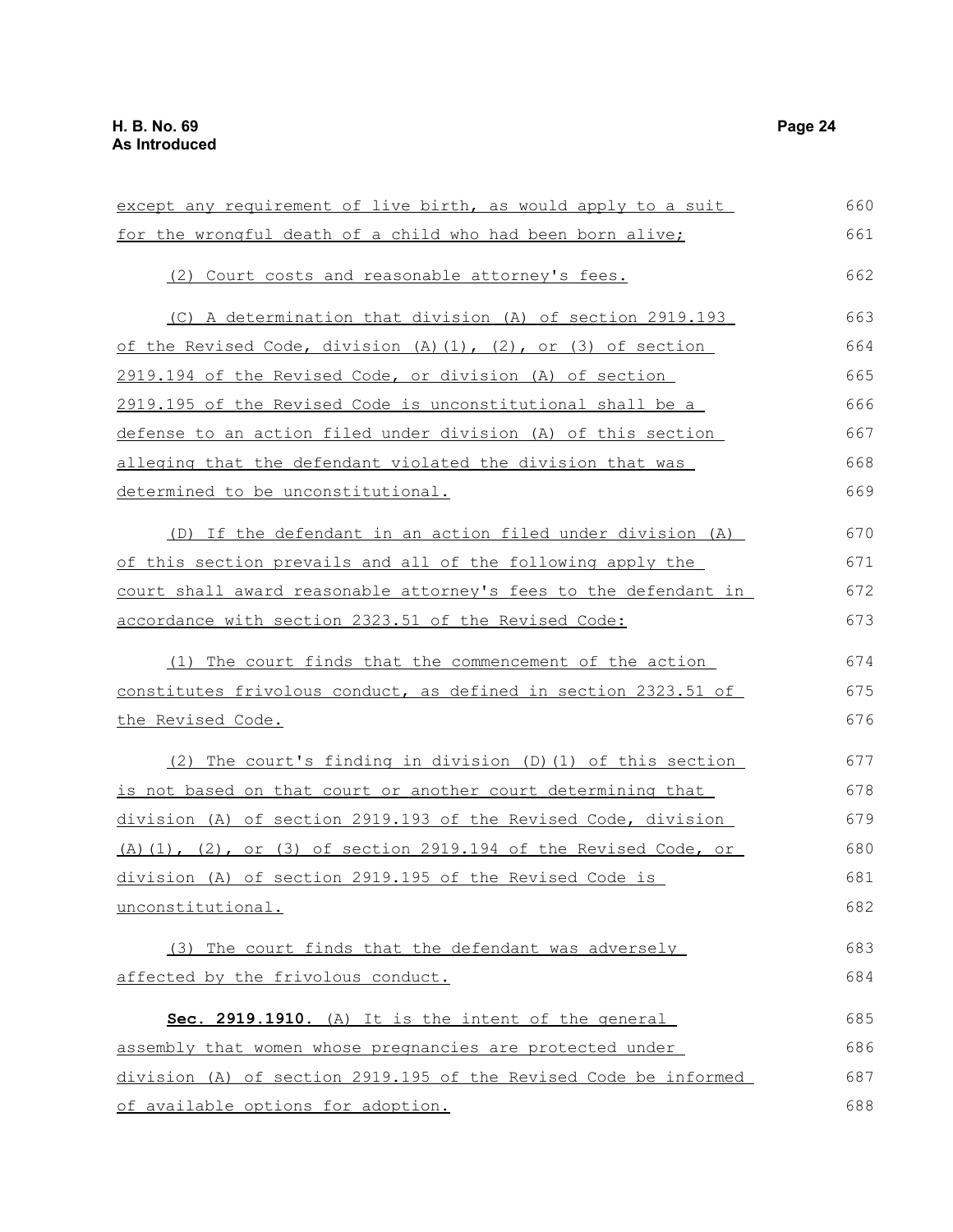| <u>(B)</u> In furtherance of the intent expressed in division (A)     | 689 |
|-----------------------------------------------------------------------|-----|
| <u>of this section, there is hereby created the joint legislative</u> | 690 |
| committee on adoption promotion and support. The committee may        | 691 |
| review or study any matter that it considers relevant to the          | 692 |
| adoption process in this state, with priority given to the study      | 693 |
| <u>or review of mechanisms intended to increase awareness of the</u>  | 694 |
| process, increase its effectiveness, or both.                         | 695 |
| The committee shall consist of three members of the<br>(C)            | 696 |
| <u>house of representatives appointed by the speaker of the house</u> | 697 |
| of representatives and three members of the senate appointed by       | 698 |
| the president of the senate. Not more than two members appointed      | 699 |
| by the speaker of the house of representatives and not more than      | 700 |
| two members appointed by the president of the senate may be of        | 701 |
| the same political party.                                             | 702 |
| Each member of the committee shall hold office during the             | 703 |
| general assembly in which the member is appointed and until a         | 704 |
| successor has been appointed, notwithstanding the adjournment         | 705 |
| sine die of the general assembly in which the member was              | 706 |
| appointed or the expiration of the member's term as a member of       | 707 |
| the general assembly. Any vacancies occurring among the members       | 708 |
| of the committee shall be filled in the manner of the original        | 709 |
| appointment.                                                          | 710 |
| (D) The committee has the same powers as other standing or            | 711 |
| select committees of the general assembly.                            | 712 |
| Sec. 2919.1911. The department of health shall inspect the            | 713 |
| medical records from any facility that performs abortions to          | 714 |
| ensure that the physicians or other persons who perform               | 715 |
| abortions at that facility are in compliance with the reporting       | 716 |
| requirements under section 2919.171 of the Revised Code. The          | 717 |
| facility shall make the medical records available for inspection      | 718 |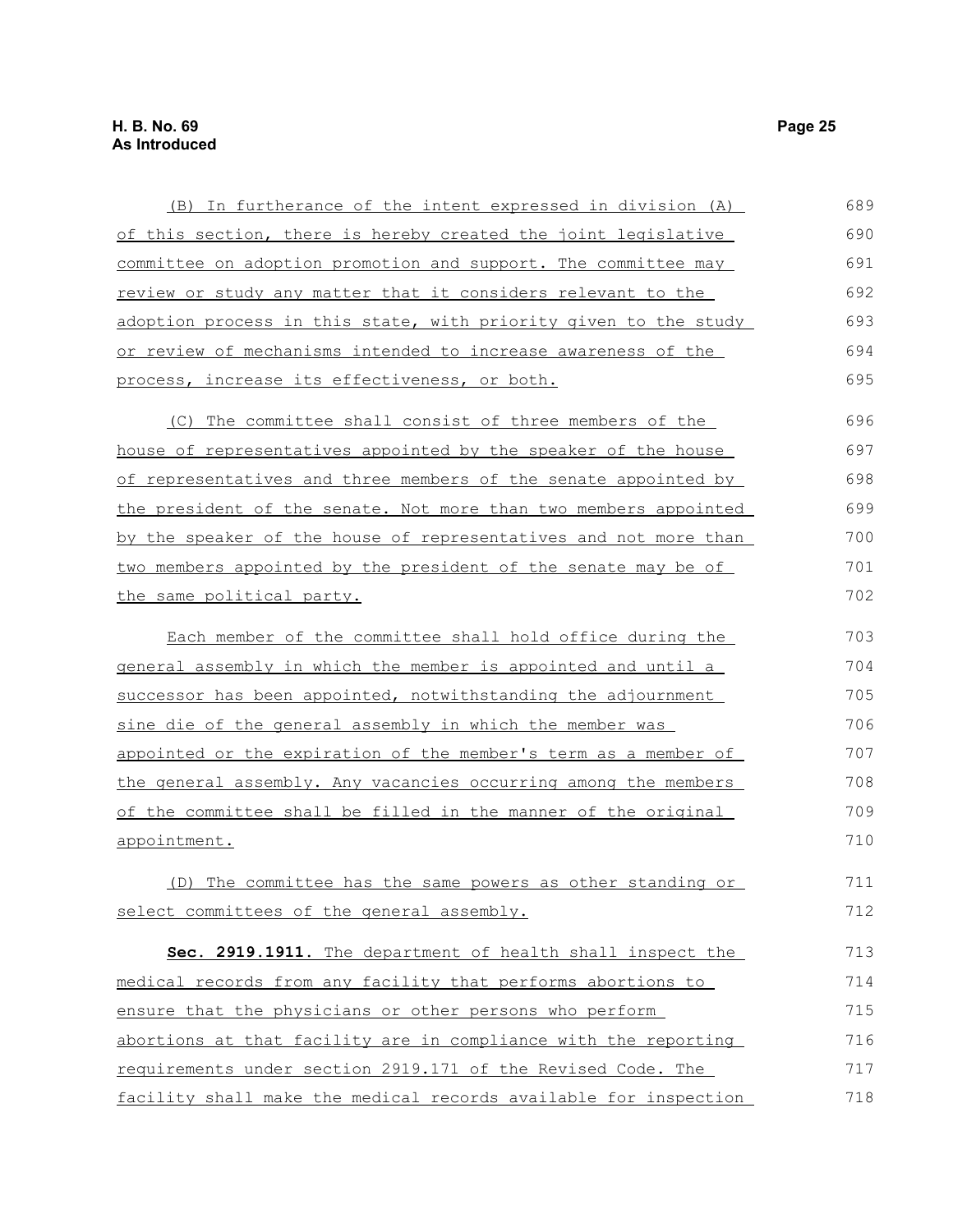to the department of health but shall not release any personal medical information in the medical records that is prohibited by law. **Sec. 4731.22.** (A) The state medical board, by an affirmative vote of not fewer than six of its members, may limit, revoke, or suspend an individual's certificate to practice, refuse to grant a certificate to an individual, refuse to register an individual, refuse to reinstate a certificate, or reprimand or place on probation the holder of a certificate if the individual or certificate holder is found by the board to have committed fraud during the administration of the examination for a certificate to practice or to have committed fraud, misrepresentation, or deception in applying for or securing any certificate to practice or certificate of registration issued by the board. (B) The board, by an affirmative vote of not fewer than 719 720 721 722 723 724 725 726 727 728 729 730 731 732 733 734

six members, shall, to the extent permitted by law, limit, revoke, or suspend an individual's certificate to practice, refuse to register an individual, refuse to reinstate a certificate, or reprimand or place on probation the holder of a certificate for one or more of the following reasons: 735 736 737 738 739

(1) Permitting one's name or one's certificate to practice or certificate of registration to be used by a person, group, or corporation when the individual concerned is not actually directing the treatment given; 740 741 742 743

(2) Failure to maintain minimal standards applicable to the selection or administration of drugs, or failure to employ acceptable scientific methods in the selection of drugs or other modalities for treatment of disease; 744 745 746 747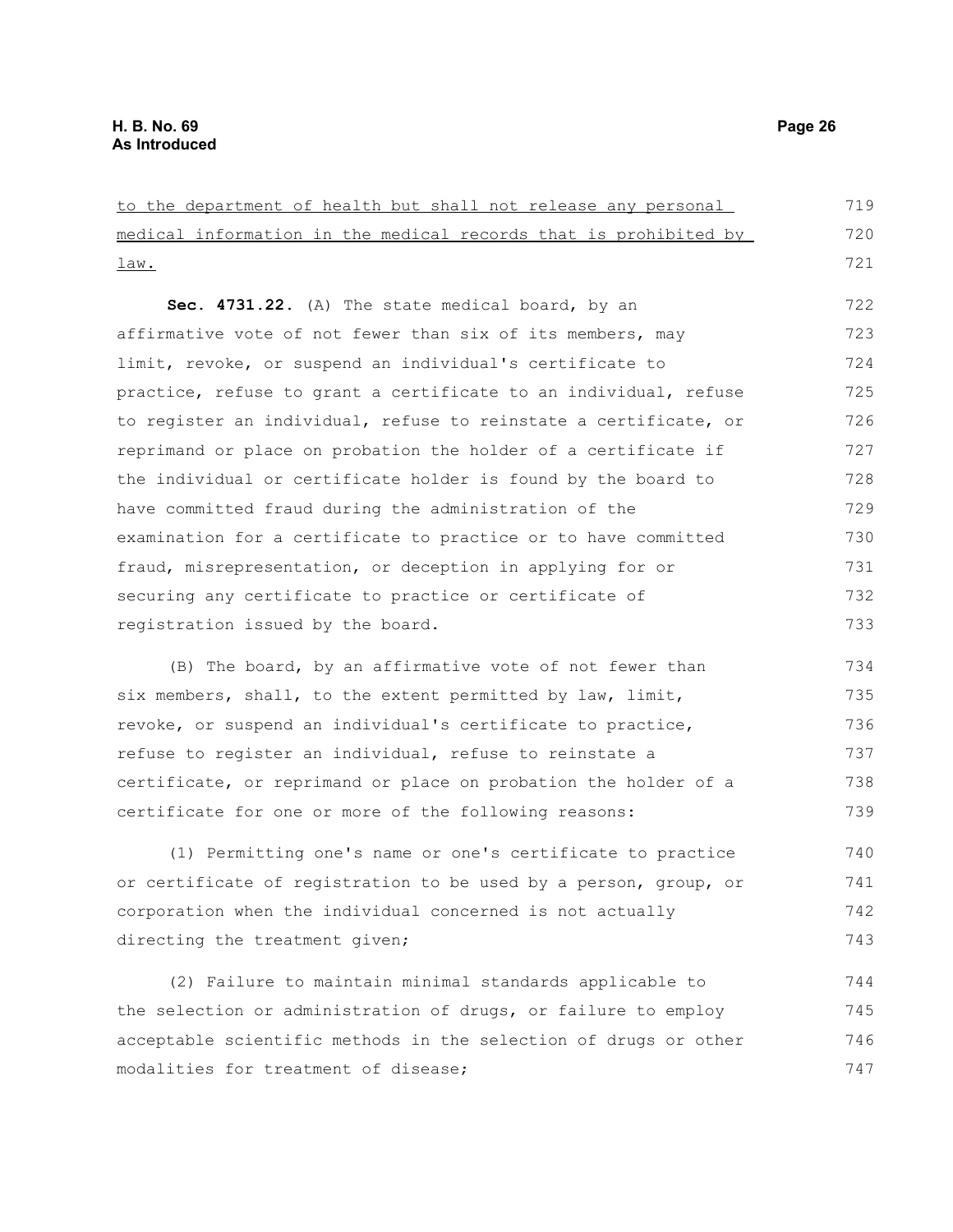#### **H. B. No. 69 Page 27 As Introduced**

(3) Selling, giving away, personally furnishing, prescribing, or administering drugs for other than legal and legitimate therapeutic purposes or a plea of guilty to, a judicial finding of guilt of, or a judicial finding of eligibility for intervention in lieu of conviction of, a violation of any federal or state law regulating the possession, distribution, or use of any drug; 748 749 750 751 752 753 754

(4) Willfully betraying a professional confidence. 755

For purposes of this division, "willfully betraying a professional confidence" does not include providing any information, documents, or reports to a child fatality review board under sections 307.621 to 307.629 of the Revised Code and does not include the making of a report of an employee's use of a drug of abuse, or a report of a condition of an employee other than one involving the use of a drug of abuse, to the employer of the employee as described in division (B) of section 2305.33 of the Revised Code. Nothing in this division affects the immunity from civil liability conferred by that section upon a physician who makes either type of report in accordance with division (B) of that section. As used in this division, "employee," "employer," and "physician" have the same meanings as in section 2305.33 of the Revised Code. 756 757 758 759 760 761 762 763 764 765 766 767 768 769

(5) Making a false, fraudulent, deceptive, or misleading statement in the solicitation of or advertising for patients; in relation to the practice of medicine and surgery, osteopathic medicine and surgery, podiatric medicine and surgery, or a limited branch of medicine; or in securing or attempting to secure any certificate to practice or certificate of registration issued by the board. 770 771 772 773 774 775 776

As used in this division, "false, fraudulent, deceptive, 777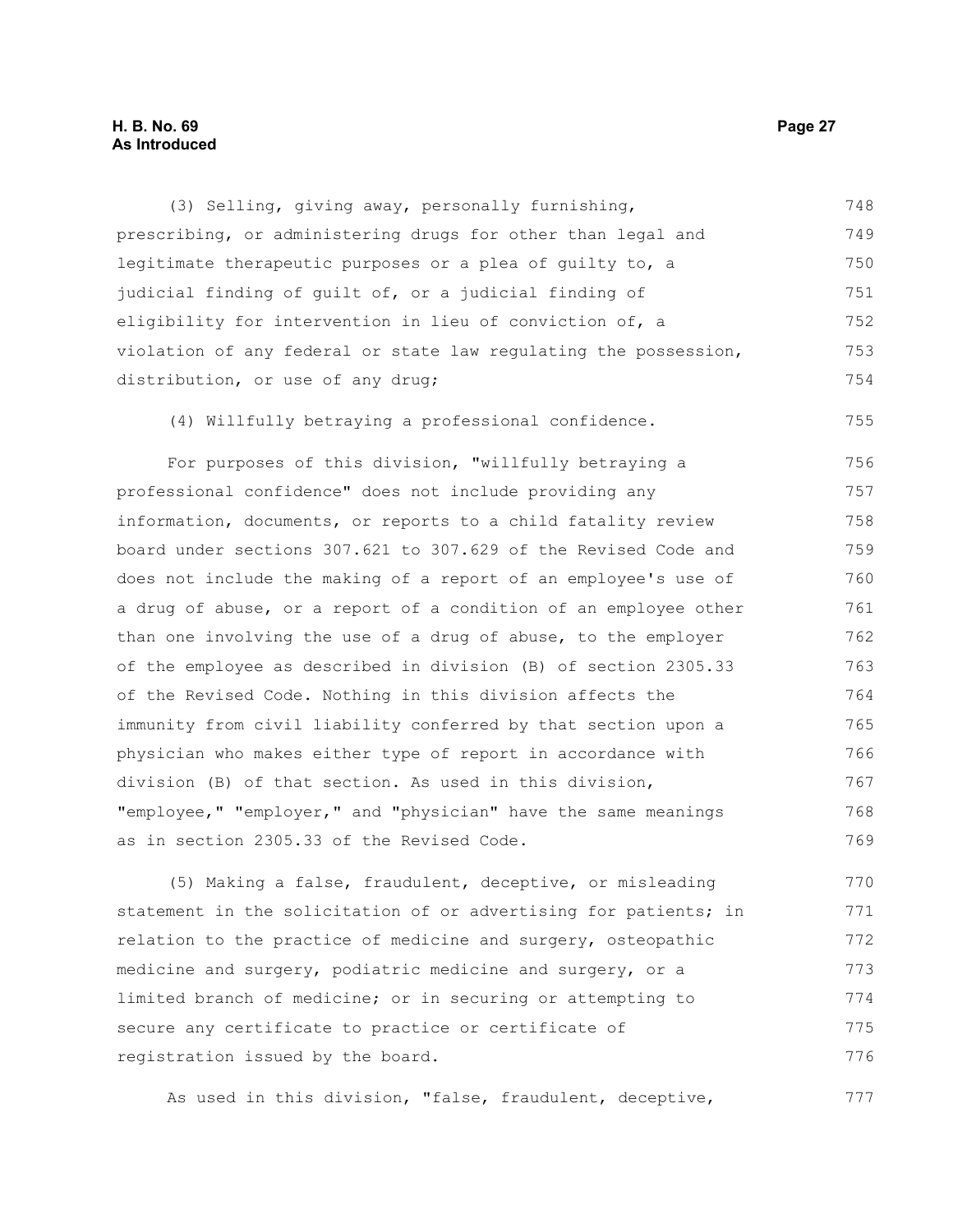#### **H. B. No. 69 Page 28 As Introduced**

or misleading statement" means a statement that includes a misrepresentation of fact, is likely to mislead or deceive because of a failure to disclose material facts, is intended or is likely to create false or unjustified expectations of favorable results, or includes representations or implications that in reasonable probability will cause an ordinarily prudent person to misunderstand or be deceived. 778 779 780 781 782 783 784

(6) A departure from, or the failure to conform to, minimal standards of care of similar practitioners under the same or similar circumstances, whether or not actual injury to a patient is established; 785 786 787 788

(7) Representing, with the purpose of obtaining compensation or other advantage as personal gain or for any other person, that an incurable disease or injury, or other incurable condition, can be permanently cured; 789 790 791 792

(8) The obtaining of, or attempting to obtain, money or anything of value by fraudulent misrepresentations in the course of practice; 793 794 795

(9) A plea of guilty to, a judicial finding of guilt of, or a judicial finding of eligibility for intervention in lieu of conviction for, a felony; 796 797 798

(10) Commission of an act that constitutes a felony in this state, regardless of the jurisdiction in which the act was committed; 799 800 801

(11) A plea of guilty to, a judicial finding of guilt of, or a judicial finding of eligibility for intervention in lieu of conviction for, a misdemeanor committed in the course of practice; 802 803 804 805

(12) Commission of an act in the course of practice that 806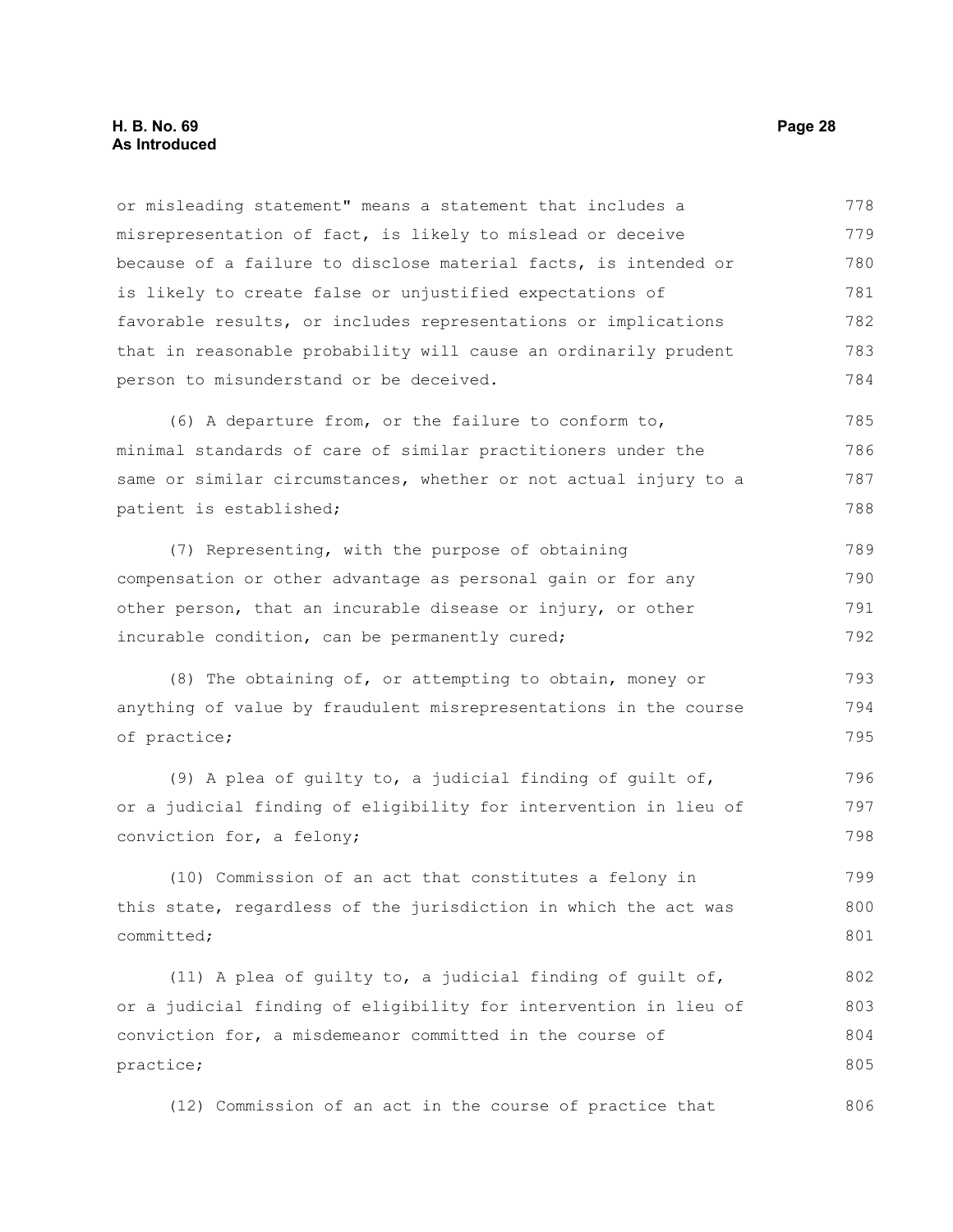constitutes a misdemeanor in this state, regardless of the jurisdiction in which the act was committed; (13) A plea of guilty to, a judicial finding of guilt of, or a judicial finding of eligibility for intervention in lieu of conviction for, a misdemeanor involving moral turpitude; (14) Commission of an act involving moral turpitude that constitutes a misdemeanor in this state, regardless of the jurisdiction in which the act was committed; (15) Violation of the conditions of limitation placed by the board upon a certificate to practice; (16) Failure to pay license renewal fees specified in this chapter; (17) Except as authorized in section 4731.31 of the Revised Code, engaging in the division of fees for referral of patients, or the receiving of a thing of value in return for a specific referral of a patient to utilize a particular service or business; (18) Subject to section 4731.226 of the Revised Code, violation of any provision of a code of ethics of the American medical association, the American osteopathic association, the American podiatric medical association, or any other national professional organizations that the board specifies by rule. The state medical board shall obtain and keep on file current copies of the codes of ethics of the various national professional organizations. The individual whose certificate is being suspended or revoked shall not be found to have violated any provision of a code of ethics of an organization not appropriate to the individual's profession. 807 808 809 810 811 812 813 814 815 816 817 818 819 820 821 822 823 824 825 826 827 828 829 830 831 832 833 834

For purposes of this division, a "provision of a code of 835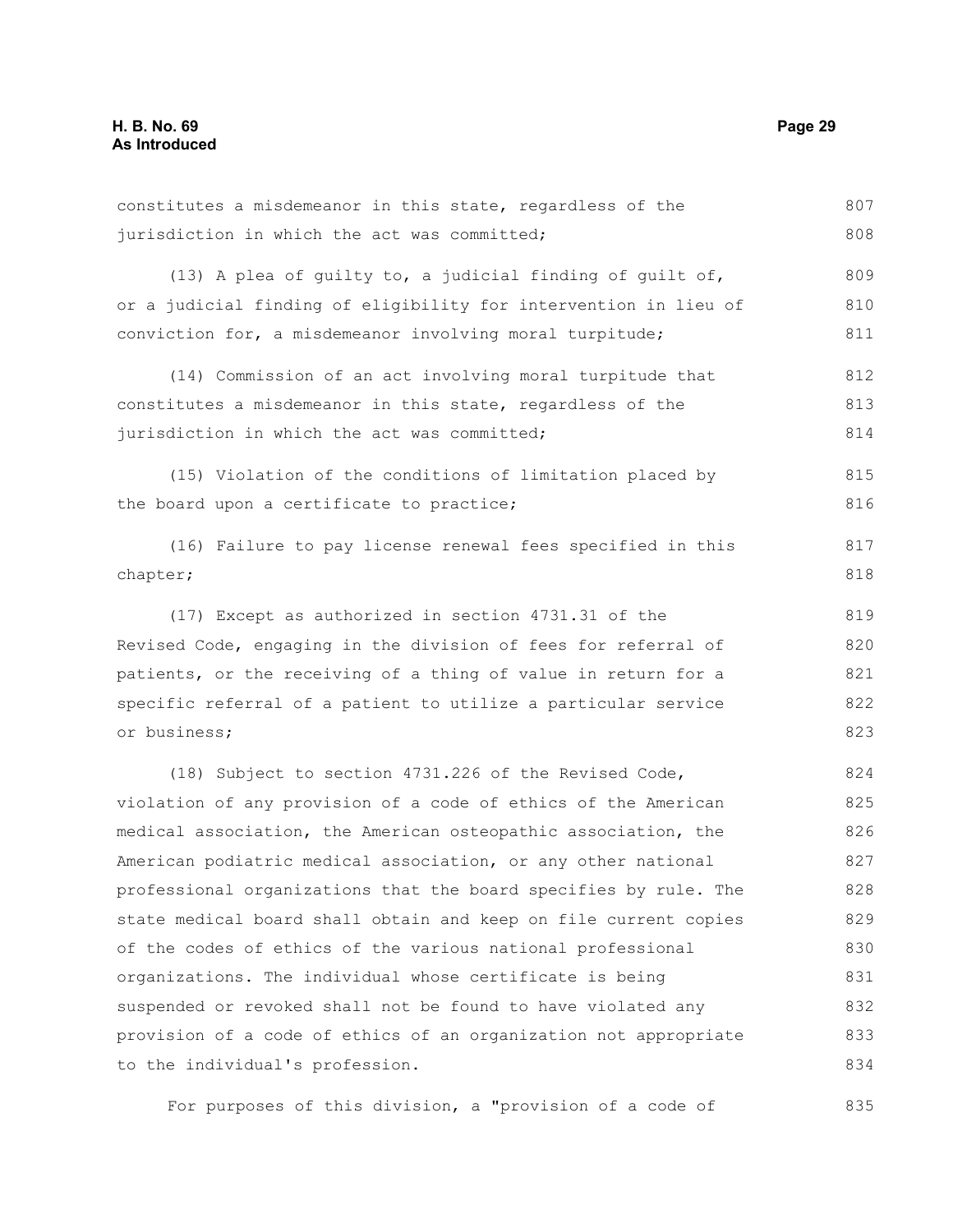#### **H. B. No. 69 Page 30 As Introduced**

ethics of a national professional organization" does not include any provision that would preclude the making of a report by a physician of an employee's use of a drug of abuse, or of a condition of an employee other than one involving the use of a drug of abuse, to the employer of the employee as described in division (B) of section 2305.33 of the Revised Code. Nothing in this division affects the immunity from civil liability conferred by that section upon a physician who makes either type of report in accordance with division (B) of that section. As used in this division, "employee," "employer," and "physician" have the same meanings as in section 2305.33 of the Revised Code. 836 837 838 839 840 841 842 843 844 845 846 847

(19) Inability to practice according to acceptable and prevailing standards of care by reason of mental illness or physical illness, including, but not limited to, physical deterioration that adversely affects cognitive, motor, or perceptive skills. 848 849 850 851 852

In enforcing this division, the board, upon a showing of a possible violation, may compel any individual authorized to practice by this chapter or who has submitted an application pursuant to this chapter to submit to a mental examination, physical examination, including an HIV test, or both a mental and a physical examination. The expense of the examination is the responsibility of the individual compelled to be examined. Failure to submit to a mental or physical examination or consent to an HIV test ordered by the board constitutes an admission of the allegations against the individual unless the failure is due to circumstances beyond the individual's control, and a default and final order may be entered without the taking of testimony or presentation of evidence. If the board finds an individual unable to practice because of the reasons set forth in this 853 854 855 856 857 858 859 860 861 862 863 864 865 866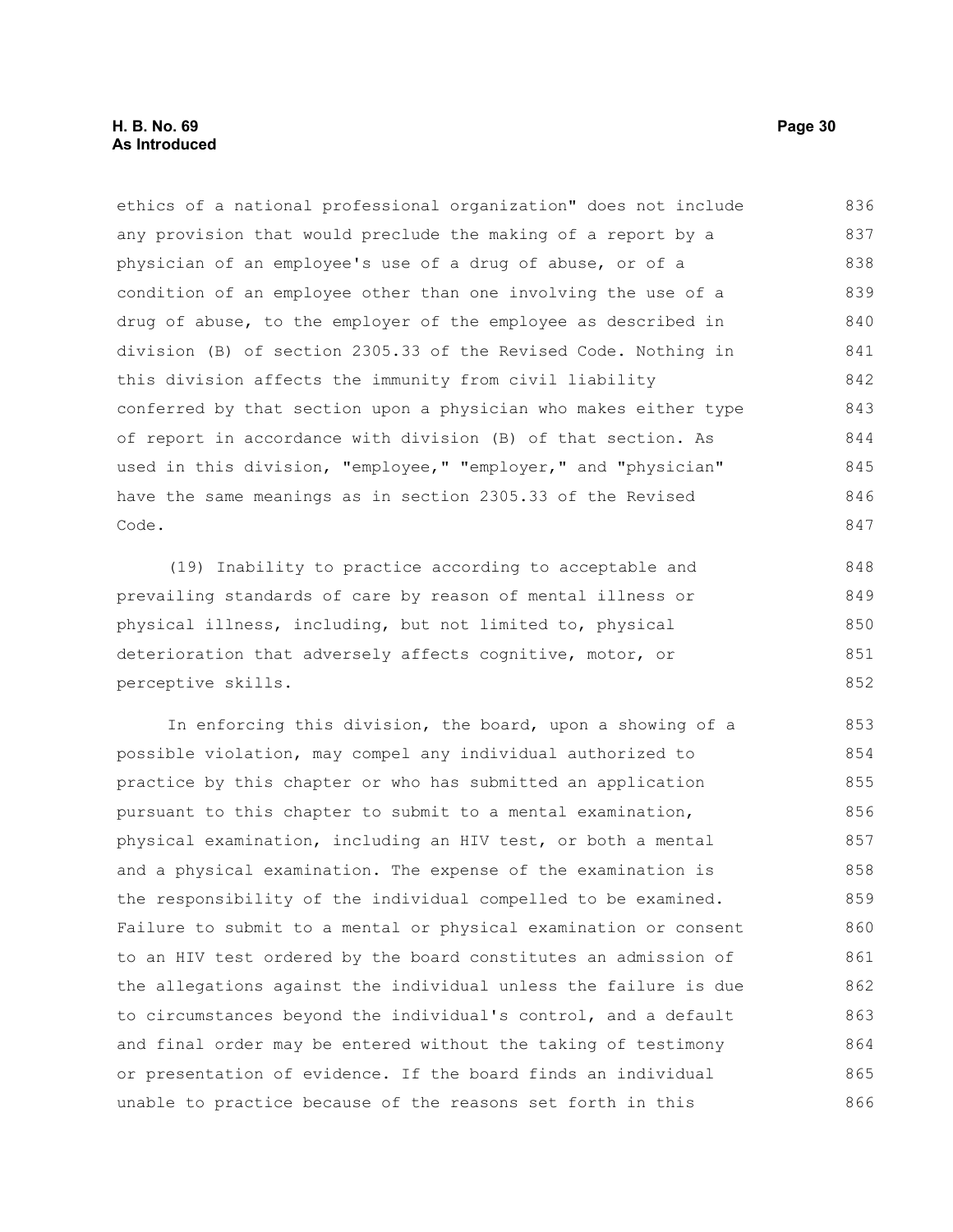#### **H. B. No. 69 Page 31 As Introduced**

division, the board shall require the individual to submit to care, counseling, or treatment by physicians approved or designated by the board, as a condition for initial, continued, reinstated, or renewed authority to practice. An individual affected under this division shall be afforded an opportunity to demonstrate to the board the ability to resume practice in compliance with acceptable and prevailing standards under the provisions of the individual's certificate. For the purpose of this division, any individual who applies for or receives a certificate to practice under this chapter accepts the privilege of practicing in this state and, by so doing, shall be deemed to have given consent to submit to a mental or physical examination when directed to do so in writing by the board, and to have waived all objections to the admissibility of testimony or examination reports that constitute a privileged communication. 867 868 869 870 871 872 873 874 875 876 877 878 879 880 881

(20) Except when civil penalties are imposed under section 4731.225 or 4731.281 of the Revised Code, and subject to section 4731.226 of the Revised Code, violating or attempting to violate, directly or indirectly, or assisting in or abetting the violation of, or conspiring to violate, any provisions of this chapter or any rule promulgated by the board. 882 883 884 885 886 887

This division does not apply to a violation or attempted violation of, assisting in or abetting the violation of, or a conspiracy to violate, any provision of this chapter or any rule adopted by the board that would preclude the making of a report by a physician of an employee's use of a drug of abuse, or of a condition of an employee other than one involving the use of a drug of abuse, to the employer of the employee as described in division (B) of section 2305.33 of the Revised Code. Nothing in this division affects the immunity from civil liability conferred by that section upon a physician who makes either type 888 889 890 891 892 893 894 895 896 897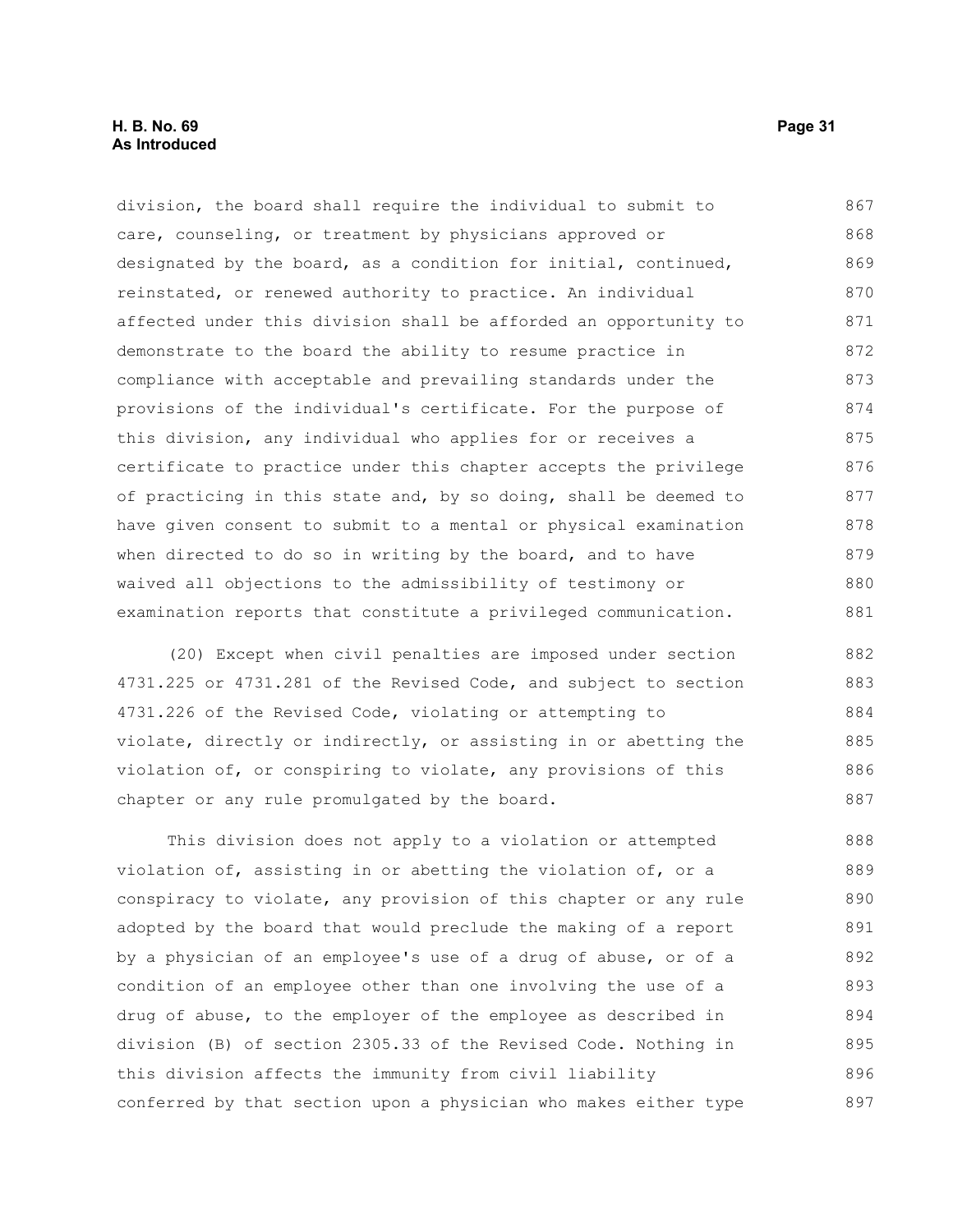of report in accordance with division (B) of that section. As used in this division, "employee," "employer," and "physician" have the same meanings as in section 2305.33 of the Revised Code. 898 899 900 901

(21) The violation of section 3701.79 of the Revised Code or of any abortion rule adopted by the public health council pursuant to section 3701.341 of the Revised Code; 902 903 904

(22) Any of the following actions taken by an agency responsible for authorizing, certifying, or regulating an individual to practice a health care occupation or provide health care services in this state or another jurisdiction, for any reason other than the nonpayment of fees: the limitation, revocation, or suspension of an individual's license to practice; acceptance of an individual's license surrender; denial of a license; refusal to renew or reinstate a license; imposition of probation; or issuance of an order of censure or other reprimand; 905 906 907 908 909 910 911 912 913 914

(23) The violation of section 2919.12 of the Revised Code or the performance or inducement of an abortion upon a pregnant woman with actual knowledge that the conditions specified in division (B) of section 2317.56 of the Revised Code have not been satisfied or with a heedless indifference as to whether those conditions have been satisfied, unless an affirmative defense as specified in division (H)(2) of that section would apply in a civil action authorized by division (H)(1) of that section; 915 916 917 918 919 920 921 922 923

(24) The revocation, suspension, restriction, reduction, or termination of clinical privileges by the United States department of defense or department of veterans affairs or the termination or suspension of a certificate of registration to 924 925 926 927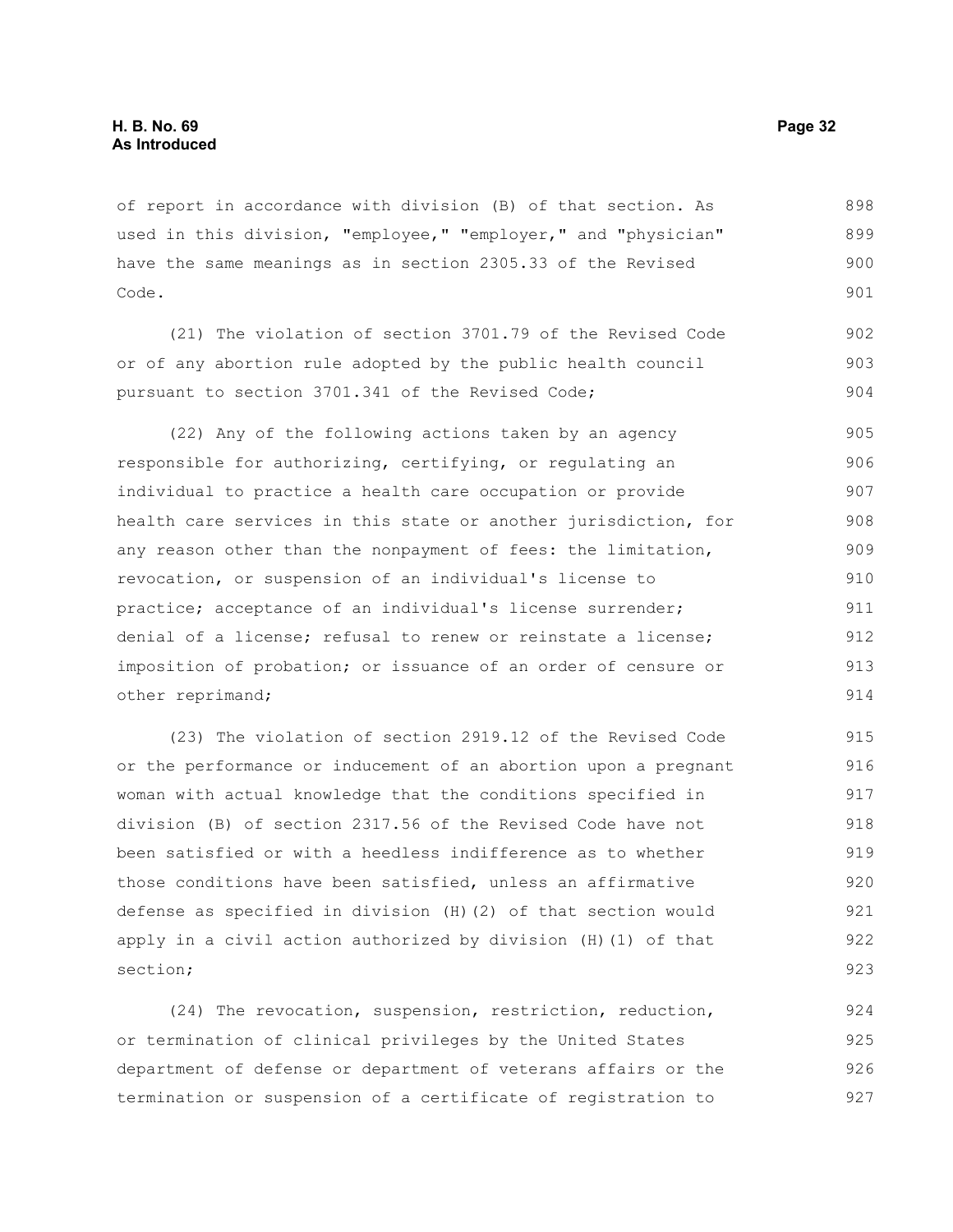prescribe drugs by the drug enforcement administration of the United States department of justice; (25) Termination or suspension from participation in the medicare or medicaid programs by the department of health and human services or other responsible agency for any act or acts that also would constitute a violation of division  $(B)$   $(2)$ ,  $(3)$ , (6), (8), or (19) of this section; (26) Impairment of ability to practice according to acceptable and prevailing standards of care because of habitual or excessive use or abuse of drugs, alcohol, or other substances that impair ability to practice. For the purposes of this division, any individual authorized to practice by this chapter accepts the privilege of practicing in this state subject to supervision by the board. By filing an application for or holding a certificate to practice under this chapter, an individual shall be deemed to have given consent to submit to a mental or physical examination when ordered to do so by the board in writing, and to have waived all objections to the admissibility of testimony or examination reports that constitute privileged communications. 928 929 930 931 932 933 934 935 936 937 938 939 940 941 942 943 944 945 946 947

If it has reason to believe that any individual authorized to practice by this chapter or any applicant for certification to practice suffers such impairment, the board may compel the individual to submit to a mental or physical examination, or both. The expense of the examination is the responsibility of the individual compelled to be examined. Any mental or physical examination required under this division shall be undertaken by a treatment provider or physician who is qualified to conduct the examination and who is chosen by the board. 948 949 950 951 952 953 954 955 956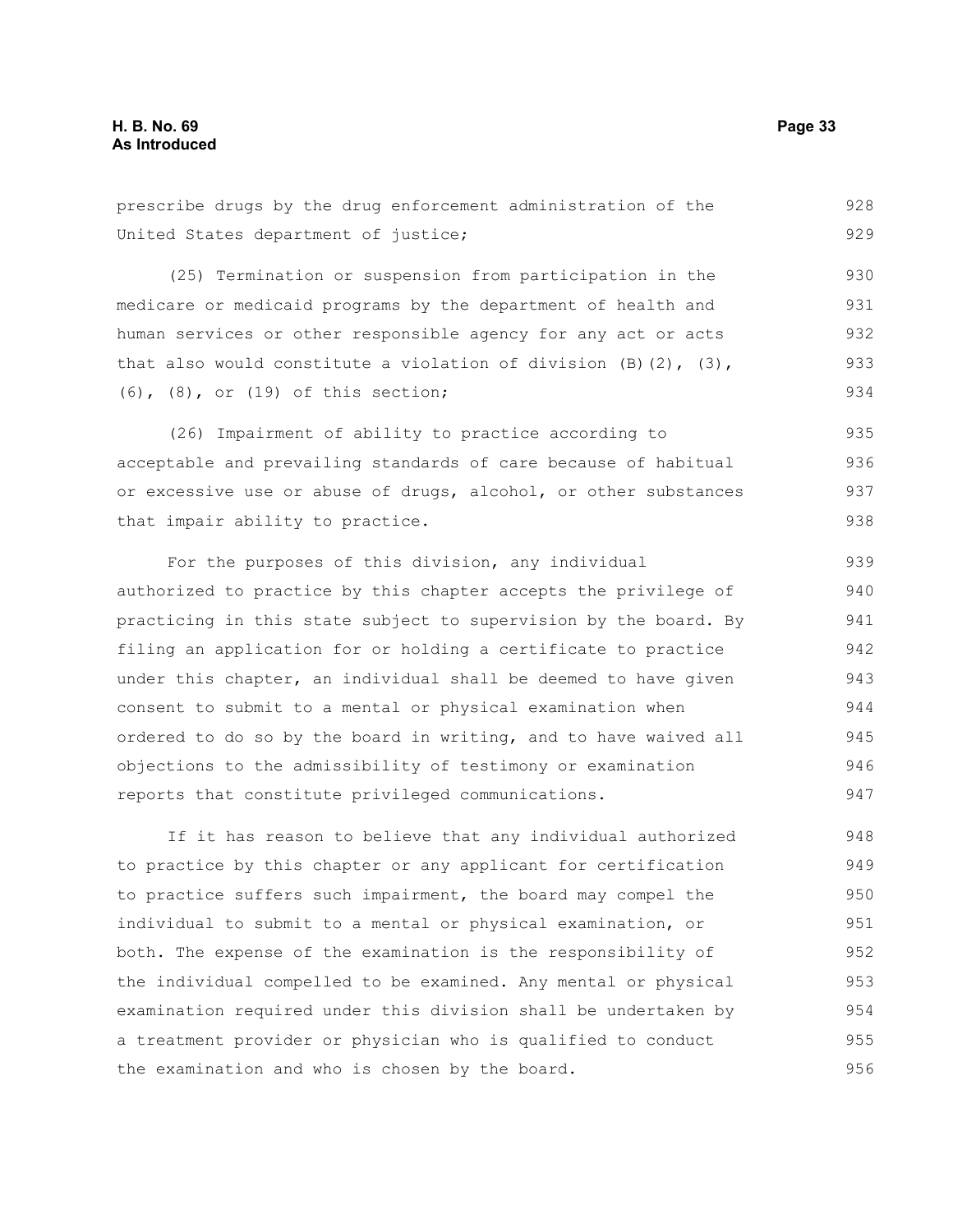Failure to submit to a mental or physical examination ordered by the board constitutes an admission of the allegations against the individual unless the failure is due to circumstances beyond the individual's control, and a default and final order may be entered without the taking of testimony or presentation of evidence. If the board determines that the individual's ability to practice is impaired, the board shall suspend the individual's certificate or deny the individual's application and shall require the individual, as a condition for initial, continued, reinstated, or renewed certification to practice, to submit to treatment. 957 958 959 960 961 962 963 964 965 966 967

Before being eligible to apply for reinstatement of a certificate suspended under this division, the impaired practitioner shall demonstrate to the board the ability to resume practice in compliance with acceptable and prevailing standards of care under the provisions of the practitioner's certificate. The demonstration shall include, but shall not be limited to, the following: 968 969 970 971 972 973 974

(a) Certification from a treatment provider approved under section 4731.25 of the Revised Code that the individual has successfully completed any required inpatient treatment; 975 976 977

(b) Evidence of continuing full compliance with an aftercare contract or consent agreement; 978 979

(c) Two written reports indicating that the individual's ability to practice has been assessed and that the individual has been found capable of practicing according to acceptable and prevailing standards of care. The reports shall be made by individuals or providers approved by the board for making the assessments and shall describe the basis for their determination. 980 981 982 983 984 985 986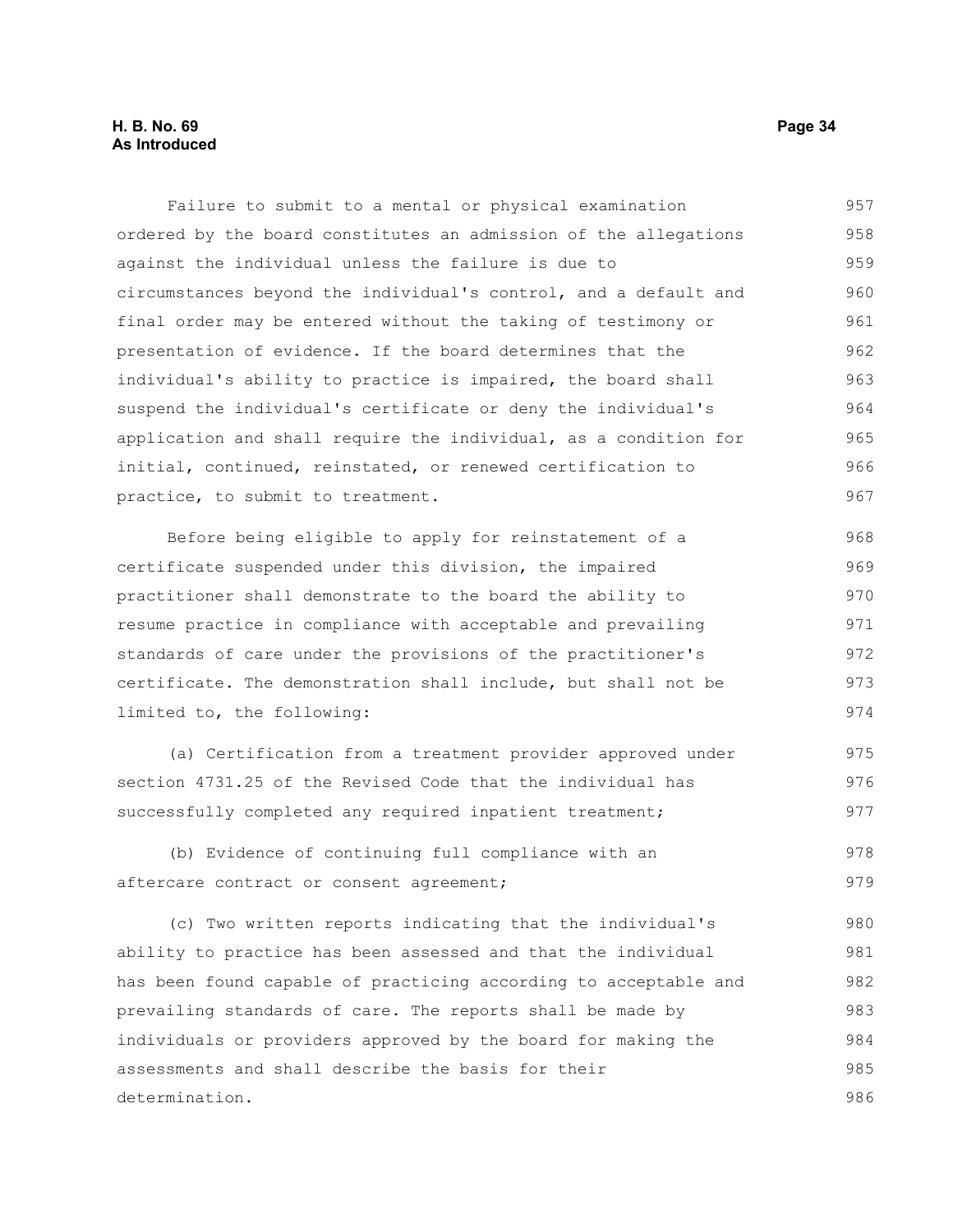#### **H. B. No. 69 Page 35 As Introduced**

The board may reinstate a certificate suspended under this division after that demonstration and after the individual has entered into a written consent agreement. 987 988 989

When the impaired practitioner resumes practice, the board shall require continued monitoring of the individual. The monitoring shall include, but not be limited to, compliance with the written consent agreement entered into before reinstatement or with conditions imposed by board order after a hearing, and, upon termination of the consent agreement, submission to the board for at least two years of annual written progress reports made under penalty of perjury stating whether the individual has maintained sobriety. 990 991 992 993 994 995 996 997 998

(27) A second or subsequent violation of section 4731.66 or 4731.69 of the Revised Code; 999 1000

(28) Except as provided in division (N) of this section: 1001

(a) Waiving the payment of all or any part of a deductible or copayment that a patient, pursuant to a health insurance or health care policy, contract, or plan that covers the individual's services, otherwise would be required to pay if the waiver is used as an enticement to a patient or group of patients to receive health care services from that individual; 1002 1003 1004 1005 1006 1007

(b) Advertising that the individual will waive the payment of all or any part of a deductible or copayment that a patient, pursuant to a health insurance or health care policy, contract, or plan that covers the individual's services, otherwise would be required to pay. 1008 1009 1010 1011 1012

(29) Failure to use universal blood and body fluid precautions established by rules adopted under section 4731.051 of the Revised Code; 1013 1014 1015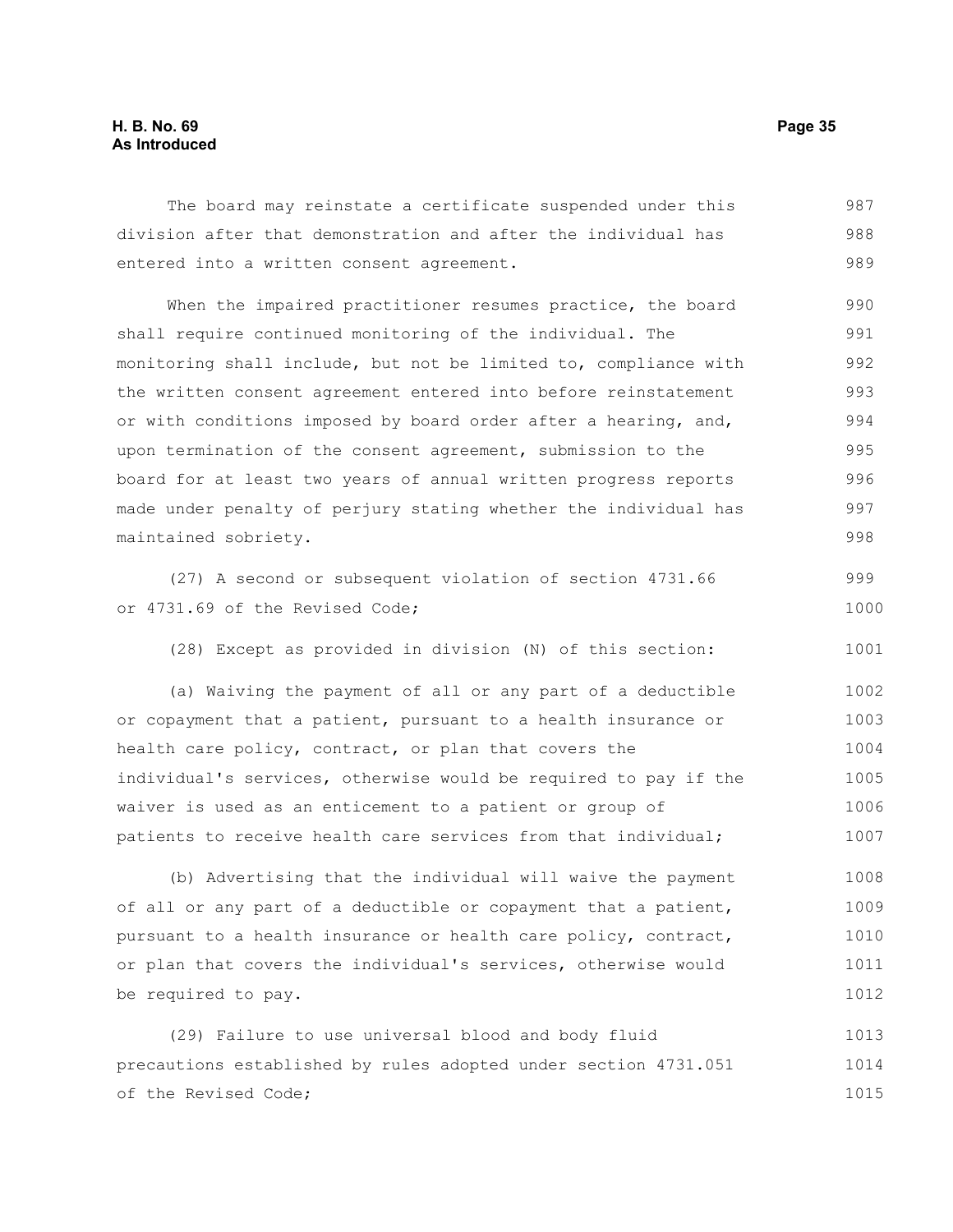#### **H. B. No. 69 Page 36 As Introduced**

(30) Failure to provide notice to, and receive acknowledgment of the notice from, a patient when required by section 4731.143 of the Revised Code prior to providing nonemergency professional services, or failure to maintain that notice in the patient's file; 1016 1017 1018 1019 1020

(31) Failure of a physician supervising a physician assistant to maintain supervision in accordance with the requirements of Chapter 4730. of the Revised Code and the rules adopted under that chapter; 1021 1022 1023 1024

(32) Failure of a physician or podiatrist to enter into a standard care arrangement with a clinical nurse specialist, certified nurse-midwife, or certified nurse practitioner with whom the physician or podiatrist is in collaboration pursuant to section 4731.27 of the Revised Code or failure to fulfill the responsibilities of collaboration after entering into a standard care arrangement; 1025 1026 1027 1028 1029 1030 1031

(33) Failure to comply with the terms of a consult agreement entered into with a pharmacist pursuant to section 4729.39 of the Revised Code; 1032 1033 1034

(34) Failure to cooperate in an investigation conducted by the board under division (F) of this section, including failure to comply with a subpoena or order issued by the board or failure to answer truthfully a question presented by the board in an investigative interview, an investigative office conference, at a deposition, or in written interrogatories, except that failure to cooperate with an investigation shall not constitute grounds for discipline under this section if a court of competent jurisdiction has issued an order that either quashes a subpoena or permits the individual to withhold the testimony or evidence in issue; 1035 1036 1037 1038 1039 1040 1041 1042 1043 1044 1045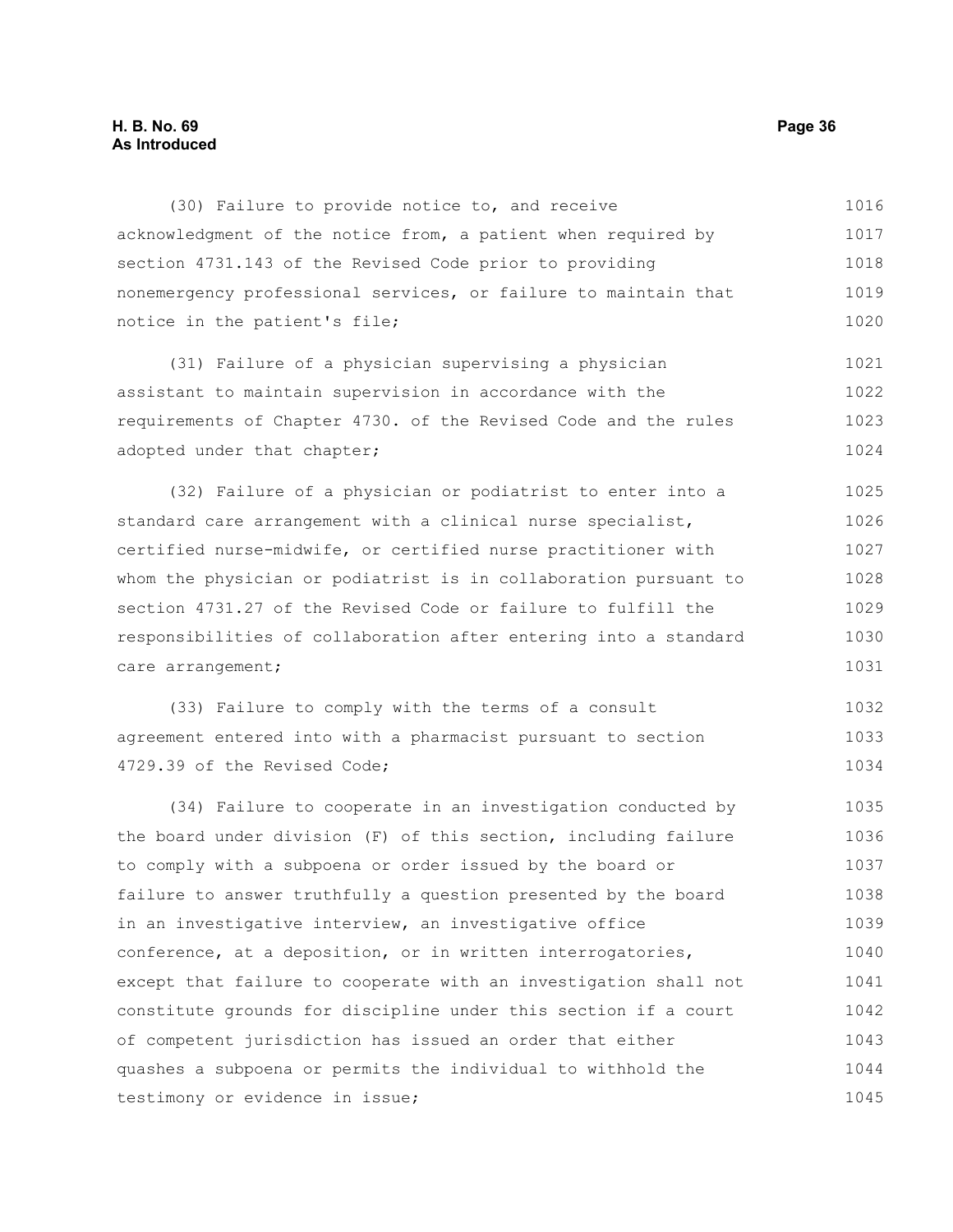(35) Failure to supervise an oriental medicine practitioner or acupuncturist in accordance with Chapter 4762. of the Revised Code and the board's rules for providing that supervision; (36) Failure to supervise an anesthesiologist assistant in accordance with Chapter 4760. of the Revised Code and the board's rules for supervision of an anesthesiologist assistant; (37) Assisting suicide as defined in section 3795.01 of the Revised Code; (38) Failure to comply with the requirements of section 2317.561 of the Revised Code; (39) Failure to supervise a radiologist assistant in accordance with Chapter 4774. of the Revised Code and the board's rules for supervision of radiologist assistants; (40) Performing or inducing an abortion at an office or facility with knowledge that the office or facility fails to post the notice required under section 3701.791 of the Revised Code; (41) Failure to comply with the standards and procedures established in rules under section 4731.054 of the Revised Code for the operation of or the provision of care at a pain management clinic; (42) Failure to comply with the standards and procedures 1046 1047 1048 1049 1050 1051 1052 1053 1054 1055 1056 1057 1058 1059 1060 1061 1062 1063 1064 1065 1066 1067 1068

established in rules under section 4731.054 of the Revised Code for providing supervision, direction, and control of individuals at a pain management clinic; 1069 1070 1071

(43) Failure to comply with the requirements of section 4729.79 or 4731.055 of the Revised Code, unless the state board 1072 1073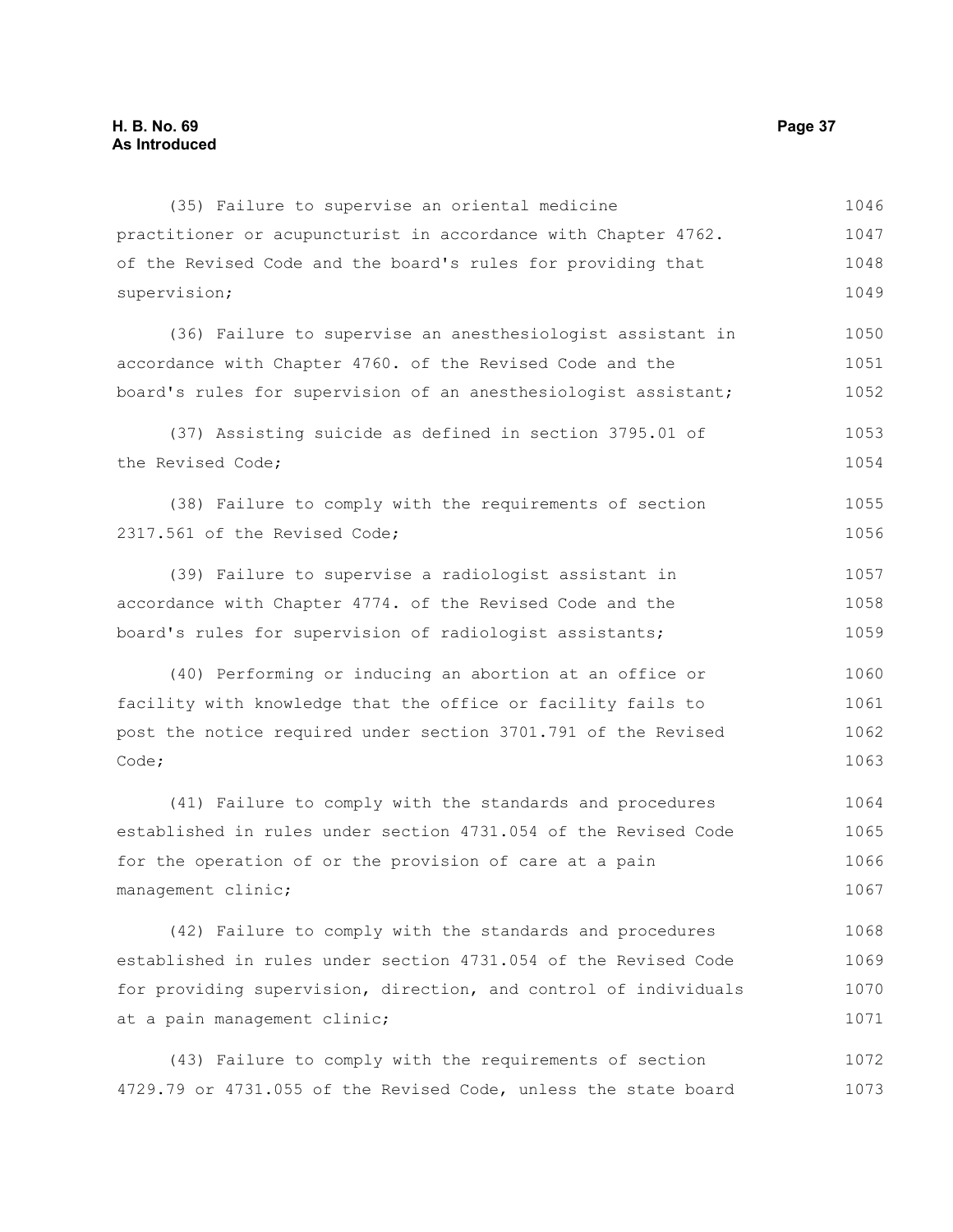| of pharmacy no longer maintains a drug database pursuant to      | 1074 |
|------------------------------------------------------------------|------|
| section 4729.75 of the Revised Code;                             | 1075 |
| (44) Failure to comply with the requirements of section          | 1076 |
| 2919.171 of the Revised Code or failure to submit to the         | 1077 |
| department of health in accordance with a court order a complete | 1078 |
| report as described in section 2919.171 of the Revised Code;     | 1079 |
| (45) Practicing at a facility that is subject to licensure       | 1080 |
| as a category III terminal distributor of dangerous drugs with a | 1081 |
| pain management clinic classification unless the person          | 1082 |
| operating the facility has obtained and maintains the license    | 1083 |
| with the classification;                                         | 1084 |
| (46) Owning a facility that is subject to licensure as a         | 1085 |
| category III terminal distributor of dangerous drugs with a pain | 1086 |
| management clinic classification unless the facility is licensed | 1087 |
| with the classification;                                         | 1088 |
| (47) Failure to comply with any of the requirement-              | 1089 |
| requirements regarding making or maintaining notes medical       | 1090 |
| records or documents described in division (B) of section        | 1091 |
| 2919.191 (A) of section 2919.192, division (C) of section        | 1092 |
| 2919.193, division (B) of section 2919.195, or division (A) of   | 1093 |
| section 2919.196 of the Revised Code or failure to satisfy the   | 1094 |
| requirements of section 2919.191 of the Revised Code prior to    | 1095 |
| performing or inducing an abortion upon a pregnant woman;        | 1096 |
| (48) Failure to comply with the requirements in section          | 1097 |
| 3719.061 of the Revised Code before issuing to a minor a         | 1098 |
| prescription for a controlled substance containing an opioid.    | 1099 |
| (C) Disciplinary actions taken by the board under                | 1100 |
| divisions (A) and (B) of this section shall be taken pursuant to | 1101 |

an adjudication under Chapter 119. of the Revised Code, except 1102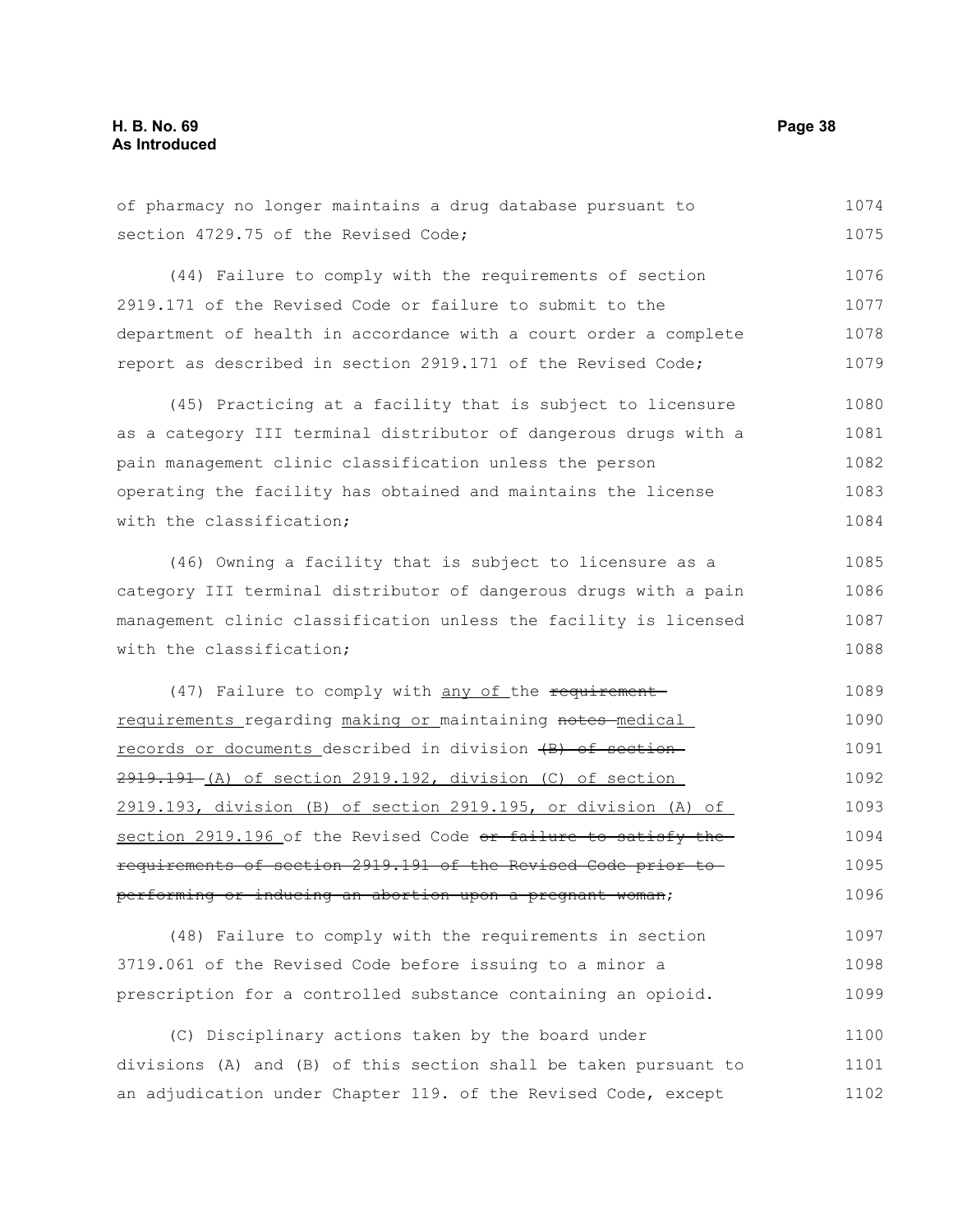that in lieu of an adjudication, the board may enter into a consent agreement with an individual to resolve an allegation of a violation of this chapter or any rule adopted under it. A consent agreement, when ratified by an affirmative vote of not fewer than six members of the board, shall constitute the findings and order of the board with respect to the matter addressed in the agreement. If the board refuses to ratify a consent agreement, the admissions and findings contained in the consent agreement shall be of no force or effect. 1103 1104 1105 1106 1107 1108 1109 1110 1111

A telephone conference call may be utilized for ratification of a consent agreement that revokes or suspends an individual's certificate to practice. The telephone conference call shall be considered a special meeting under division (F) of section 121.22 of the Revised Code. 1112 1113 1114 1115 1116

If the board takes disciplinary action against an individual under division (B) of this section for a second or subsequent plea of guilty to, or judicial finding of guilt of, a violation of section 2919.123 of the Revised Code, the disciplinary action shall consist of a suspension of the individual's certificate to practice for a period of at least one year or, if determined appropriate by the board, a more serious sanction involving the individual's certificate to practice. Any consent agreement entered into under this division with an individual that pertains to a second or subsequent plea of guilty to, or judicial finding of guilt of, a violation of that section shall provide for a suspension of the individual's certificate to practice for a period of at least one year or, if determined appropriate by the board, a more serious sanction involving the individual's certificate to practice. 1117 1118 1119 1120 1121 1122 1123 1124 1125 1126 1127 1128 1129 1130 1131

(D) For purposes of divisions (B)(10), (12), and (14) of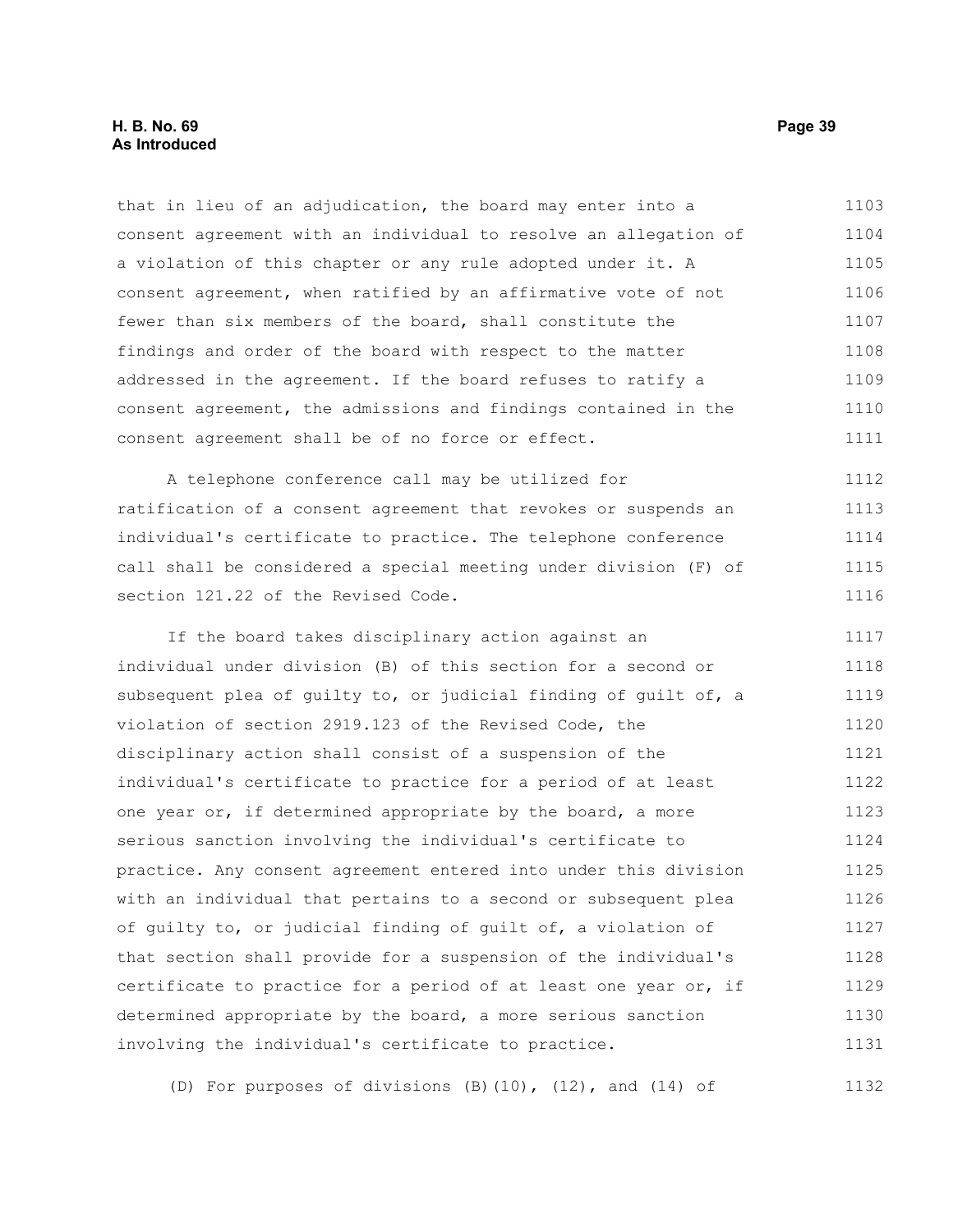this section, the commission of the act may be established by a finding by the board, pursuant to an adjudication under Chapter 119. of the Revised Code, that the individual committed the act. The board does not have jurisdiction under those divisions if the trial court renders a final judgment in the individual's favor and that judgment is based upon an adjudication on the merits. The board has jurisdiction under those divisions if the trial court issues an order of dismissal upon technical or procedural grounds. 1133 1134 1135 1136 1137 1138 1139 1140 1141

(E) The sealing of conviction records by any court shall have no effect upon a prior board order entered under this section or upon the board's jurisdiction to take action under this section if, based upon a plea of guilty, a judicial finding of guilt, or a judicial finding of eligibility for intervention in lieu of conviction, the board issued a notice of opportunity for a hearing prior to the court's order to seal the records. The board shall not be required to seal, destroy, redact, or otherwise modify its records to reflect the court's sealing of conviction records. 1142 1143 1144 1145 1146 1147 1148 1149 1150 1151

(F)(1) The board shall investigate evidence that appears to show that a person has violated any provision of this chapter or any rule adopted under it. Any person may report to the board in a signed writing any information that the person may have that appears to show a violation of any provision of this chapter or any rule adopted under it. In the absence of bad faith, any person who reports information of that nature or who testifies before the board in any adjudication conducted under Chapter 119. of the Revised Code shall not be liable in damages in a civil action as a result of the report or testimony. Each complaint or allegation of a violation received by the board shall be assigned a case number and shall be recorded by the 1152 1153 1154 1155 1156 1157 1158 1159 1160 1161 1162 1163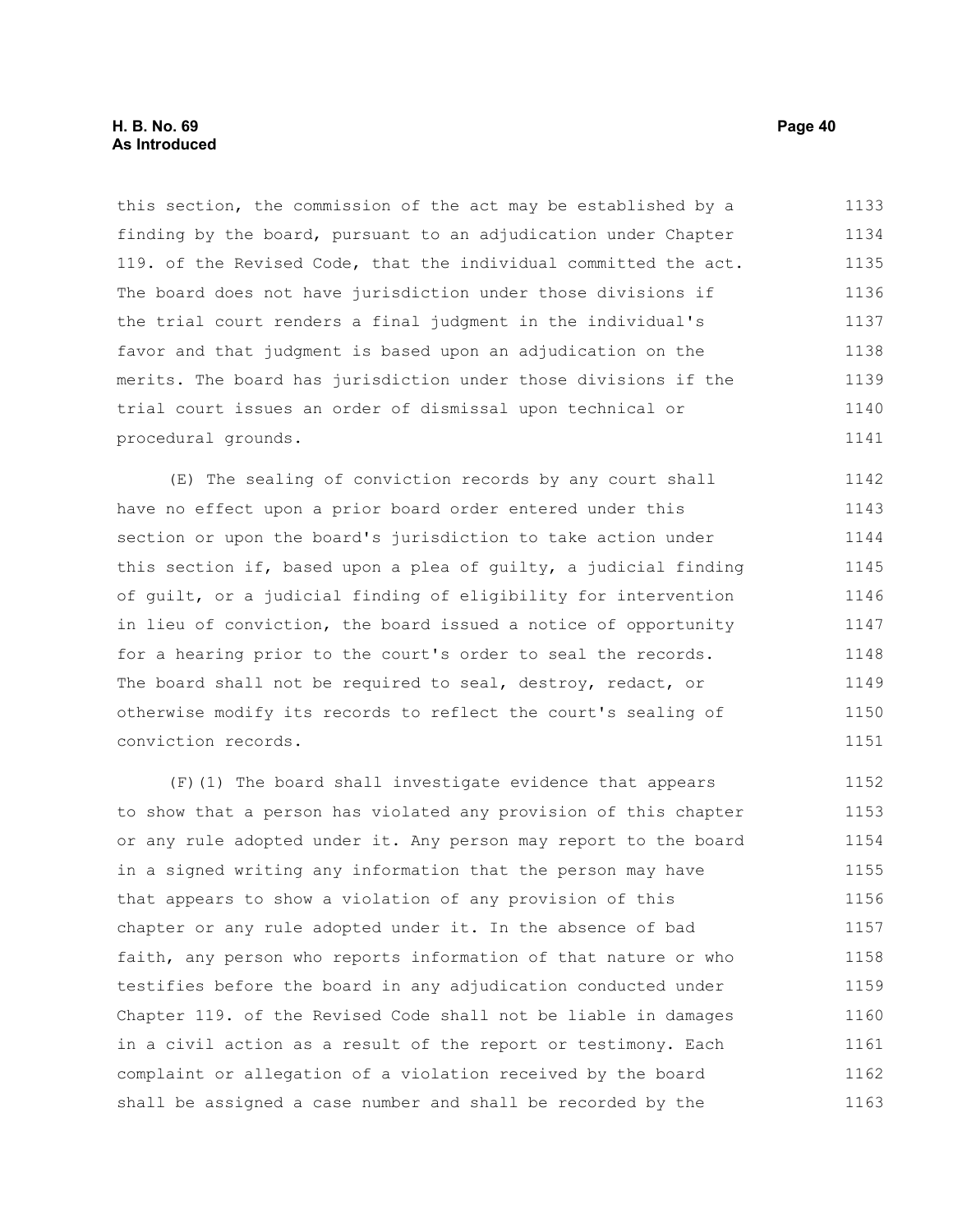#### board.

(2) Investigations of alleged violations of this chapter or any rule adopted under it shall be supervised by the supervising member elected by the board in accordance with section 4731.02 of the Revised Code and by the secretary as provided in section 4731.39 of the Revised Code. The president may designate another member of the board to supervise the investigation in place of the supervising member. No member of the board who supervises the investigation of a case shall participate in further adjudication of the case. 1165 1166 1167 1168 1169 1170 1171 1172 1173

(3) In investigating a possible violation of this chapter or any rule adopted under this chapter, or in conducting an inspection under division (E) of section 4731.054 of the Revised Code, the board may question witnesses, conduct interviews, administer oaths, order the taking of depositions, inspect and copy any books, accounts, papers, records, or documents, issue subpoenas, and compel the attendance of witnesses and production of books, accounts, papers, records, documents, and testimony, except that a subpoena for patient record information shall not be issued without consultation with the attorney general's office and approval of the secretary and supervising member of the board. 1174 1175 1176 1177 1178 1179 1180 1181 1182 1183 1184 1185

(a) Before issuance of a subpoena for patient record information, the secretary and supervising member shall determine whether there is probable cause to believe that the complaint filed alleges a violation of this chapter or any rule adopted under it and that the records sought are relevant to the alleged violation and material to the investigation. The subpoena may apply only to records that cover a reasonable period of time surrounding the alleged violation. 1186 1187 1188 1189 1190 1191 1192 1193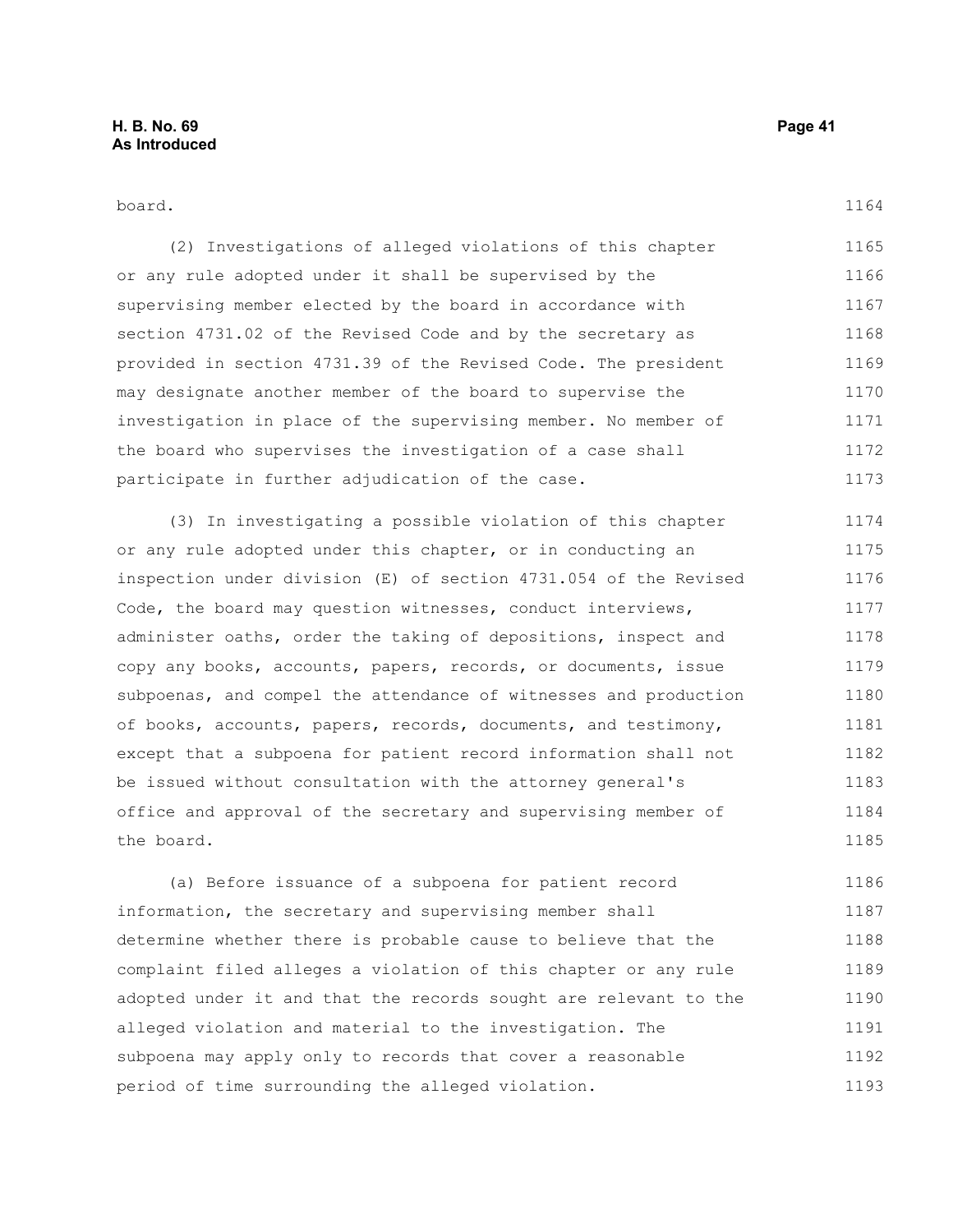#### **H. B. No. 69 Page 42 As Introduced**

(b) On failure to comply with any subpoena issued by the board and after reasonable notice to the person being subpoenaed, the board may move for an order compelling the production of persons or records pursuant to the Rules of Civil Procedure. 1194 1195 1196 1197 1198

(c) A subpoena issued by the board may be served by a sheriff, the sheriff's deputy, or a board employee designated by the board. Service of a subpoena issued by the board may be made by delivering a copy of the subpoena to the person named therein, reading it to the person, or leaving it at the person's usual place of residence, usual place of business, or address on file with the board. When serving a subpoena to an applicant for or the holder of a certificate issued under this chapter, service of the subpoena may be made by certified mail, return receipt requested, and the subpoena shall be deemed served on the date delivery is made or the date the person refuses to accept delivery. If the person being served refuses to accept the subpoena or is not located, service may be made to an attorney who notifies the board that the attorney is representing the person. 1199 1200 1201 1202 1203 1204 1205 1206 1207 1208 1209 1210 1211 1212 1213

(d) A sheriff's deputy who serves a subpoena shall receive the same fees as a sheriff. Each witness who appears before the board in obedience to a subpoena shall receive the fees and mileage provided for under section 119.094 of the Revised Code. 1214 1215 1216 1217

(4) All hearings, investigations, and inspections of the board shall be considered civil actions for the purposes of section 2305.252 of the Revised Code. 1218 1219 1220

(5) A report required to be submitted to the board under this chapter, a complaint, or information received by the board pursuant to an investigation or pursuant to an inspection under 1221 1222 1223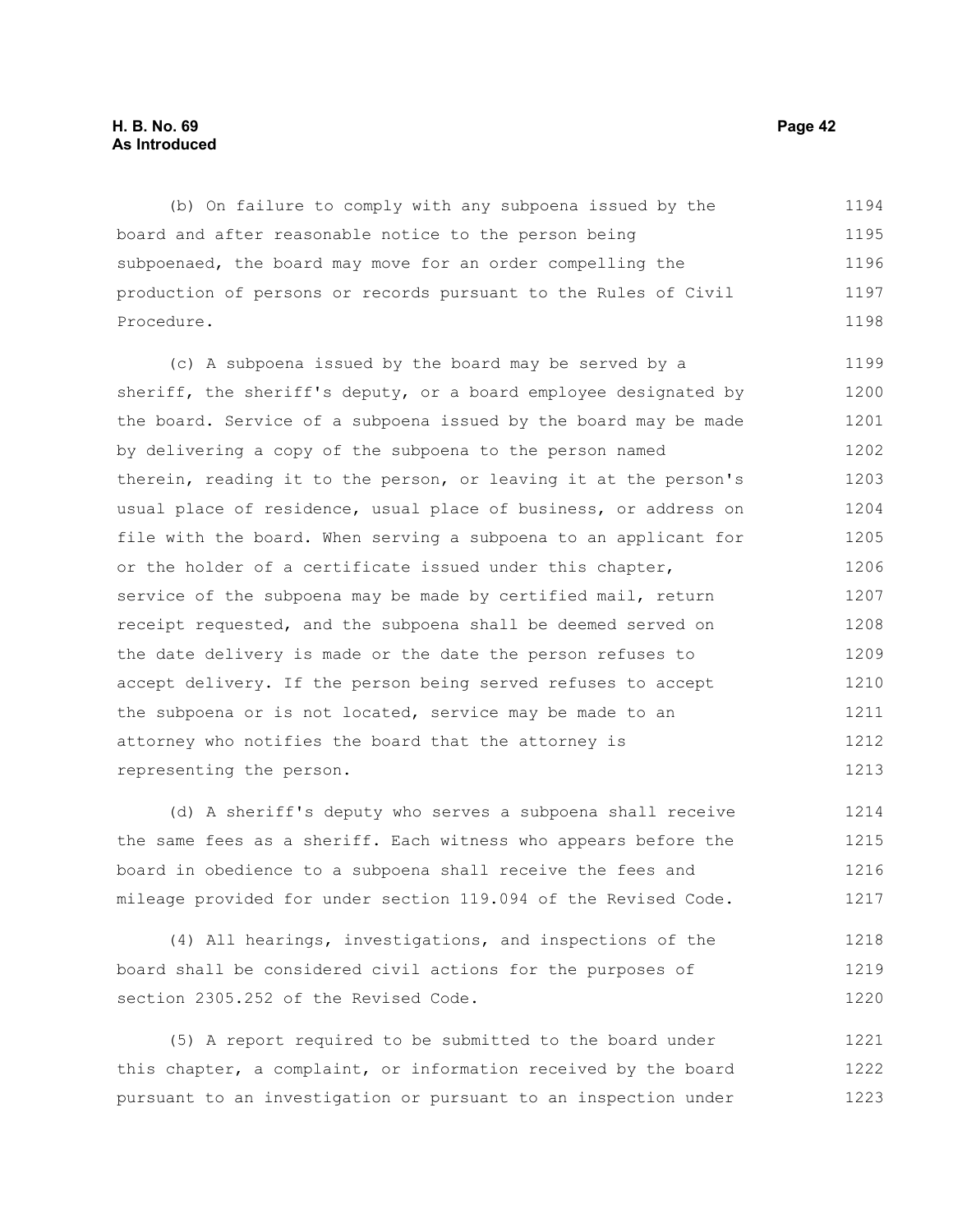division (E) of section 4731.054 of the Revised Code is confidential and not subject to discovery in any civil action. 1224 1225

The board shall conduct all investigations or inspections and proceedings in a manner that protects the confidentiality of patients and persons who file complaints with the board. The board shall not make public the names or any other identifying information about patients or complainants unless proper consent is given or, in the case of a patient, a waiver of the patient privilege exists under division (B) of section 2317.02 of the Revised Code, except that consent or a waiver of that nature is not required if the board possesses reliable and substantial evidence that no bona fide physician-patient relationship exists. 1226 1227 1228 1229 1230 1231 1232 1233 1234 1235 1236

The board may share any information it receives pursuant to an investigation or inspection, including patient records and patient record information, with law enforcement agencies, other licensing boards, and other governmental agencies that are prosecuting, adjudicating, or investigating alleged violations of statutes or administrative rules. An agency or board that receives the information shall comply with the same requirements regarding confidentiality as those with which the state medical board must comply, notwithstanding any conflicting provision of the Revised Code or procedure of the agency or board that applies when it is dealing with other information in its possession. In a judicial proceeding, the information may be admitted into evidence only in accordance with the Rules of Evidence, but the court shall require that appropriate measures are taken to ensure that confidentiality is maintained with respect to any part of the information that contains names or other identifying information about patients or complainants whose confidentiality was protected by the state medical board 1237 1238 1239 1240 1241 1242 1243 1244 1245 1246 1247 1248 1249 1250 1251 1252 1253 1254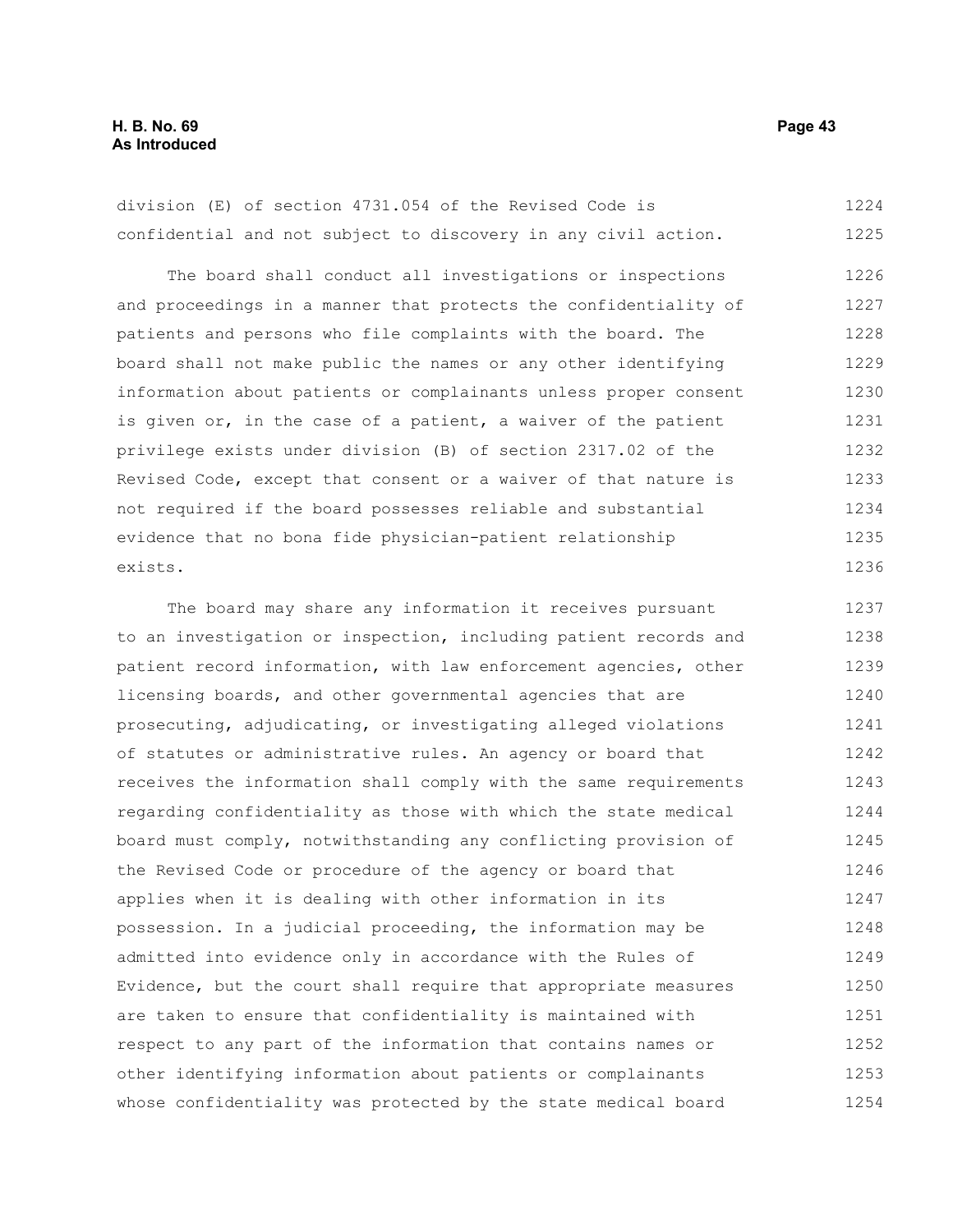when the information was in the board's possession. Measures to ensure confidentiality that may be taken by the court include sealing its records or deleting specific information from its records. 1255 1256 1257 1258

(6) On a quarterly basis, the board shall prepare a report that documents the disposition of all cases during the preceding three months. The report shall contain the following information for each case with which the board has completed its activities: 1259 1260 1261 1262

```
(a) The case number assigned to the complaint or alleged
violation;
                                                                            1263
                                                                            1264
```
(b) The type of certificate to practice, if any, held by the individual against whom the complaint is directed; 1265 1266

(c) A description of the allegations contained in the complaint; 1267 1268

(d) The disposition of the case.

The report shall state how many cases are still pending and shall be prepared in a manner that protects the identity of each person involved in each case. The report shall be a public record under section 149.43 of the Revised Code. 1270 1271 1272 1273

(G) If the secretary and supervising member determine both of the following, they may recommend that the board suspend an individual's certificate to practice without a prior hearing: 1274 1275 1276

(1) That there is clear and convincing evidence that an individual has violated division (B) of this section; 1277 1278

(2) That the individual's continued practice presents a danger of immediate and serious harm to the public. 1279 1280

Written allegations shall be prepared for consideration by 1281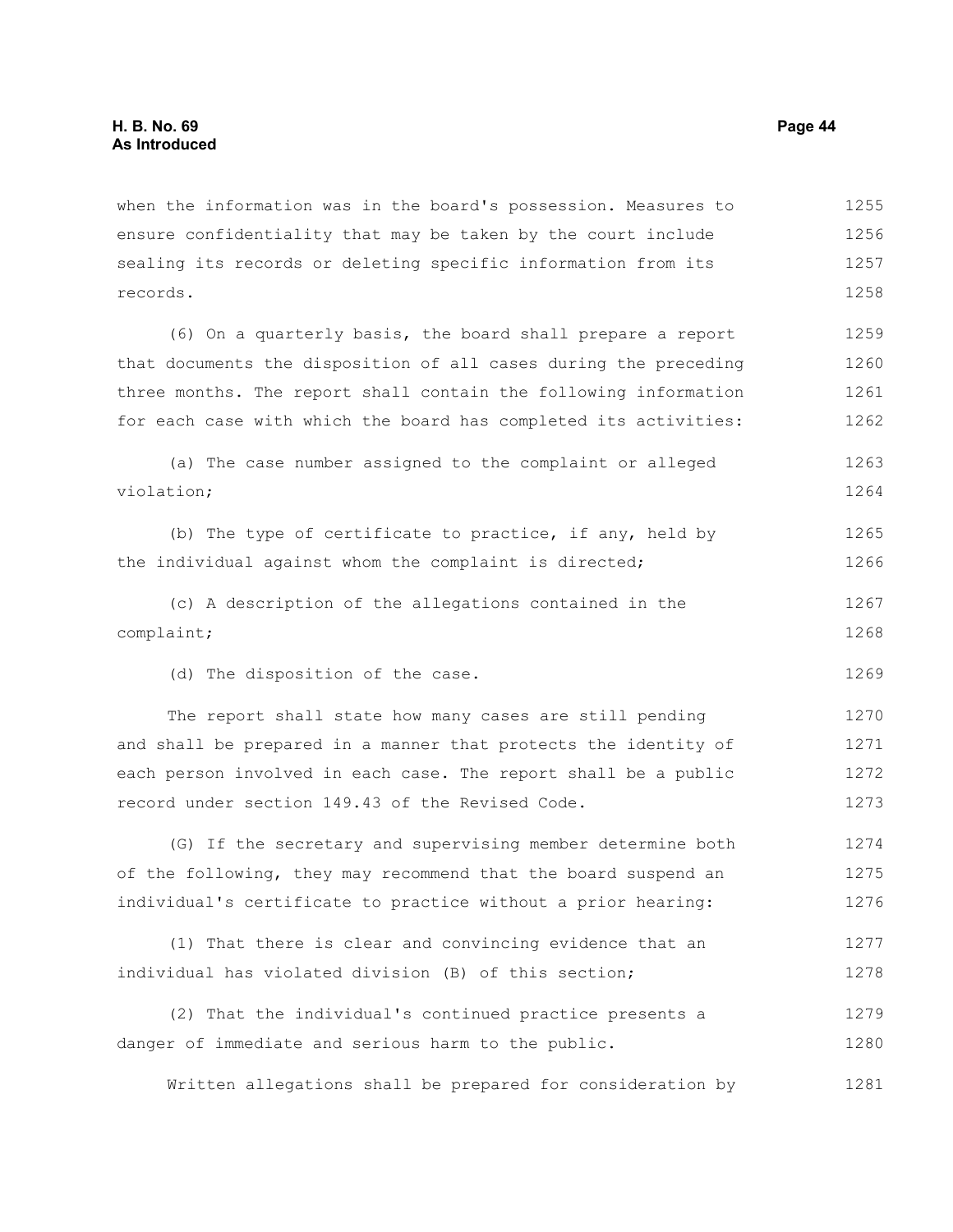#### **H. B. No. 69 Page 45 As Introduced**

the board. The board, upon review of those allegations and by an affirmative vote of not fewer than six of its members, excluding the secretary and supervising member, may suspend a certificate without a prior hearing. A telephone conference call may be utilized for reviewing the allegations and taking the vote on the summary suspension. 1282 1283 1284 1285 1286 1287

The board shall issue a written order of suspension by certified mail or in person in accordance with section 119.07 of the Revised Code. The order shall not be subject to suspension by the court during pendency of any appeal filed under section 119.12 of the Revised Code. If the individual subject to the summary suspension requests an adjudicatory hearing by the board, the date set for the hearing shall be within fifteen days, but not earlier than seven days, after the individual requests the hearing, unless otherwise agreed to by both the board and the individual. 1288 1289 1290 1291 1292 1293 1294 1295 1296 1297

Any summary suspension imposed under this division shall remain in effect, unless reversed on appeal, until a final adjudicative order issued by the board pursuant to this section and Chapter 119. of the Revised Code becomes effective. The board shall issue its final adjudicative order within seventyfive days after completion of its hearing. A failure to issue the order within seventy-five days shall result in dissolution of the summary suspension order but shall not invalidate any subsequent, final adjudicative order. 1298 1299 1300 1301 1302 1303 1304 1305 1306

(H) If the board takes action under division  $(B)$  (9), (11), or (13) of this section and the judicial finding of guilt, guilty plea, or judicial finding of eligibility for intervention in lieu of conviction is overturned on appeal, upon exhaustion of the criminal appeal, a petition for reconsideration of the 1307 1308 1309 1310 1311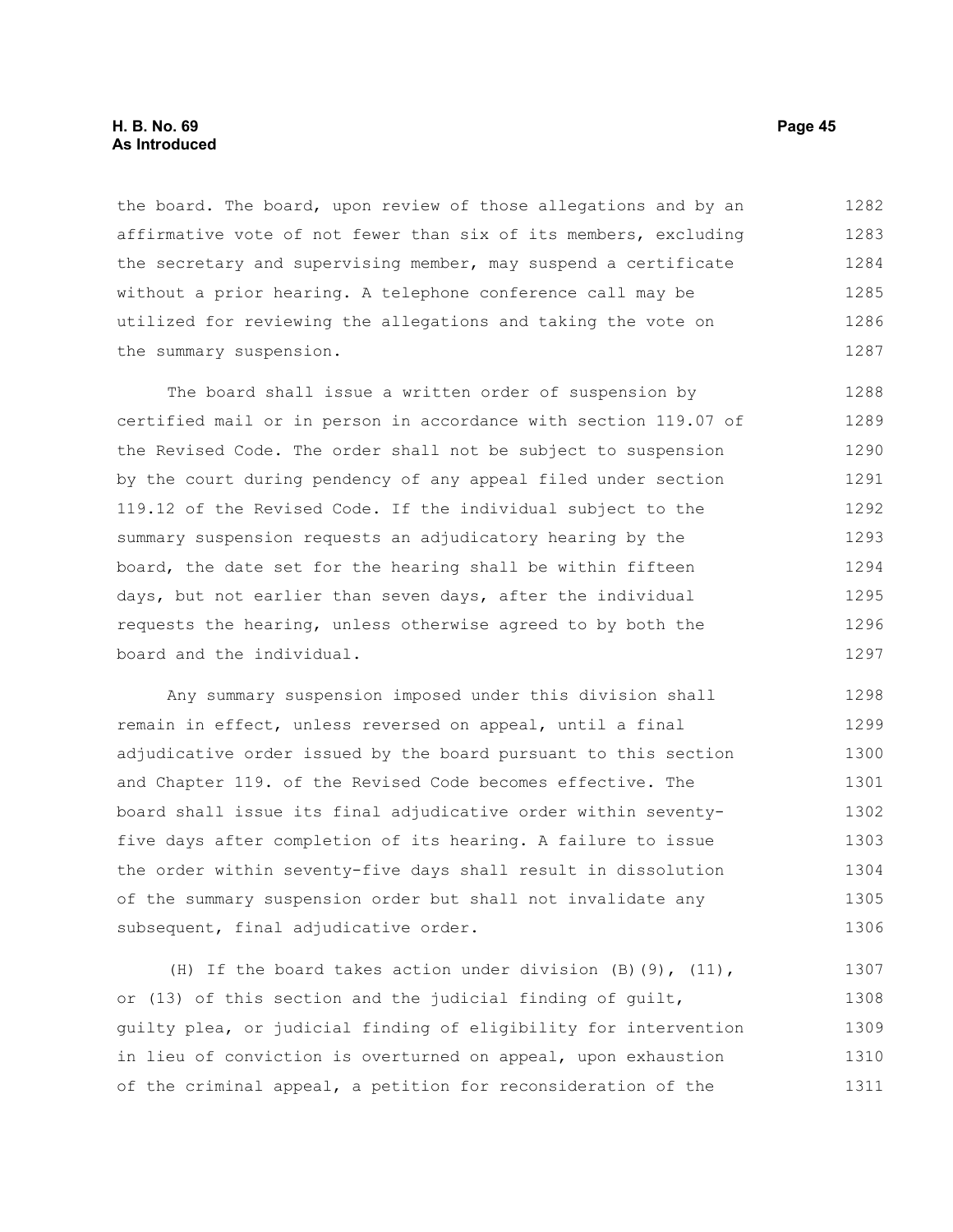#### **H. B. No. 69 Page 46 As Introduced**

order may be filed with the board along with appropriate court documents. Upon receipt of a petition of that nature and supporting court documents, the board shall reinstate the individual's certificate to practice. The board may then hold an adjudication under Chapter 119. of the Revised Code to determine whether the individual committed the act in question. Notice of an opportunity for a hearing shall be given in accordance with Chapter 119. of the Revised Code. If the board finds, pursuant to an adjudication held under this division, that the individual committed the act or if no hearing is requested, the board may order any of the sanctions identified under division (B) of this section. 1312 1313 1314 1315 1316 1317 1318 1319 1320 1321 1322 1323

(I) The certificate to practice issued to an individual under this chapter and the individual's practice in this state are automatically suspended as of the date of the individual's second or subsequent plea of guilty to, or judicial finding of guilt of, a violation of section 2919.123 of the Revised Code, or the date the individual pleads guilty to, is found by a judge or jury to be guilty of, or is subject to a judicial finding of eligibility for intervention in lieu of conviction in this state or treatment or intervention in lieu of conviction in another jurisdiction for any of the following criminal offenses in this state or a substantially equivalent criminal offense in another jurisdiction: aggravated murder, murder, voluntary manslaughter, felonious assault, kidnapping, rape, sexual battery, gross sexual imposition, aggravated arson, aggravated robbery, or aggravated burglary. Continued practice after suspension shall be considered practicing without a certificate. 1324 1325 1326 1327 1328 1329 1330 1331 1332 1333 1334 1335 1336 1337 1338 1339

The board shall notify the individual subject to the suspension by certified mail or in person in accordance with section 119.07 of the Revised Code. If an individual whose 1340 1341 1342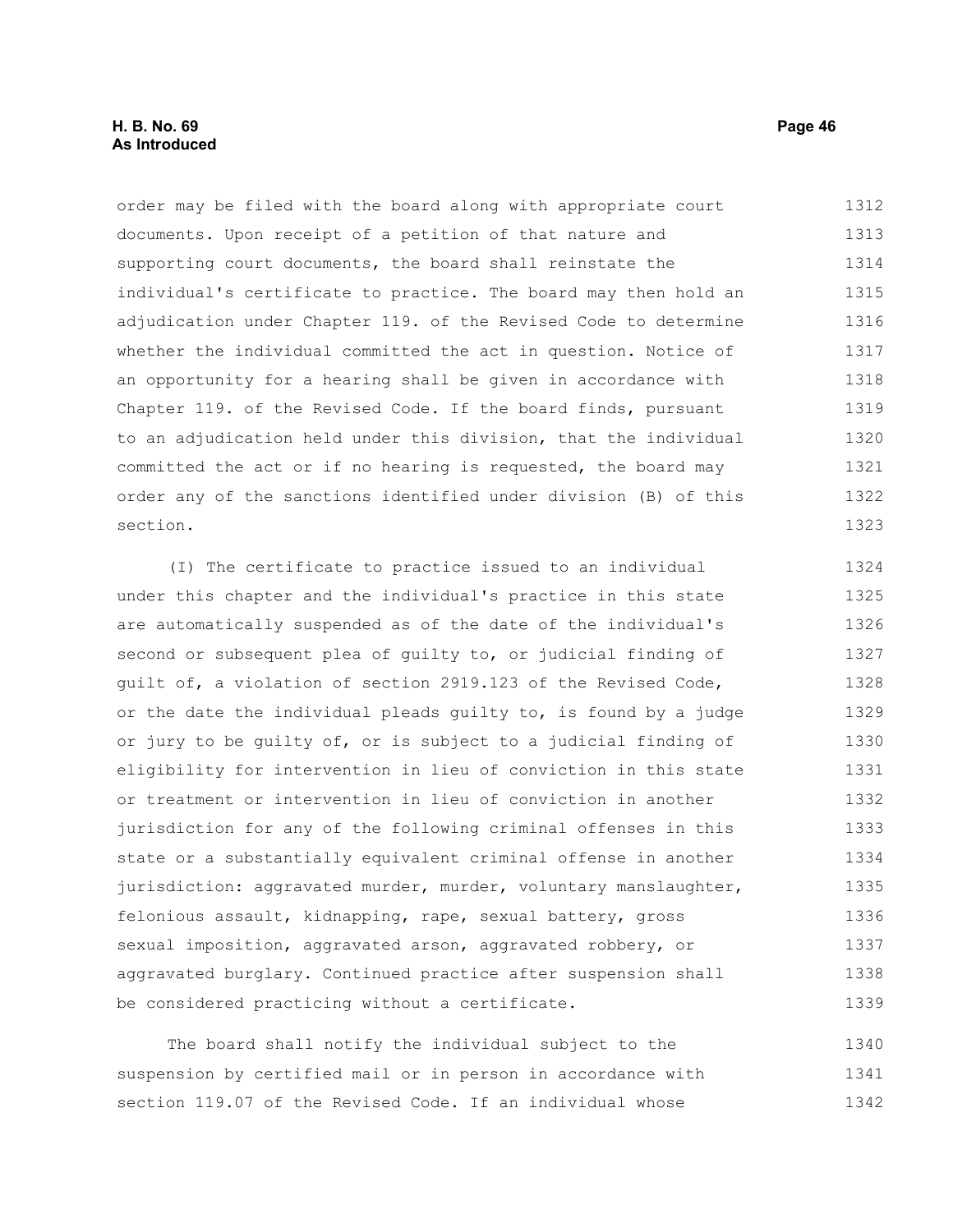certificate is automatically suspended under this division fails to make a timely request for an adjudication under Chapter 119. of the Revised Code, the board shall do whichever of the following is applicable: 1343 1344 1345 1346

(1) If the automatic suspension under this division is for a second or subsequent plea of guilty to, or judicial finding of guilt of, a violation of section 2919.123 of the Revised Code, the board shall enter an order suspending the individual's certificate to practice for a period of at least one year or, if determined appropriate by the board, imposing a more serious sanction involving the individual's certificate to practice. 1347 1348 1349 1350 1351 1352 1353

(2) In all circumstances in which division (I)(1) of this section does not apply, enter a final order permanently revoking the individual's certificate to practice. 1354 1355 1356

(J) If the board is required by Chapter 119. of the Revised Code to give notice of an opportunity for a hearing and if the individual subject to the notice does not timely request a hearing in accordance with section 119.07 of the Revised Code, the board is not required to hold a hearing, but may adopt, by an affirmative vote of not fewer than six of its members, a final order that contains the board's findings. In that final order, the board may order any of the sanctions identified under division (A) or (B) of this section. 1357 1358 1359 1360 1361 1362 1363 1364 1365

(K) Any action taken by the board under division (B) of this section resulting in a suspension from practice shall be accompanied by a written statement of the conditions under which the individual's certificate to practice may be reinstated. The board shall adopt rules governing conditions to be imposed for reinstatement. Reinstatement of a certificate suspended pursuant to division (B) of this section requires an affirmative vote of 1366 1367 1368 1369 1370 1371 1372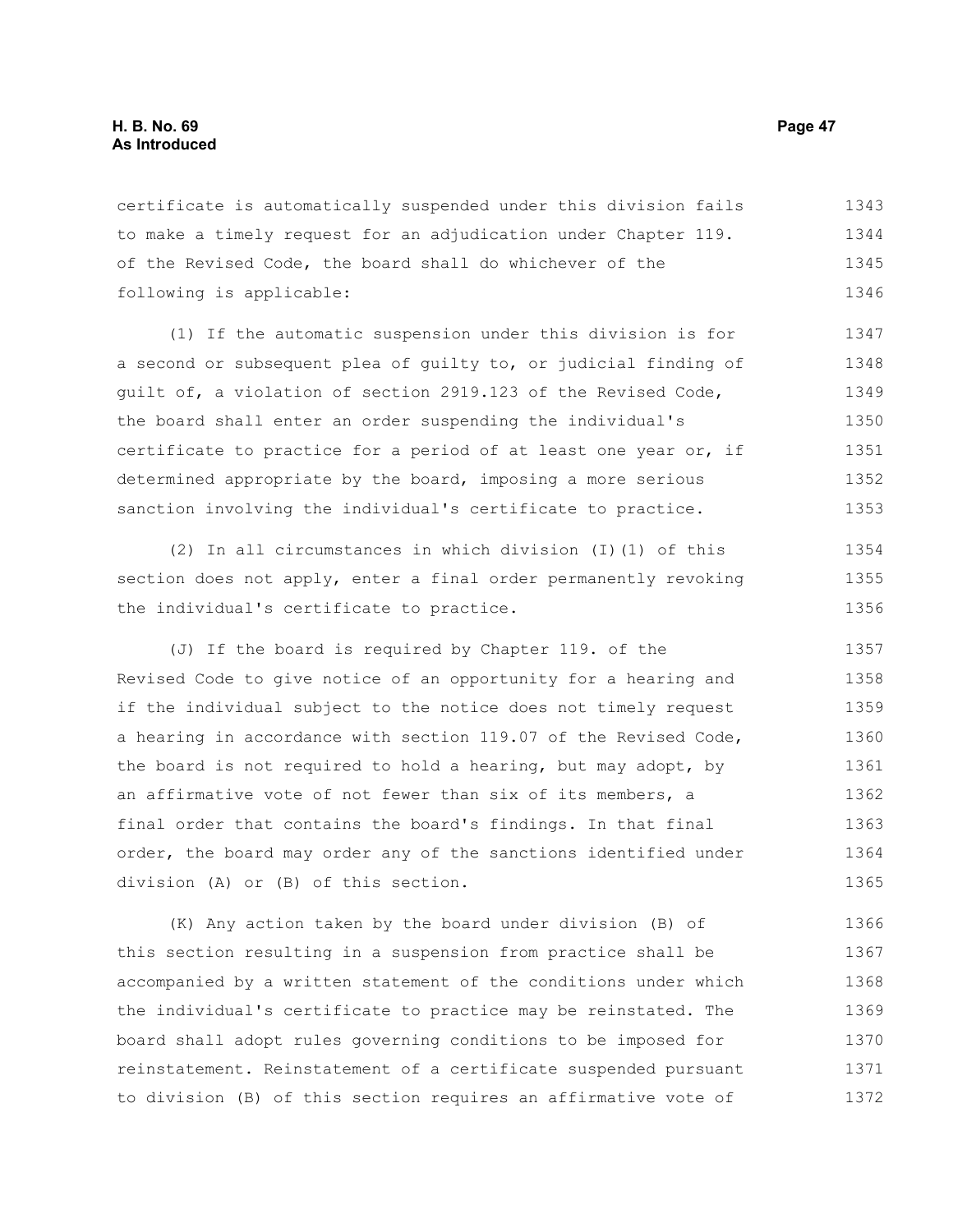1373

not fewer than six members of the board.

(L) When the board refuses to grant a certificate to an applicant, revokes an individual's certificate to practice, refuses to register an applicant, or refuses to reinstate an individual's certificate to practice, the board may specify that its action is permanent. An individual subject to a permanent action taken by the board is forever thereafter ineligible to hold a certificate to practice and the board shall not accept an application for reinstatement of the certificate or for issuance of a new certificate. 1374 1375 1376 1377 1378 1379 1380 1381 1382

(M) Notwithstanding any other provision of the Revised Code, all of the following apply: 1383 1384

(1) The surrender of a certificate issued under this chapter shall not be effective unless or until accepted by the board. A telephone conference call may be utilized for acceptance of the surrender of an individual's certificate to practice. The telephone conference call shall be considered a special meeting under division (F) of section 121.22 of the Revised Code. Reinstatement of a certificate surrendered to the board requires an affirmative vote of not fewer than six members of the board. 1385 1386 1387 1388 1389 1390 1391 1392 1393

(2) An application for a certificate made under the provisions of this chapter may not be withdrawn without approval of the board. 1394 1395 1396

(3) Failure by an individual to renew a certificate of registration in accordance with this chapter shall not remove or limit the board's jurisdiction to take any disciplinary action under this section against the individual. 1397 1398 1399 1400

(4) At the request of the board, a certificate holder 1401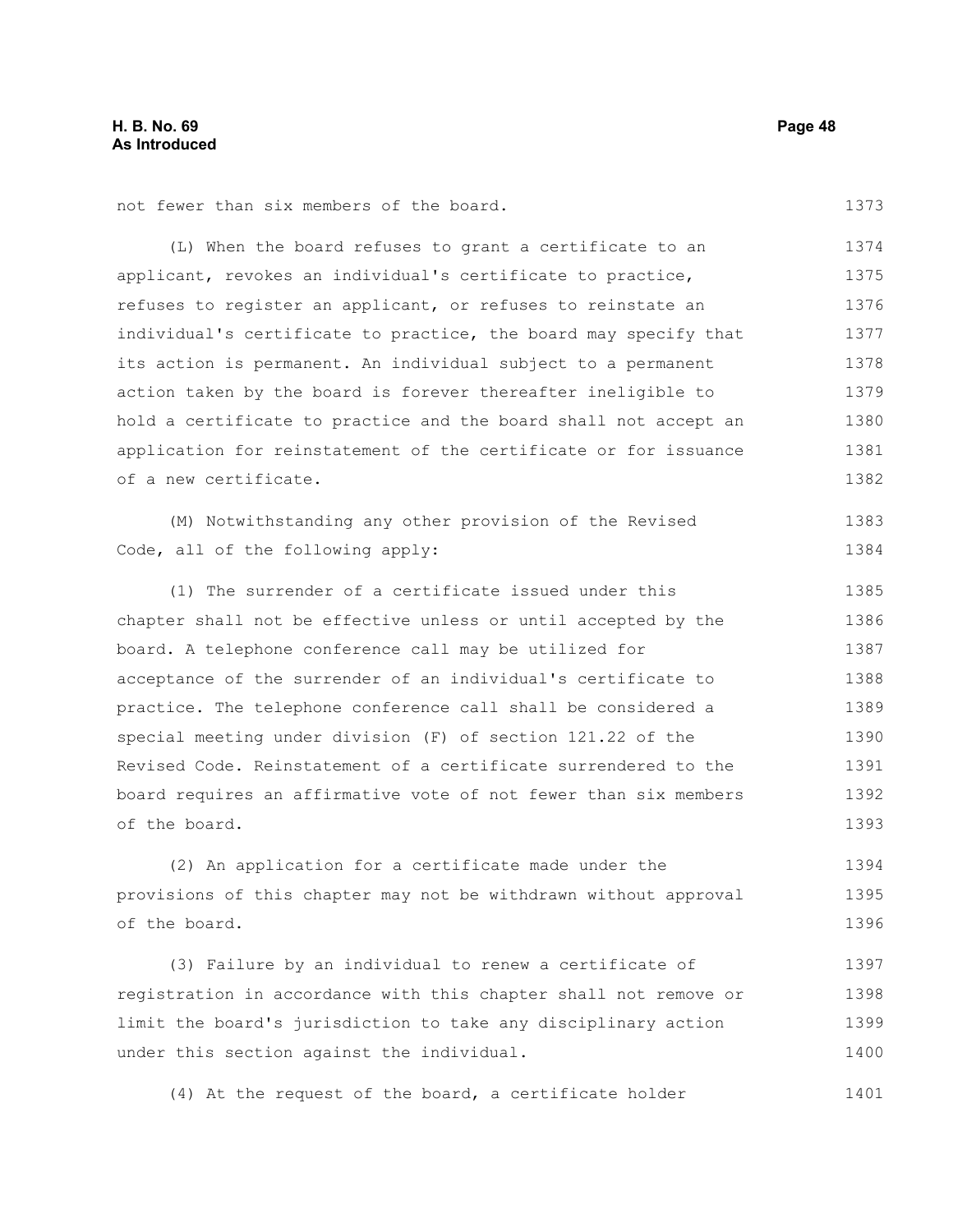shall immediately surrender to the board a certificate that the board has suspended, revoked, or permanently revoked. 1402 1403

(N) Sanctions shall not be imposed under division (B)(28) of this section against any person who waives deductibles and copayments as follows: 1404 1405 1406

(1) In compliance with the health benefit plan that expressly allows such a practice. Waiver of the deductibles or copayments shall be made only with the full knowledge and consent of the plan purchaser, payer, and third-party administrator. Documentation of the consent shall be made available to the board upon request. 1407 1408 1409 1410 1411 1412

(2) For professional services rendered to any other person authorized to practice pursuant to this chapter, to the extent allowed by this chapter and rules adopted by the board.

(O) Under the board's investigative duties described in this section and subject to division (F) of this section, the board shall develop and implement a quality intervention program designed to improve through remedial education the clinical and communication skills of individuals authorized under this chapter to practice medicine and surgery, osteopathic medicine and surgery, and podiatric medicine and surgery. In developing and implementing the quality intervention program, the board may do all of the following: 1416 1417 1418 1419 1420 1421 1422 1423 1424

(1) Offer in appropriate cases as determined by the board an educational and assessment program pursuant to an investigation the board conducts under this section; 1425 1426 1427

(2) Select providers of educational and assessment services, including a quality intervention program panel of case reviewers; 1428 1429 1430